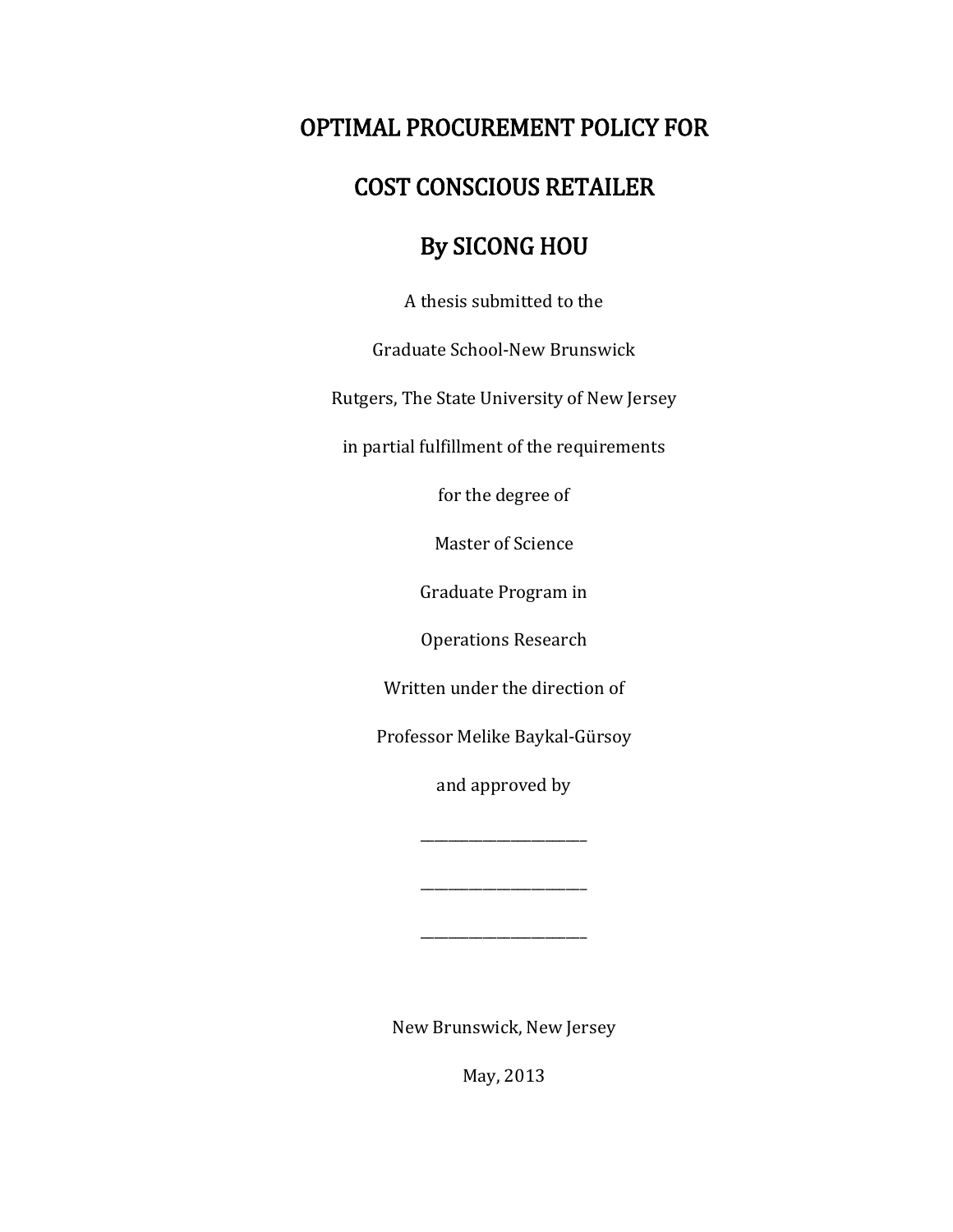# ABSTRACT OF THE THESIS OPTIMAL PROCUREMENT POLICY FOR COST CONSCIOUS RETAILER By SICONG HOU

Thesis Director:

Professor Melike Baykal-Gürsoy

Manufacturers whose products primarily relay on expensive raw materials need to make well informed procurement decisions in order to reduce their production costs. Decision making is especially difficult when there is uncertainty about the raw material cost as well as the product demand. This research considers an optimum procurement and production planning problem under uncertainty. Basic raw material is a rare metal with a dynamically and stochastically changing price. The manufacturer has the dual sourcing option: buy from the spot market; or to sign long term contracts. Long term contracts can be signed only at the beginning of every year with a yearly duration. In addition, the contract price depends on the average spot price during some interval. We first consider a simplified version of the problem without long-term contract, and assume a base-stock procurement and inventory control policy. We model the problem as a Markov chain and present some numerical examples demonstrating the effect of various parameters on the optimum base-stock value. Then, we investigate a case with dual procurement option, and present our results.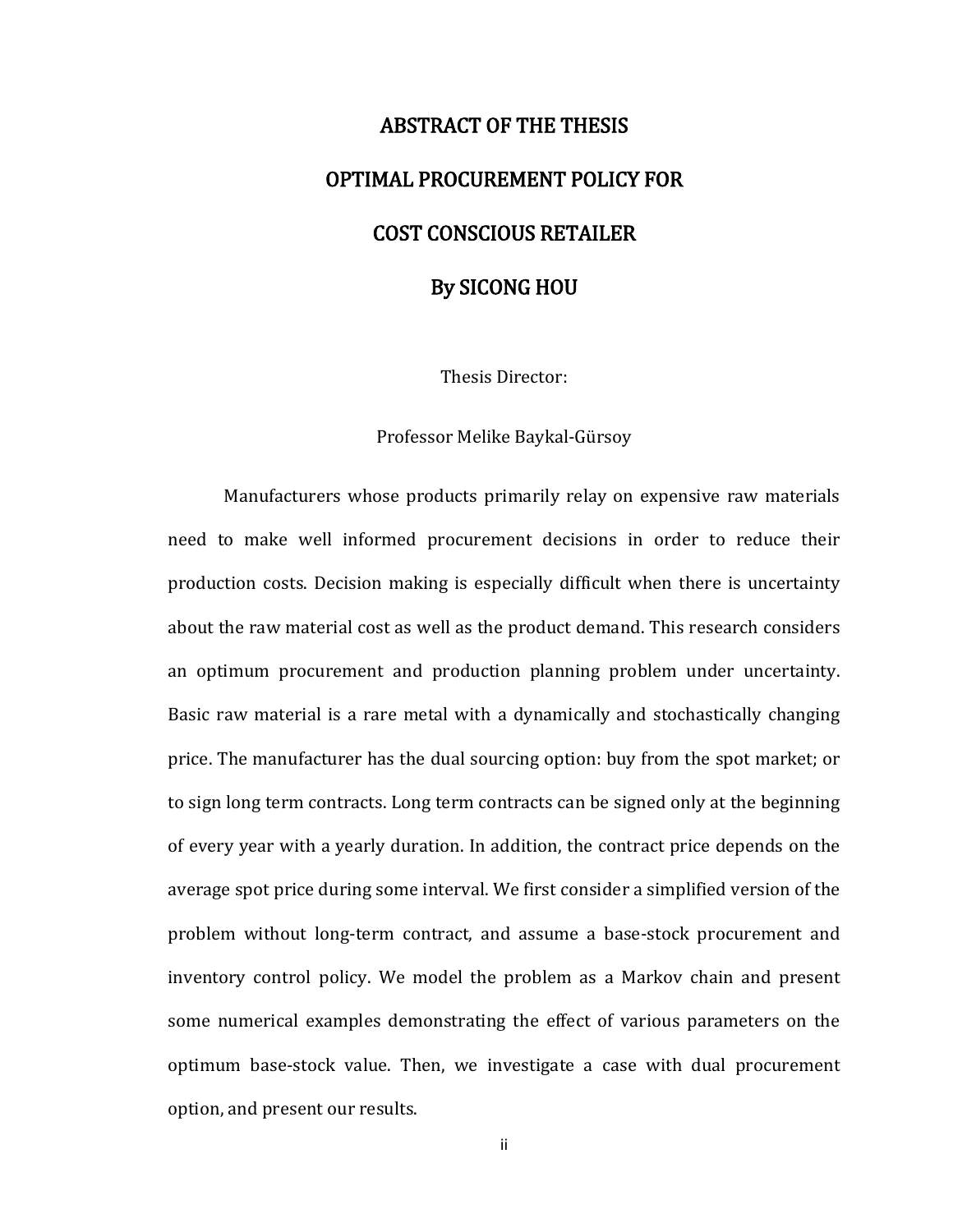## ACKNOWLEDGEMENT

It is with immense gratitude that I acknowledge the support and help of my thesis advisor Dr. Melike Baykal-Gürsoy, who continually and convincingly conveyed a spirit of adventure in regard to research and scholarship, without her continuous guidance and persistent help this thesis would not have been possible.

I would like to express my appreciation to my committee member and my program director Dr. Endre Boros for his support and encouragement during the research.

I would also like to thank Dr. András Prékopa for serving on my thesis committee and giving me valuable suggestions.

In addition, I take the opportunity to thank Mr. [Bora a](http://rutcor.rutgers.edu/~smietana/)nd Mr. Figueroa as well as all graduate students of Rutgers Center for Operations Research for their support and help.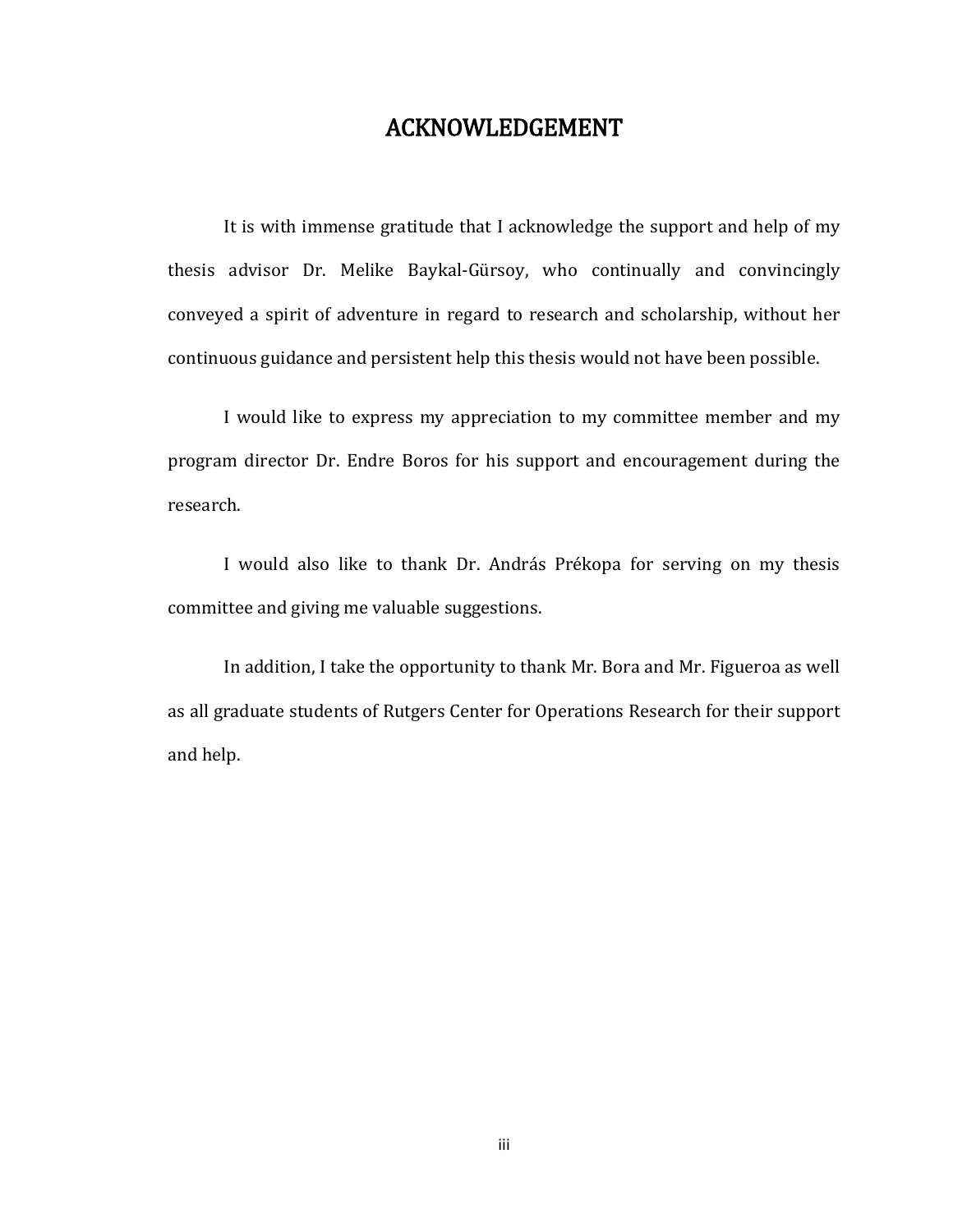# DEDICATION

This thesis is dedicated to my parents who have given me the opportunity of an education from the best institutions and support throughout my life. They have always stood by me and gave me the strength to carry out my studies.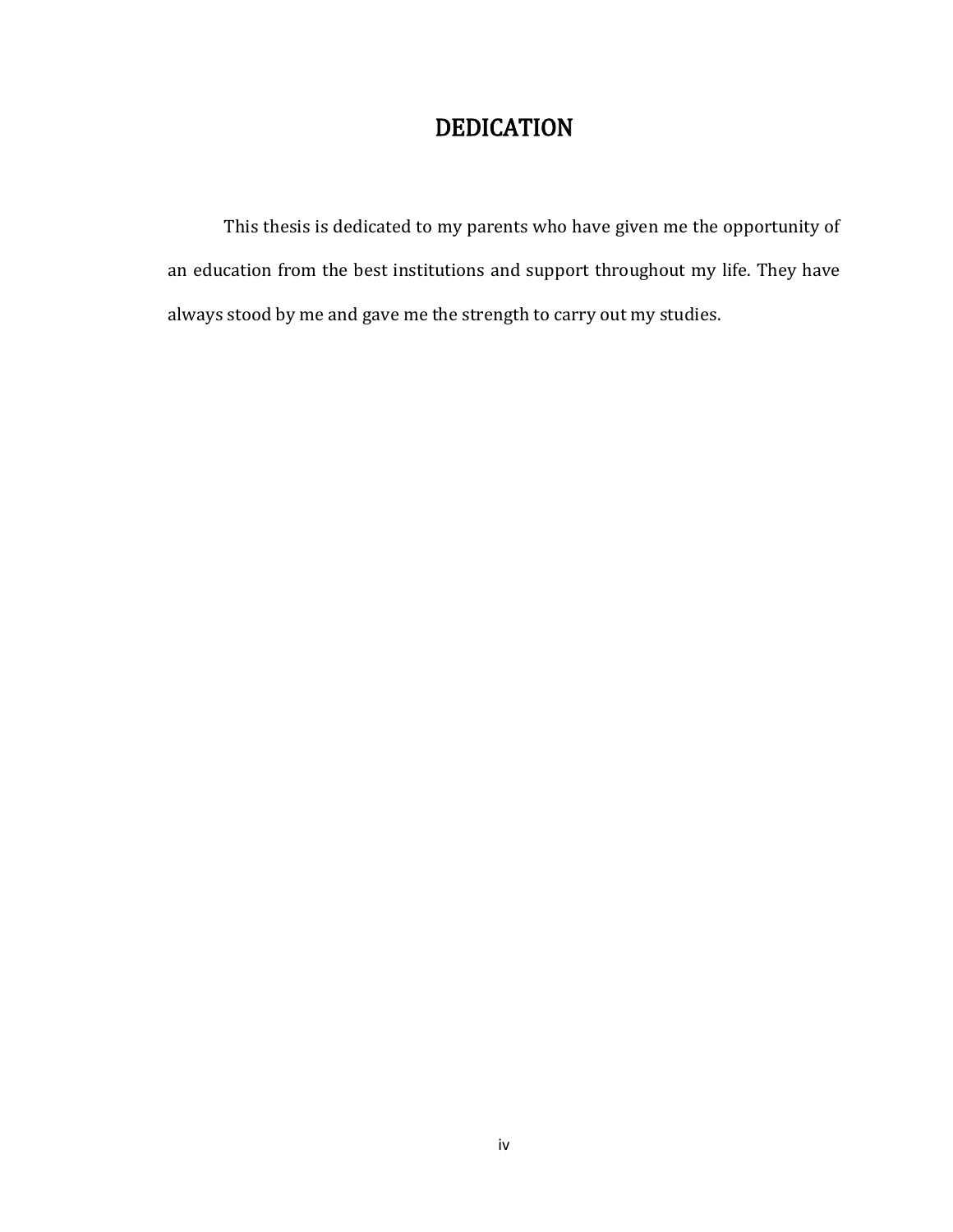# **Table of Contents**

| $List of Figures \begin{tabular}{l} \textbf{} \end{tabular} \label{tab:2} \begin{tabular}{l} \textbf{List of Figures} \end{tabular}$ |  |
|--------------------------------------------------------------------------------------------------------------------------------------|--|
|                                                                                                                                      |  |
|                                                                                                                                      |  |
| 3. A simplified Markov Chain Model of the Inventory/Production Control of a Cost                                                     |  |
|                                                                                                                                      |  |
|                                                                                                                                      |  |
|                                                                                                                                      |  |
|                                                                                                                                      |  |
|                                                                                                                                      |  |
|                                                                                                                                      |  |
|                                                                                                                                      |  |
|                                                                                                                                      |  |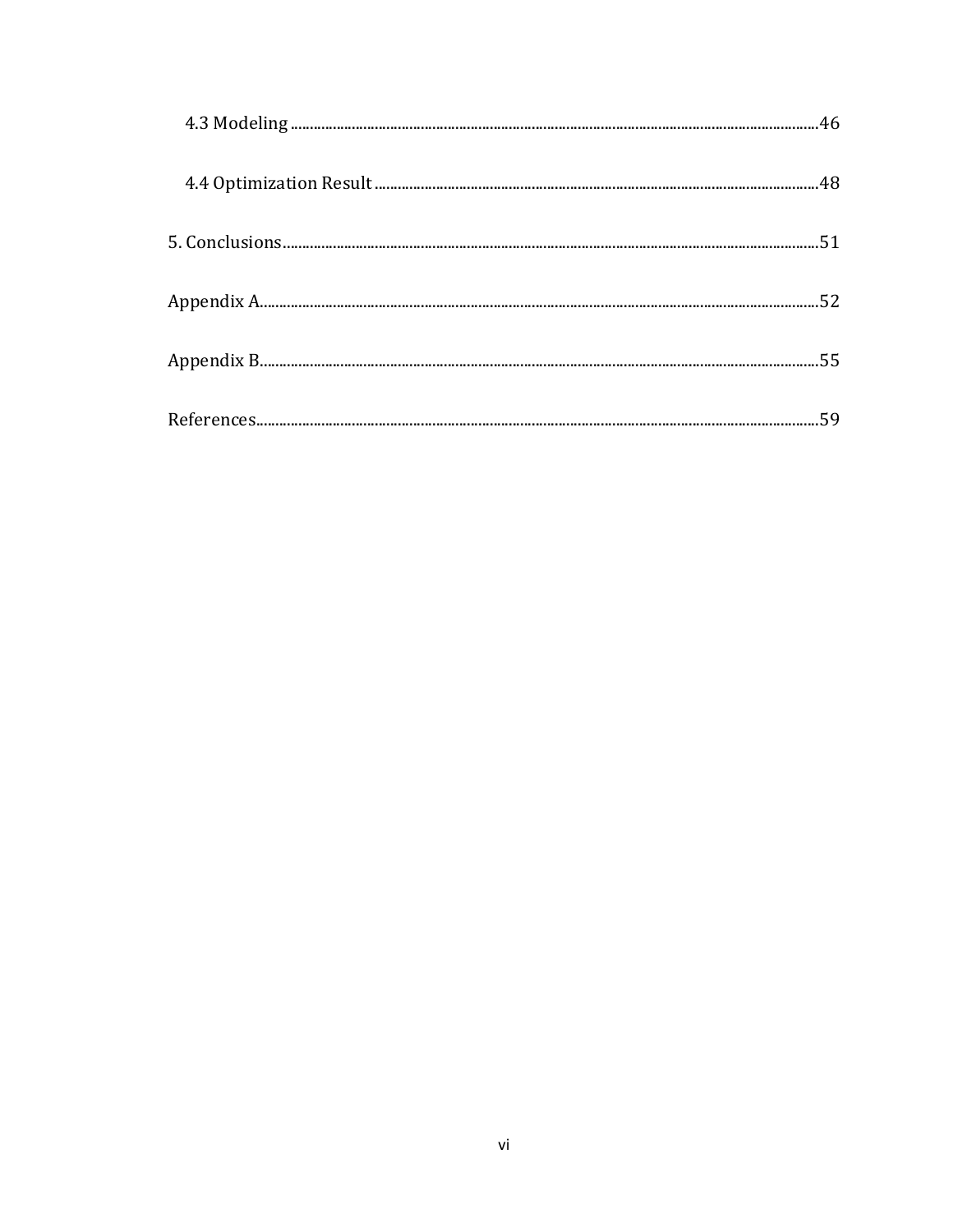# **List of Tables**

| 3.5. Price Inventory transition probability matrix for K=5 and K=6  14 |  |
|------------------------------------------------------------------------|--|
|                                                                        |  |
|                                                                        |  |
|                                                                        |  |
|                                                                        |  |
|                                                                        |  |
|                                                                        |  |
|                                                                        |  |
|                                                                        |  |
|                                                                        |  |
|                                                                        |  |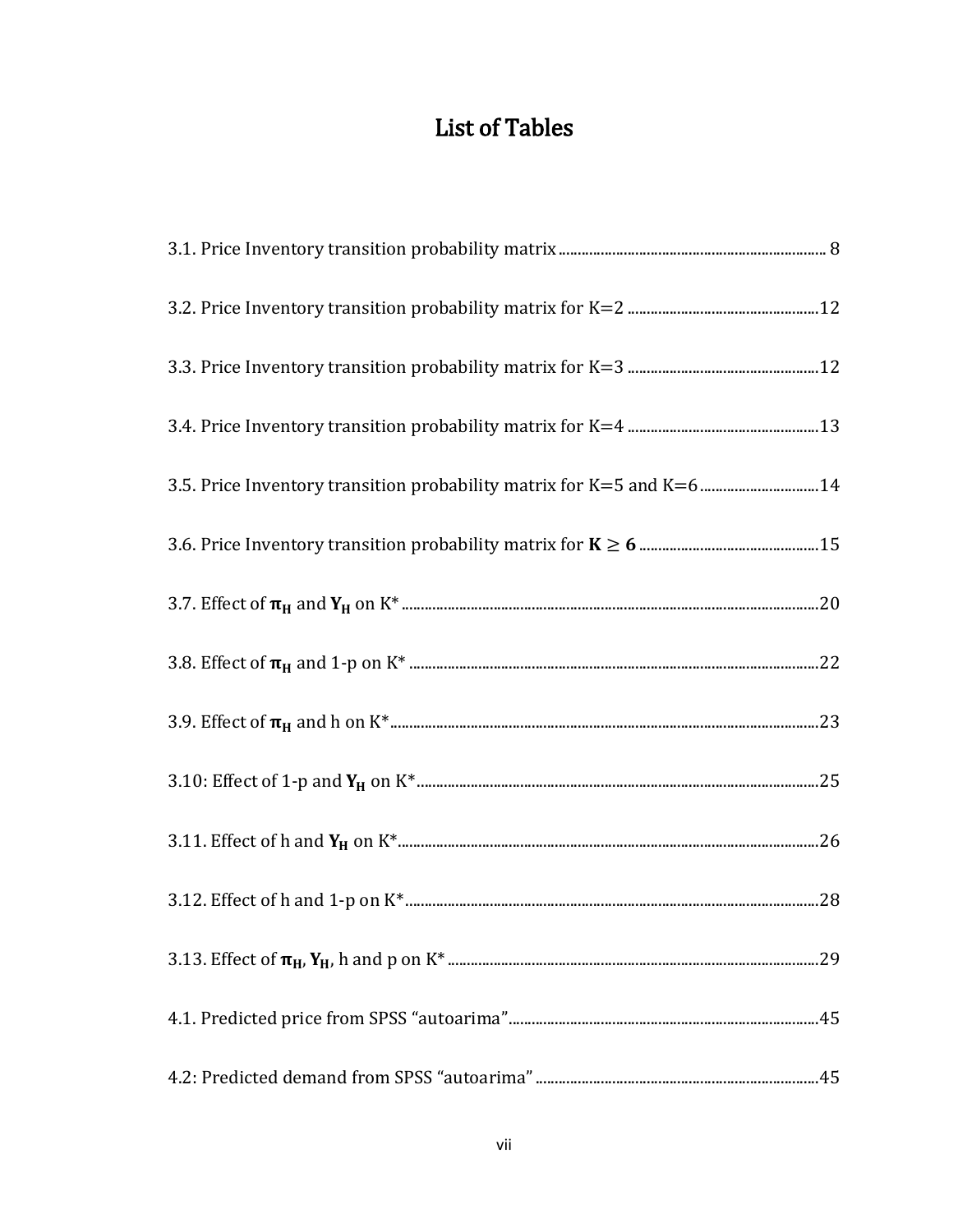# List of Figures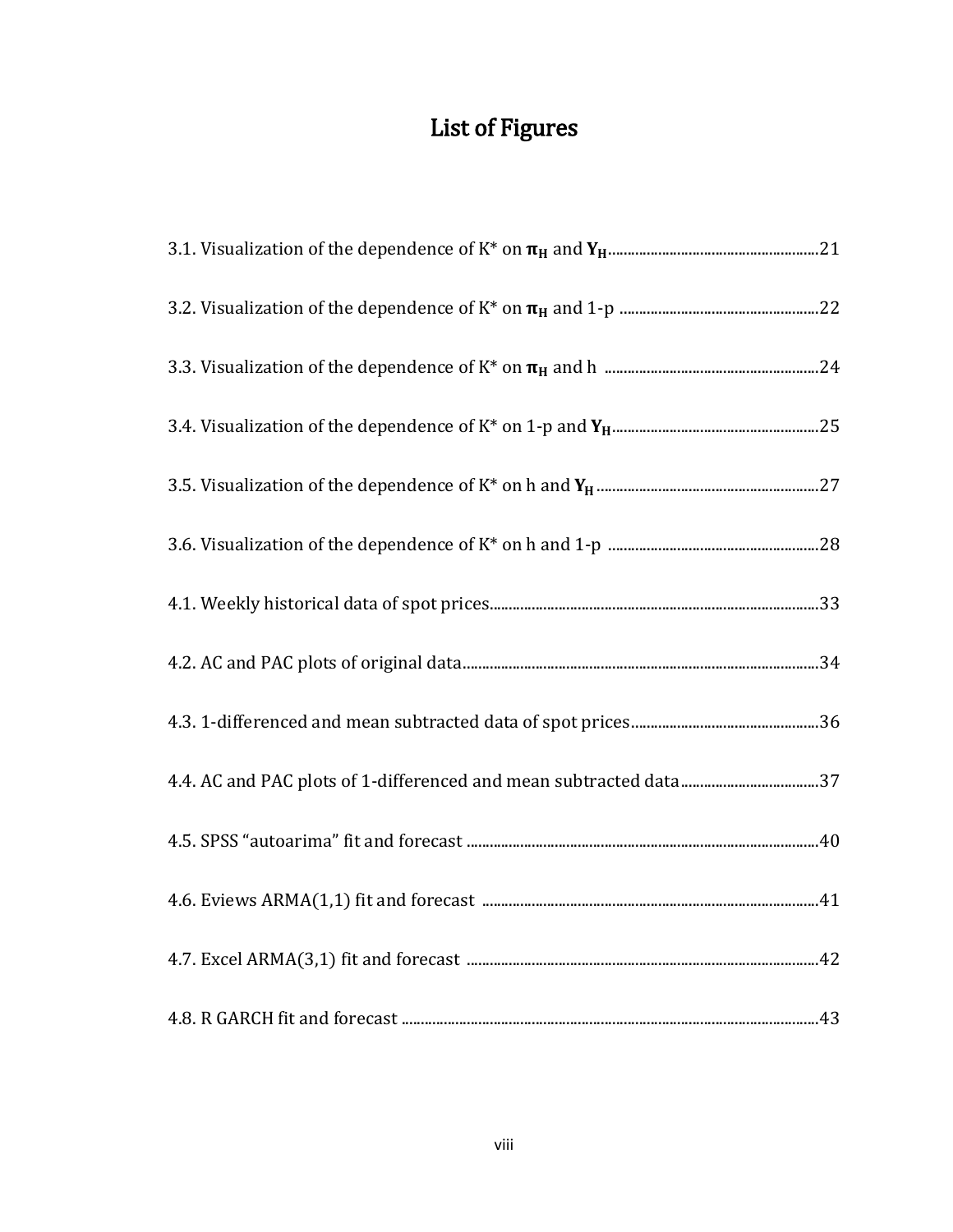#### Chapter 1

## **Introduction**

Procurement problems, particularly direct procurement problems concerning mainly raw material and production goods, are becoming more and more prominent in supply chain management these days because they greatly affect the total expenditure of many companies. This is especially true when the raw material is an expensive rare metal. This research considers an optimum procurement and production planning problem under raw material price and demand uncertainty. The raw material used to produce an intermediate product is a rare metal with dynamically and stochastically changing prices. The demand for the intermediate product is also random but reasonably stationary.

The manufacturer has dual sourcing options; they can either buy from the spot market, or sign a long term forward contract. That is, dual sourcing is comprised of forward contract buying and spot market buying. Forward contract buying provides a long term stable supply at a fixed price for a fixed delivery time. While spot buying, although is more flexible with the delivery times and the order quantity, is more risky and uncertain. For instance, you might not able to purchase a large volume when the price is good because other companies already took the advantage first. According to Zhang et al. (2011), in recent years spot markets have emerged for a wide variety of commodities, and companies are starting to use it to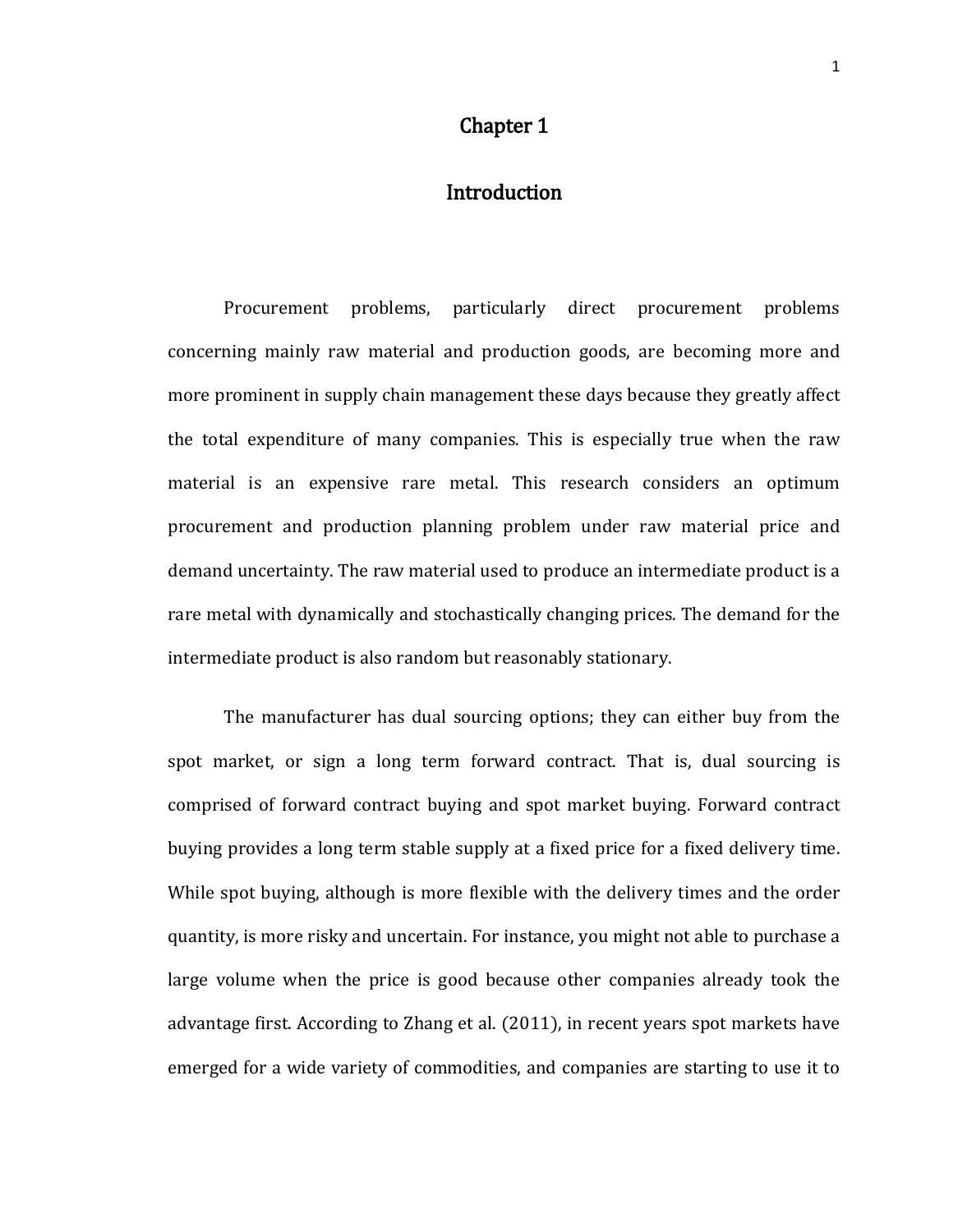incorporate with the traditional forward contracts especially in dynamic random access memory procurements. The market has been a mix of private, bilateral contracts and spot market trading for years, where 80% of the intermediate products are sold through a fixed price long term contract.

For large manufacturers, especially in chemical and pharmaceutical industries whose products primarily relay on expensive raw materials, their production costs can be largely reduced if good strategies be adopted when making procurement decisions. However, these complex strategies of decision making are very difficult considering the demand uncertainty and randomness of the raw material costs. Most of the mathematical models fail to predict a jump or slump on the prices because sudden events that cause such a jump or slump to happen are impossible to predict sometimes. Relatively, the demand of products is also uncertain but may be easier to predict since we have a more stable requirement for the materials globally. Thus the strategy that is applied in order to compensate the possible failure of forecasting raw material price becomes very important for the dual sourcing scenario.

In Chapter 2, we present the literature survey. Chapter 3 considers a simplified model of the procedure for a problem without long term contract. The effect of various parameters on the optimum order quality is investigated. A case in which both long term contract and spot buying are available is studied in Chapter 4 with real world data and situations. Finally, in Chapter 5, conclusions and future research are discussed.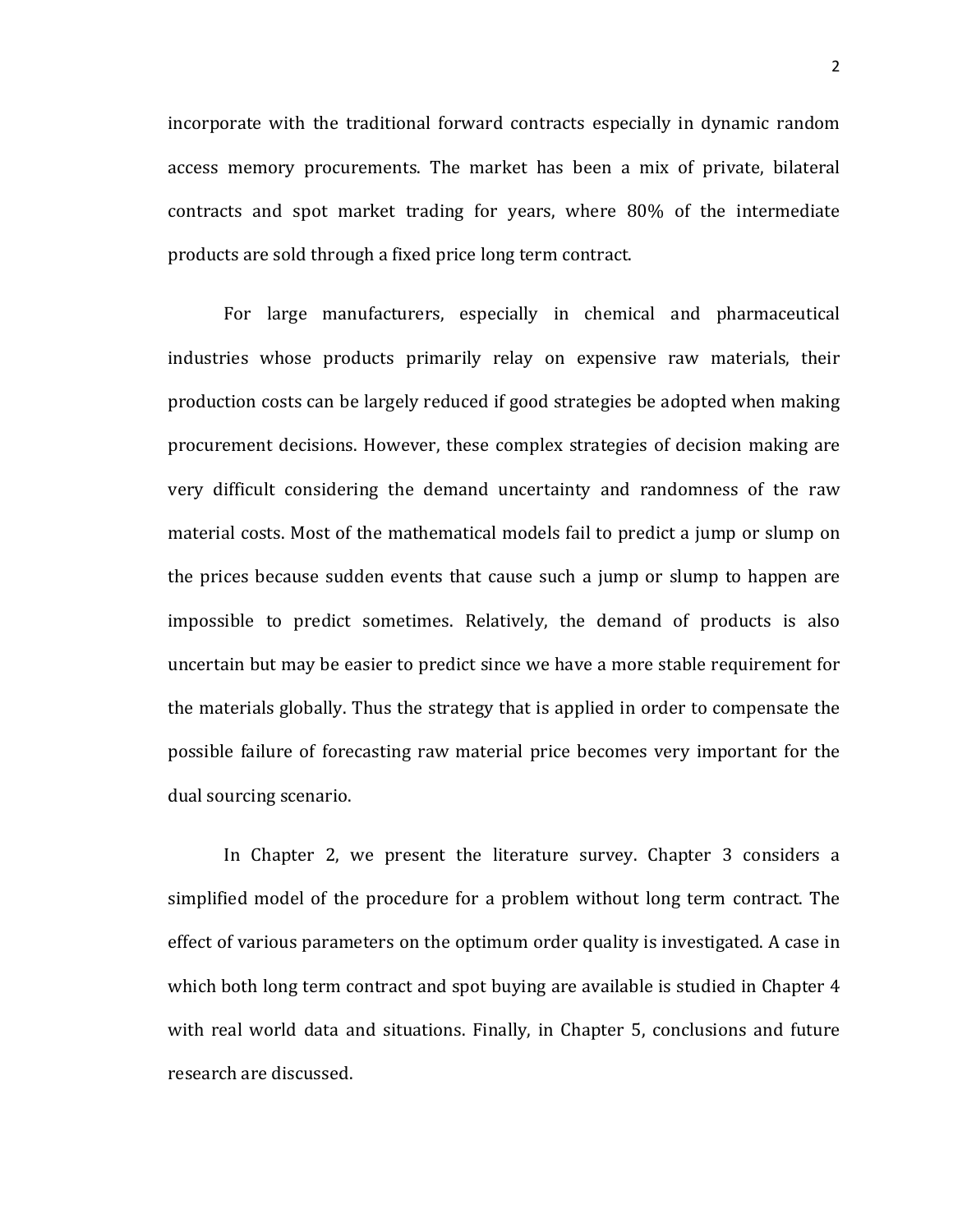### Chapter 2

#### Literature Review

Many optimization approaches based on periodic updates have been used in commodity procurement. Secomandi and Kekre (2009) consider the problem of reselling the commodity back to the market in the forward process. They suggest not only to update the forward price, but also to update the demand forecast. Thus the whole dynamic optimization can provide a better solution overall. Optimal cost value function is provided through a Markov decision process formulation.

For a typical periodic-review inventory control model with stochastic demand, Goel and Gutierrez (2012) characterized the optimal procurement policy and developed a computational algorithm to obtain the optimal policy thresholds. The model they developed has a total cost consists of procurement cost and a market-determined economic cost of holding inventory, and this economic cost can be significantly reduced according to the numerical results from this paper. Also they considered a dynamic program with a risk-neutral valuation approach for minimizing the total procurement cost.

In comparing the forward contract with the total order quantity commitment, the latter is more flexible according to the paper of Zhang, Chen, Hua and Xue (2011). Hence, it is easier to use it and take advantage of the dual sourcing. In this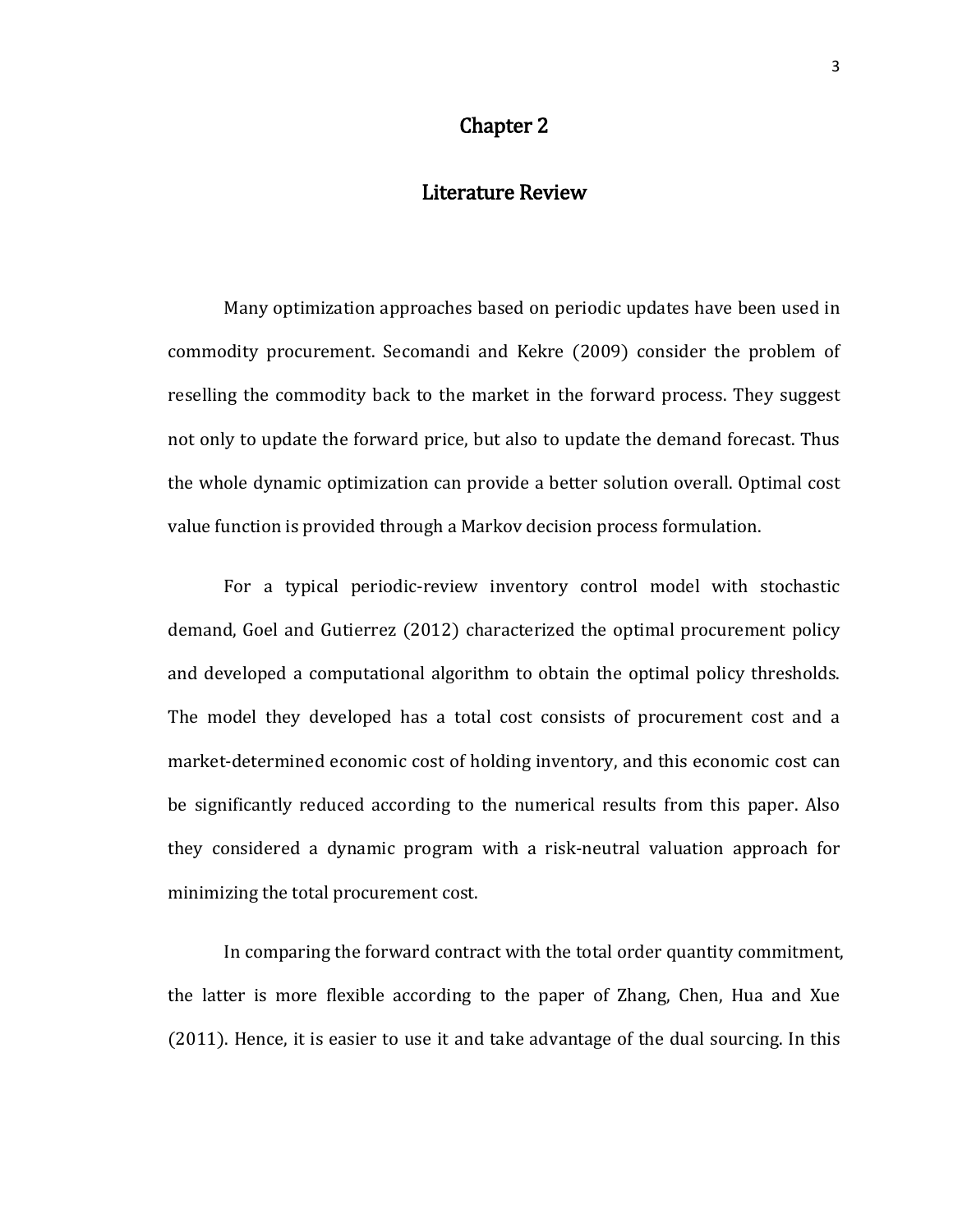paper they suppose a stochastic demand and the spot price can be stationary or non-stationary, but it is independent of the demand process.

Two of the papers focused on a dual sourcing scenario of periodic-review inventory model. First one by Inderfurth, Kelle and Kleber (2013) assume random stationary demand and a capacity reservation contract for the sourcing. In this modeling part, they used dynamic programming recursive equations. However, when formulating the models, this paper focuses more on the structure analysis, because of the special reservation capacity decision needed to be considered. The model can be extended to be optimal for infinite horizon, too. A heuristic approach is used for determining iterative parameters step by step. The second one by Seifert, Thonemann and Hausman (2004) mentioned that in these problems the demand and the spot price are usually positively correlated, and thus assume a bivariate distribution rather than a normal distribution. Their paper then deals with dynamic pricing and determines the contract-to-spot ratio for purchases, where in spot market we need to consider a hedging situation since it allows salvage. Based on the assumed distribution, we can adjust the multiplier of the deviation to set different policies for different level of risks you wish to take. Also, a spot price premium case was studied, as well as a pure contract sourcing case.

Other two papers focused on a multi-period model with a single product. Nagarajan and Rajagopalan (2009) first consider a comprehensive environment and the equilibrium order quantities have the special property such that each player ignores the strategy of his opponent under reasonable conditions on the cost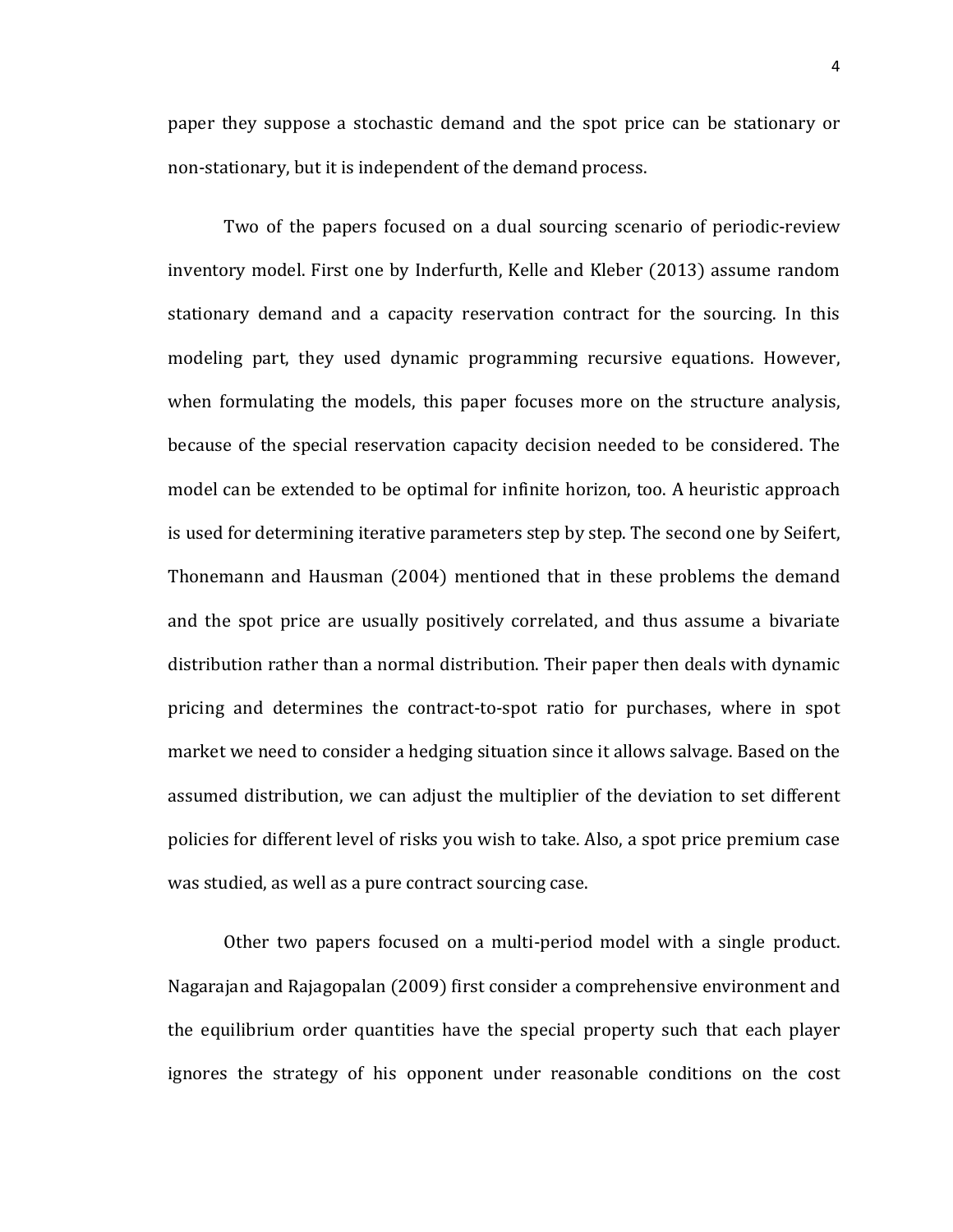parameters. Secondly, they show that under certain conditions, the equilibrium quantities in the finite horizon game can be reduced to a multi-period singleproduct inventory model for each player. Then they approach to the equilibrium by proving the deterministic demand identifies a unique Nash equilibrium while stochastic demand derived from a decoupling result. Thus, the equilibrium strategies of two players is simply to solve a single-product in n-period stochastic inventory model with partial backlogging instead of lost sales, where the demand of non-substituting customers from the current period is back logged to the next period.

Hwang and Hahn (2000) studied a periodic review inventory model for a single perishable product and demand rate of the item is dependent on the current inventory level. The proof first shows some properties about the ordering quantity. Since the item have a fixed life time, two different kind of order up to values are introduced depending on the outdated items. They approach to solve the two different situations by using linear programming and then apply enumeration method which has a similar approach to dynamic programming.

The last optimal procurement policy paper we reviewed here by Polatoglu and Sahin (2000), studied a (s,S) type inventory control model under pricedependent demand relationship. The main difference in the model of this paper is that the price is a decision variable here and brings two opposing cost-related effects. The solution approach is also dynamic programming. However, an n-period pseudo-profit function is introduced instead. And finally, the problem is solved by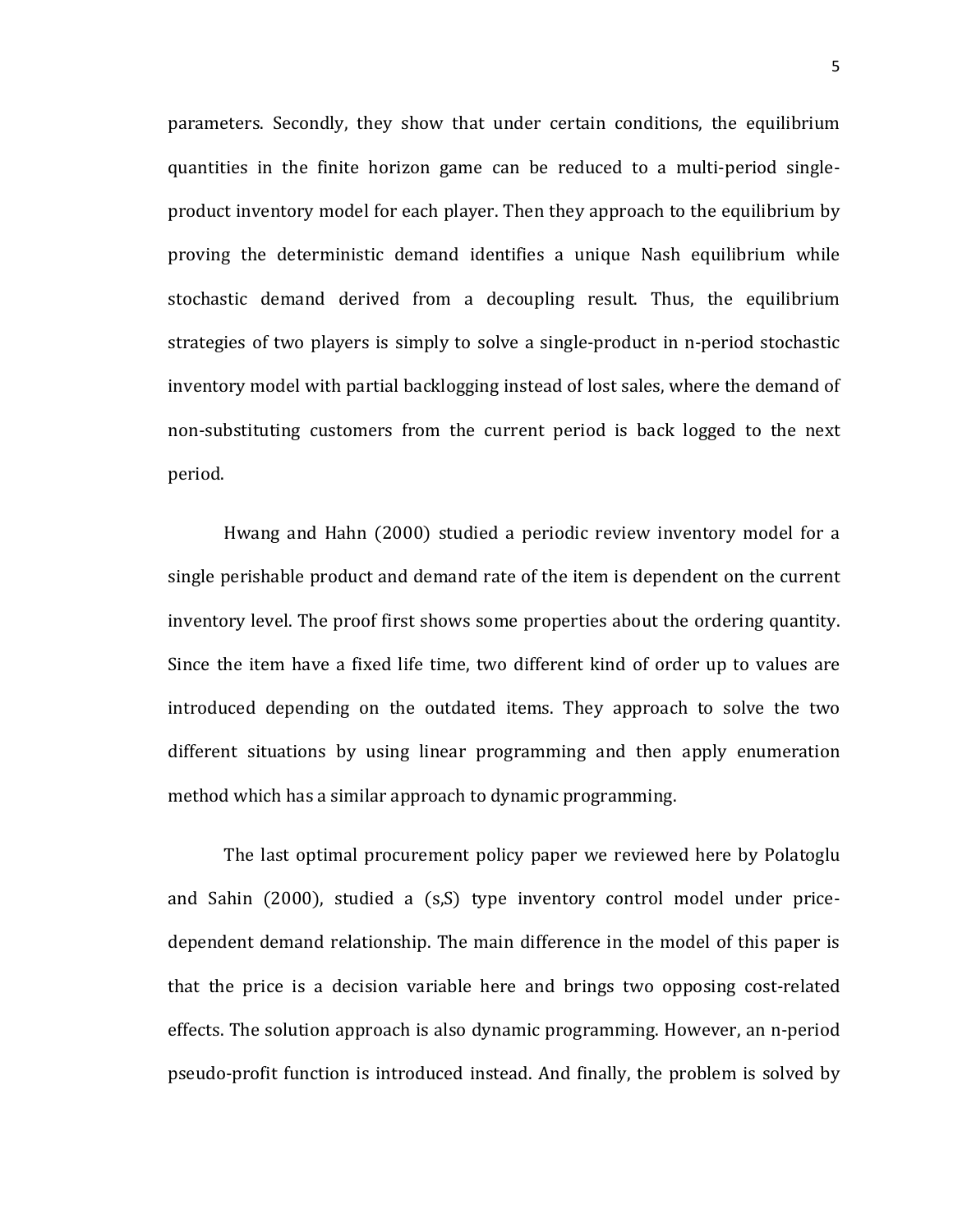investigating the critical inventory level of (s,S) under certain sufficient condition. Some special situations such as No-fixed-ordering-cost, Non-stationary extensions and deterministic demand are also considered in the end of this paper.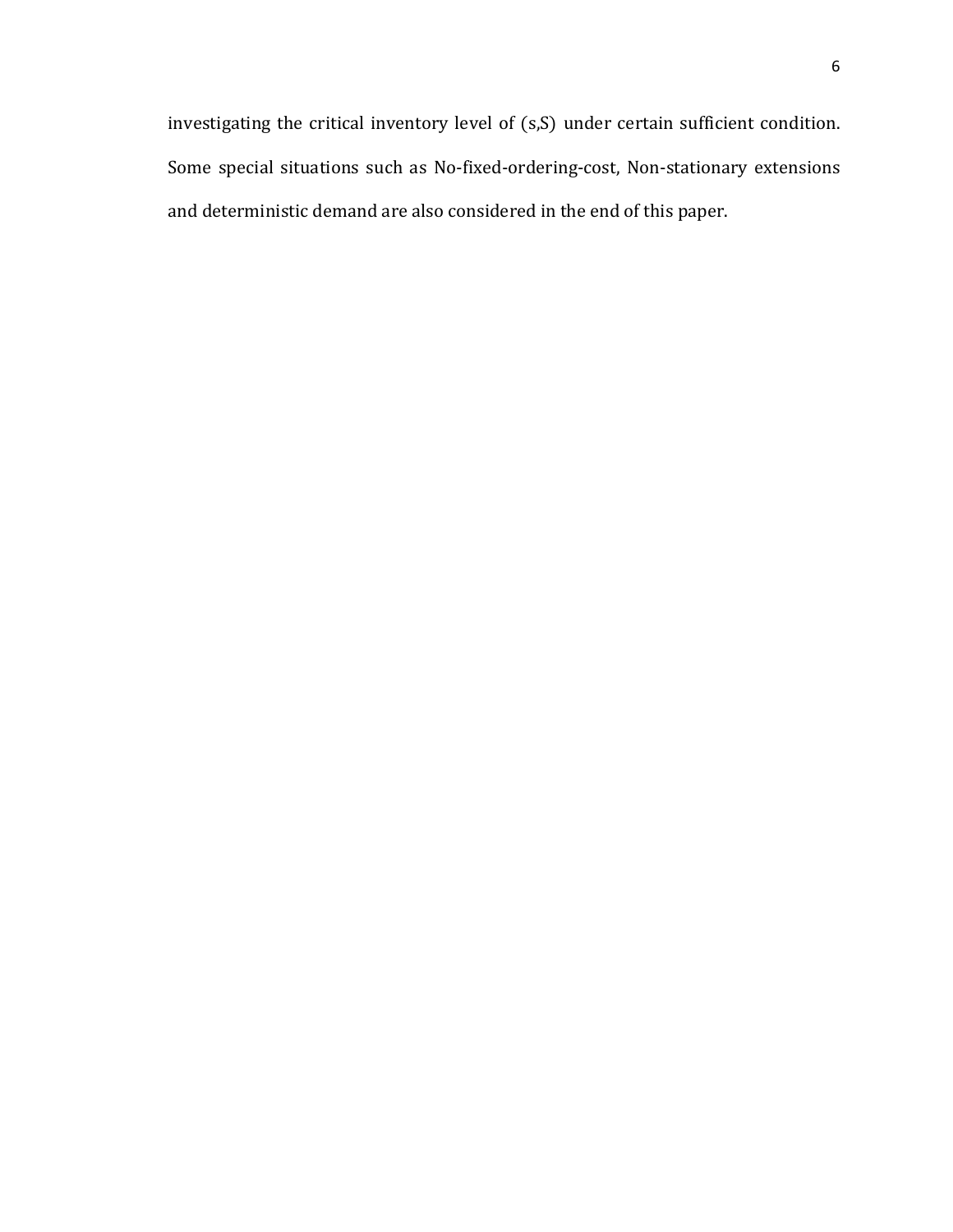### Chapter 3

# A simplified Markov Chain Model of the Inventory/Production Control of a Cost Conscious Retailer

In this section our goal is to build a Markov chain model for base-stock type procurement policies, and then analyze the effects of various parameters on the optimum order quantity. Dual sourcing will not be considered in this chapter but will be discussed in detail in Chapter 4.

## 3.1 Assumptions and Notations

We begin modeling by making some necessary assumptions for the inventory/production control policy. The procurement policy is adopted depending on the price level and the inventory on hand. We assume the order of each month's operations are as follows: Production facility consumes items from the inventory to meet demand, notice demand is always met here since we have the minimum inventory level that is equal to the maximum daily demand. Then we observe the current price level and the number of items in stock, in order to decide on how many items to purchase. Lastly, after we finish the purchasing stage, we check our new inventory level and set it as the next inventory level.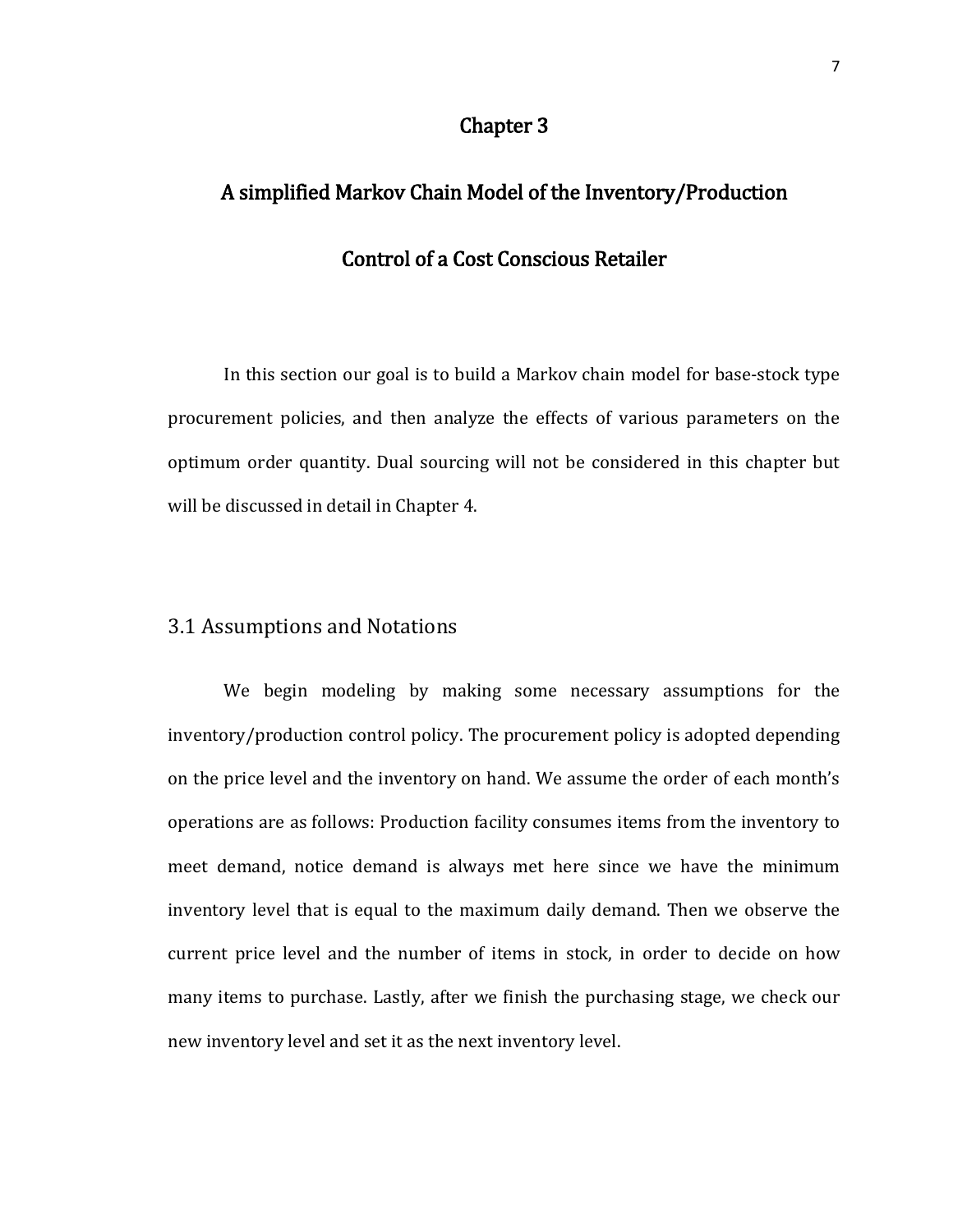To simplify the problem, we assume only two price levels: H, denoting the state of high price level, and L, denoting the state of low price level. The unit cost for low price level is denoted as  $Y_L$  and for high price level is denoted as  $Y_H$ .

Let  $C(n)$  denote the raw material price at time n. Assume that the price transition probability matrix P is given as follows:

|      |   | H     | U     |
|------|---|-------|-------|
| $P=$ | H | $1-a$ | a     |
|      | L | b     | $1-b$ |

Table 3.1: Price Inventory transition probability matrix

Here, a denote the conditional probability that the price will be low at the next time period given that it is currently high, i.e.,  $a = P\{C(n + 1) = L / C(n) = H\}$ . b is similarly defined as  $b = P(C(n + 1) = H / C(n) = L)$ .

Also, we assume that there are historical data such that we could use to obtain information about the price distribution. Assume that the historical data indicates that in the long-run 20% of the time the price is at the high state and 80% of the time it is at the low state. Next, we set the expected cycle length to be 25 days which means in every 25 days we will have the above probability distribution for the high and low prices.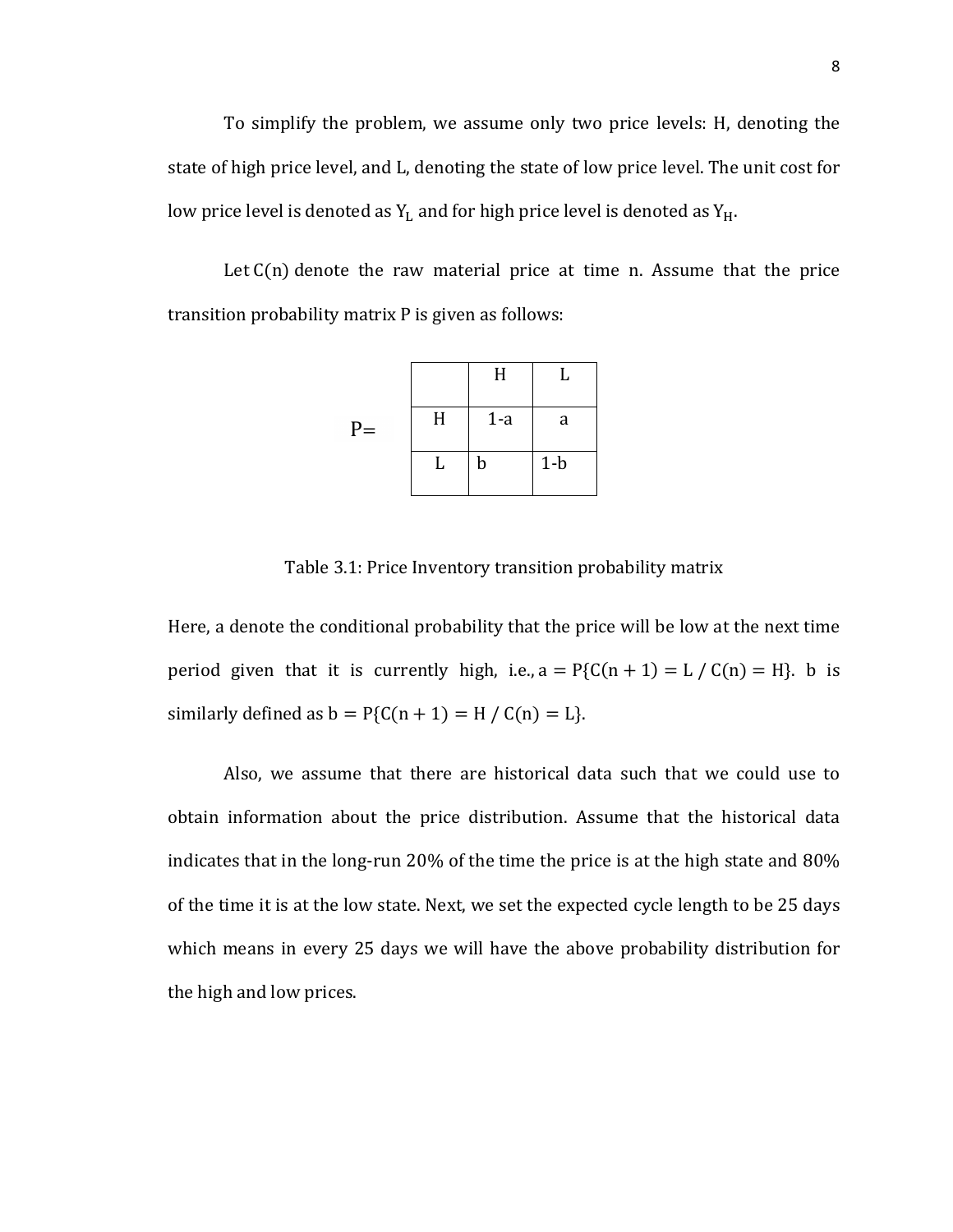We assume the demand for raw material is distributed in a very simplified fashion; demand on day n is equal to 1 item with probability p and 2 items with probability (1-p). That is, let  $D_n$  denote the demand quantity at time n, we have:

$$
P{D_n = 1} = p,
$$
  $P{D_n = 2} = 1 - p$ 

When the price is low, we purchase enough items to stock up to the maximum inventory of K items. When the price is high, we do not purchase unless the number of items we have on hand are less than the maximum daily demand. More specifically, if the price level is high we only purchase when the inventory level is below 2 and if so, we purchase to bring the inventory level back to the minimum of 2 items.

Lastly, we assume that the total cost of inventory/production management consists of the inventory holding cost and the procurement cost, where the holding cost is \$h/day per item and the procurement cost is the total cost of all the purchases made.

#### 3.2 Model Description

Now we are ready for the modeling of our inventory management problems. The objective of our model is to optimize the inventory/production policy we utilized, and therefore to minimize the expected total cost under such a policy. Later on we will see that the expected total cost is decided by the base-stock value,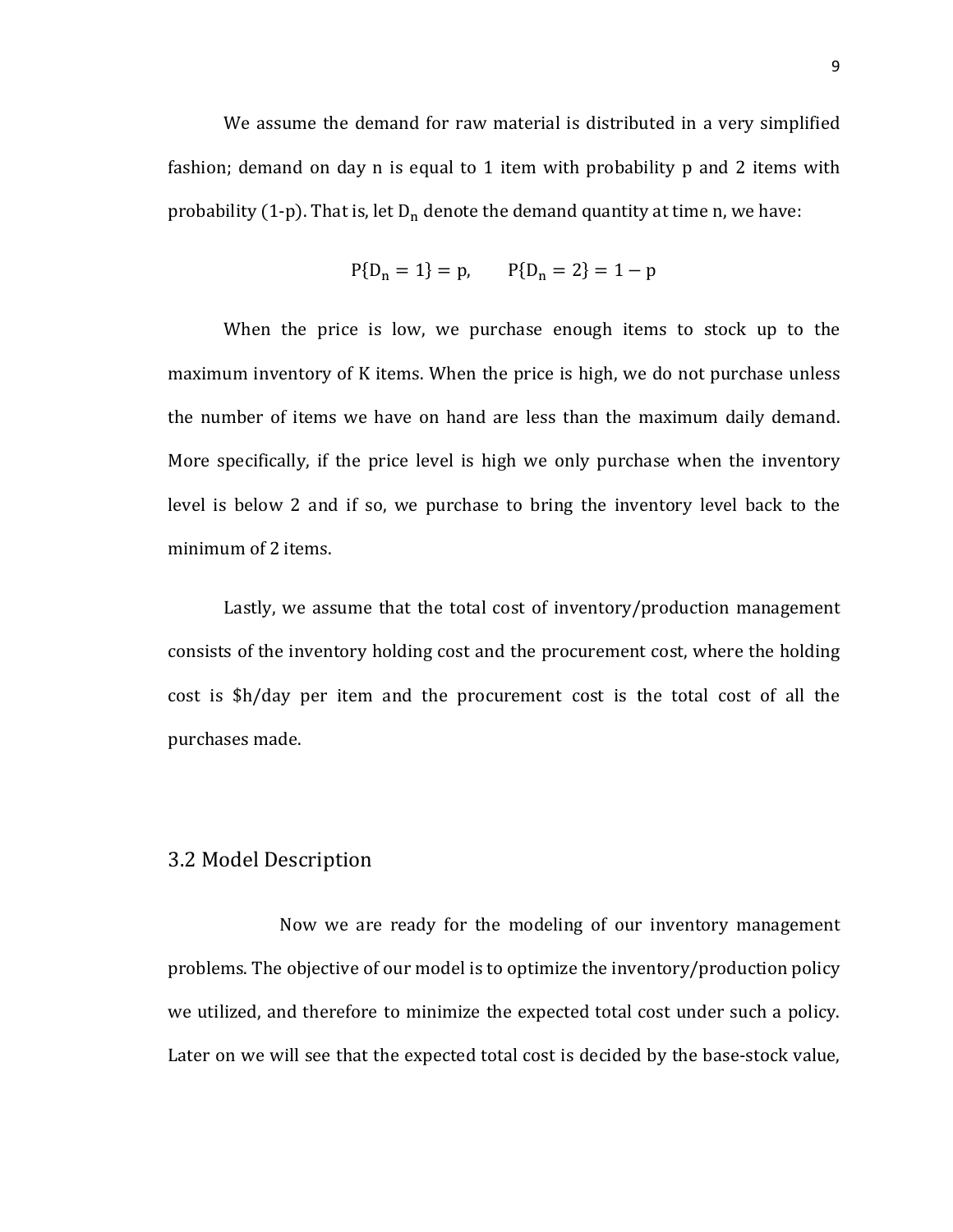which is K. However, we would like to obtain the actual values of a and b before we calculate the expected total cost and start the optimization.

Let  $\pi_H$  and  $\pi_L$  denote the stationary probability of price states H and L respectively. In Table 3.1 matrix we can obtain all the transition probabilities between the states by having the following relations:

$$
\pi_{H} = 0.2 \text{ and } \pi_{L} = 0.8
$$
\n
$$
a \ge 0, b \ge 0
$$
\n
$$
[\pi_{H}, \pi_{L}] = [\pi_{H}, \pi_{L}] * [1 - a \t a \t 1 - b]
$$
\n
$$
\Rightarrow a = 4b \dots \dots \dots \dots \dots (1)
$$

and  $a \geq 0$ ,  $b \geq 0$ 

Next, we use the fact that the cycle length is on the average of 25 days, where 20% of a cycle is at the high state, and 80% of a cycle is at the low state, in order to calculate the exact a and b values. Let the first day be day 0 and since a cycle is 25 days, next cycle starts at day 25. Consider the probability that the first time a high state goes to low state; it is exactly the probability for the number of consecutive days that a high state stay at high, before it goes to low. The corresponding expected values for the number of consecutive days at the high state before it goes to low is exactly equal to the total number of days at high state.

P {X=n} = P {the first time H goes to L at day n} =  $(1 - a)^n * a$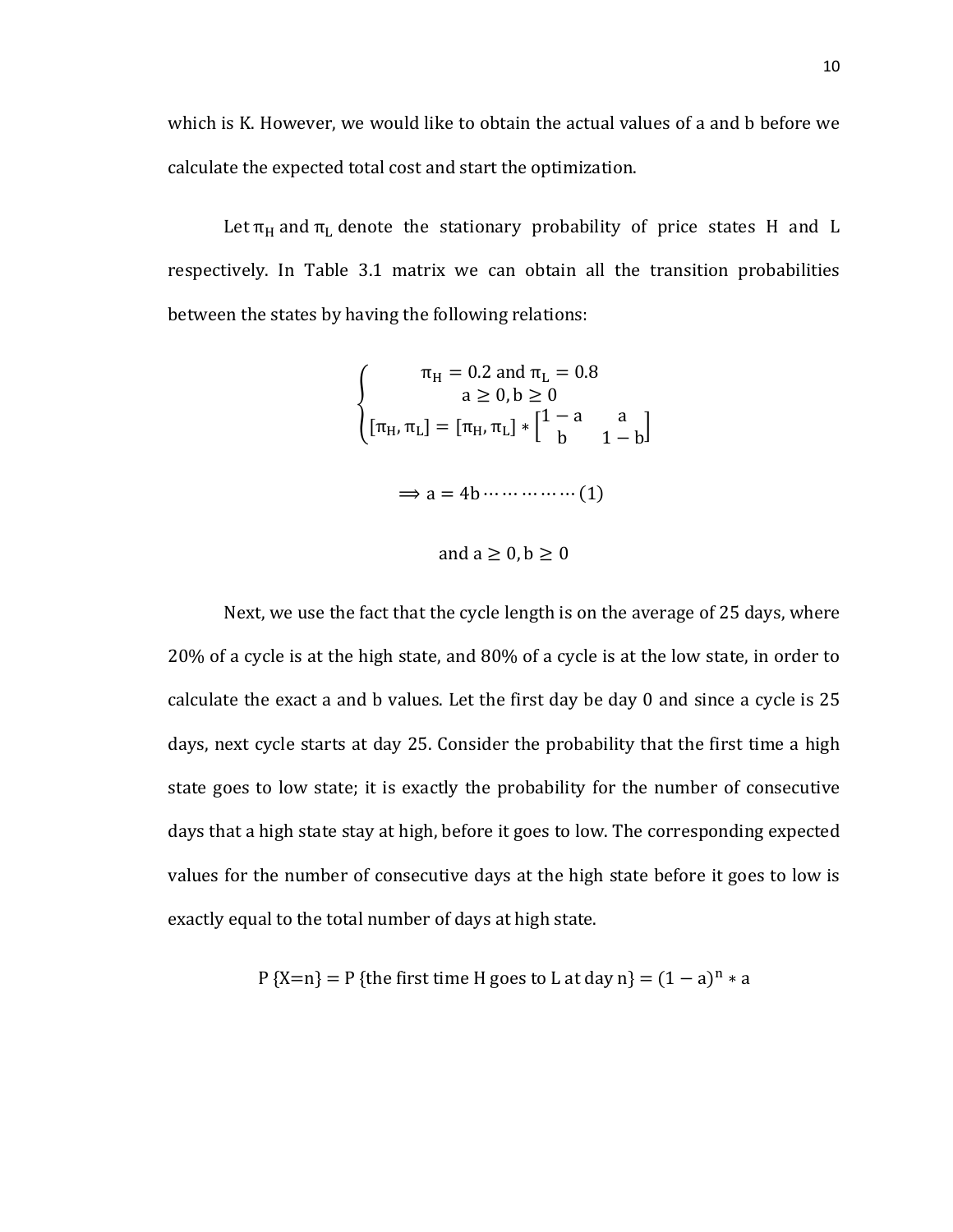Let X denotes the number of consecutive days at H before it goes to L in one cycle. Since we know that for a geometrically distributed random variable X, the expected value is:

$$
E(X) = \frac{1-a}{a}
$$

It means that the expected number of days at H is equal to  $\frac{1-a}{a}$  as well. Similarly, we can obtain the expected number of days at L is equal to  $\frac{1-b}{b}$ . Now, we also know that the expected cycle length is 25days, so:

$$
\frac{1-a}{a} + \frac{1-b}{b} = 25 \dots \dots \dots \dots \dots \dots (2)
$$

We can then obtain a, b values by combining equations (1) and (2) above, getting results for the price transition probability matrix:

$$
a = \frac{20}{108}, b = \frac{5}{108}
$$

Now we can start to build the detailed model of the inventory control problem. We want to have this matrix because we can then use it to compute the expected total cost which is ultimately what we intend to optimize. Let  ${C(n)I(n)}$  n  $\geq 0$  denote the two-dimensional state, where  $C(n)$  is the price state and I(n) is the inventory on hand at the beginning of nth time period. For example, Hm denotes the state of high price level with inventory of m items, and similarly Lm denotes the state of low price level with inventory of m items.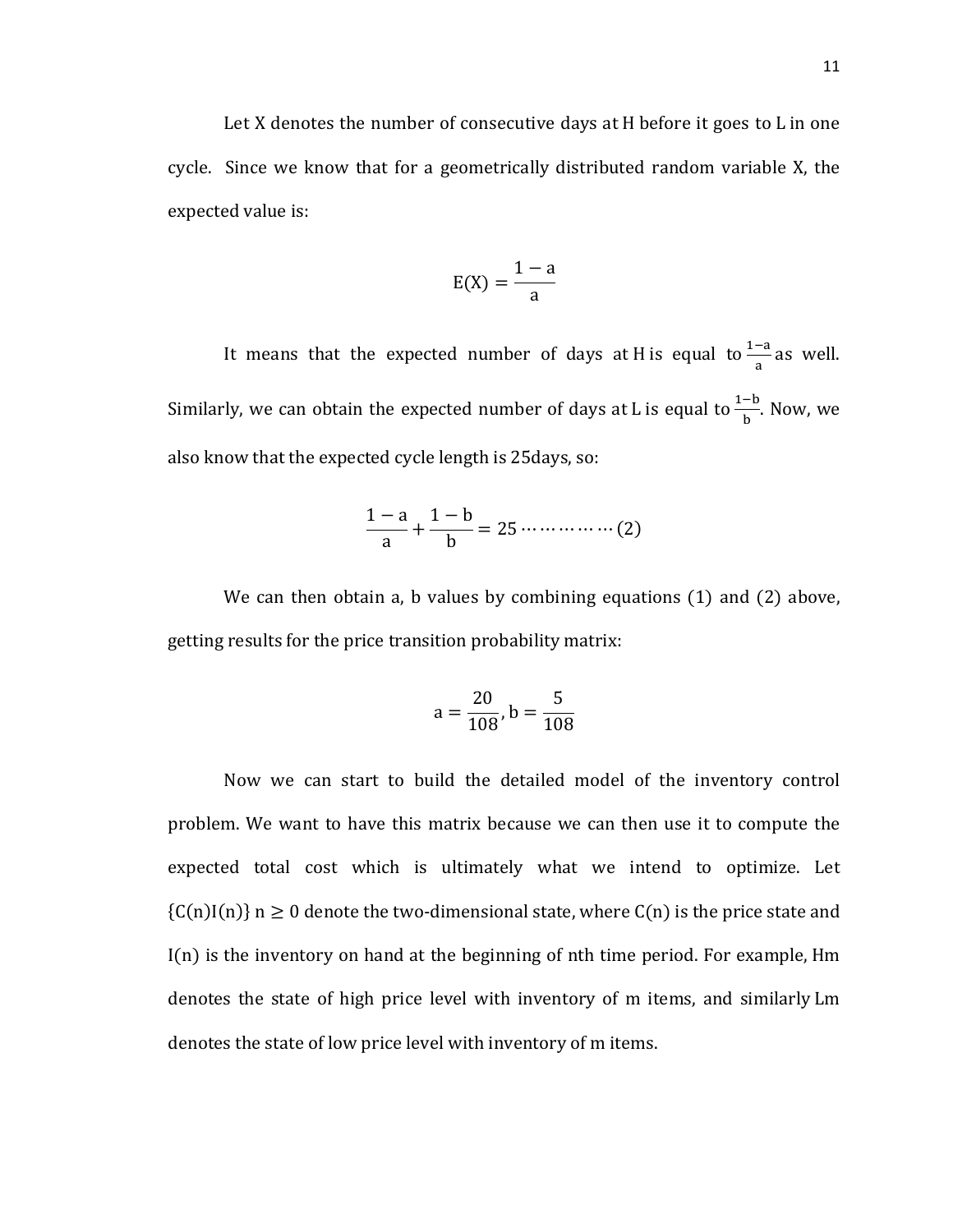The matrix size of the probability transition matrix of  ${C(n)I(n)}$   $n \ge 0$ depends on the base-stock value K. Thus the matrix will be defined as  $P_k$ . This also implies that our main optimization of the procurement policy is based on value K as well.

First, let  $K = 2$  which is the minimum case, we have the following matrix that is similar to Table 3.1:

|         |                | H <sub>2</sub> | L2    |
|---------|----------------|----------------|-------|
| $P_2 =$ | H <sub>2</sub> | $1-a$          | a     |
|         | L2             | b              | $1-b$ |

Table 3.2: Price Inventory transition probability matrix for  $K=2$ 

Next, we let K=3 and obtain the Table 3.3 below. However, we notice that the states H3 and L2 are not accessible from any states, not even themselves. This means their values are zeros so we do not have to consider them at all. Thus we should simplify the matrix in a more compact fashion on the following:

|         |                | H2    | H <sub>3</sub> | L2             | L <sub>3</sub> |
|---------|----------------|-------|----------------|----------------|----------------|
|         | H2             | $1-a$ | 0              | 0              | a              |
| $P_3 =$ | H <sub>3</sub> | $1-a$ | 0              | 0              | a              |
|         | L2             | 0     | 0              |                |                |
|         | L <sub>3</sub> | b     |                | $\overline{0}$ | $1-b$          |
|         |                |       |                |                |                |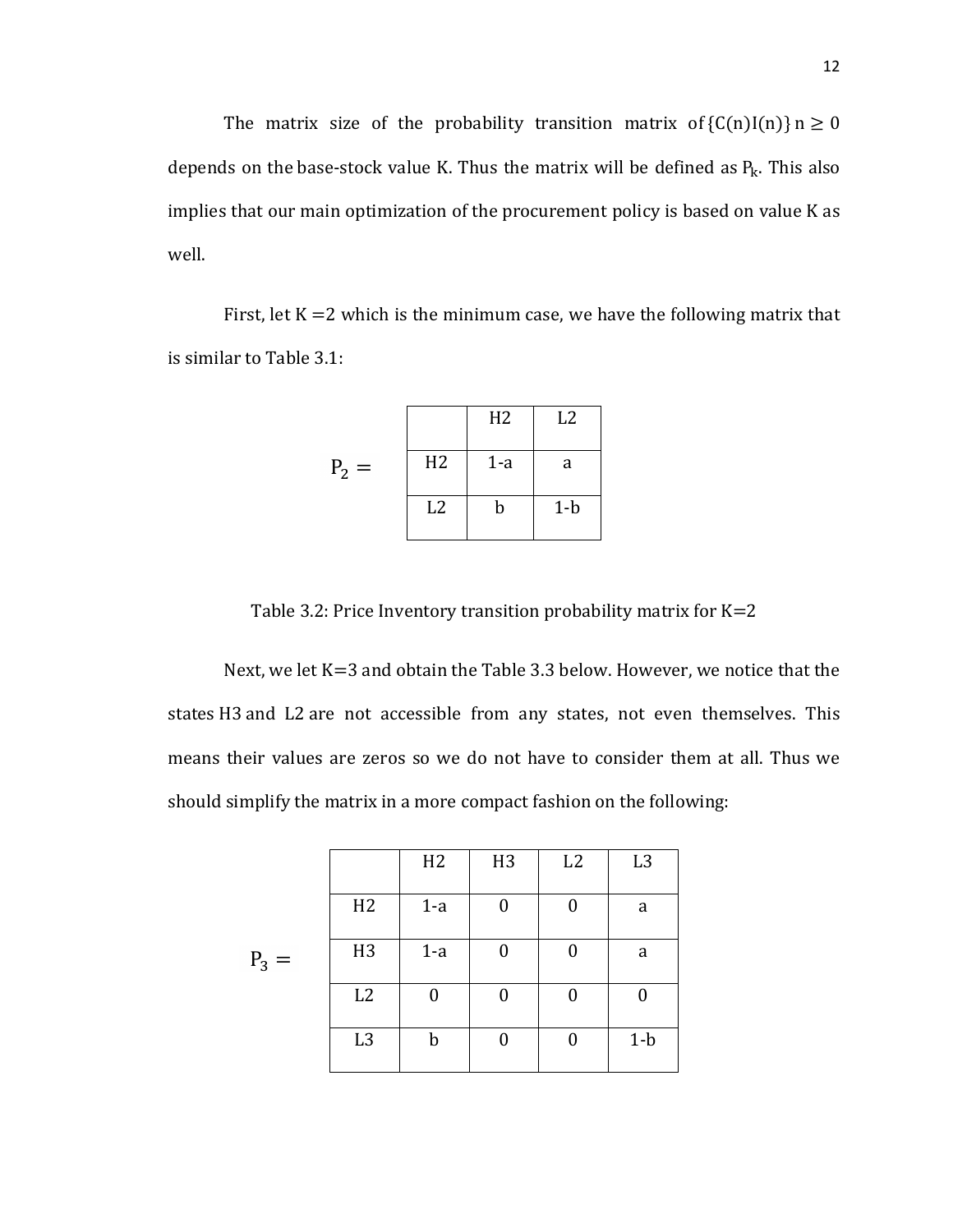|                  |                | H <sub>2</sub> | L <sub>3</sub> |
|------------------|----------------|----------------|----------------|
| $P_3$<br>$\,=\,$ | H <sub>2</sub> | $1-a$          | a              |
|                  | L <sub>3</sub> | b              | $1-b$          |

Table 3.3: Price Inventory transition probability matrix for  $K=3$ 

 $\Rightarrow$ 

Notice the above matrix is very similar to the Table 3.2 matrix the inventory levels. Then we look at Table 3.4 for K=4 below, in this case we have the probability to jump to either H2 or H3 from L4 , because the demand consumptions are  $P{D_n = 1} = p$  and  $P{D_n = 2} = 1 - p$ . We show only the simplified matrix after we deleted all the columns and rows of inaccessible states:

|         |                | H2        | H <sub>3</sub> | L4    |
|---------|----------------|-----------|----------------|-------|
|         | H2             | $1-a$     |                | a     |
| $P_4 =$ | H <sub>3</sub> | $1-a$     |                | a     |
|         | L4             | $b*(1-p)$ | $b^*p$         | $1-b$ |

Table 3.4: Price Inventory transition probability matrix for K=4

Next, let us look at  $K=5$  and  $K=6$  on Table 3.5, where a pattern on the price inventory transition probability matrix can be found. Because when we reach a low state, we always purchase up to stock level K, therefore there will always be only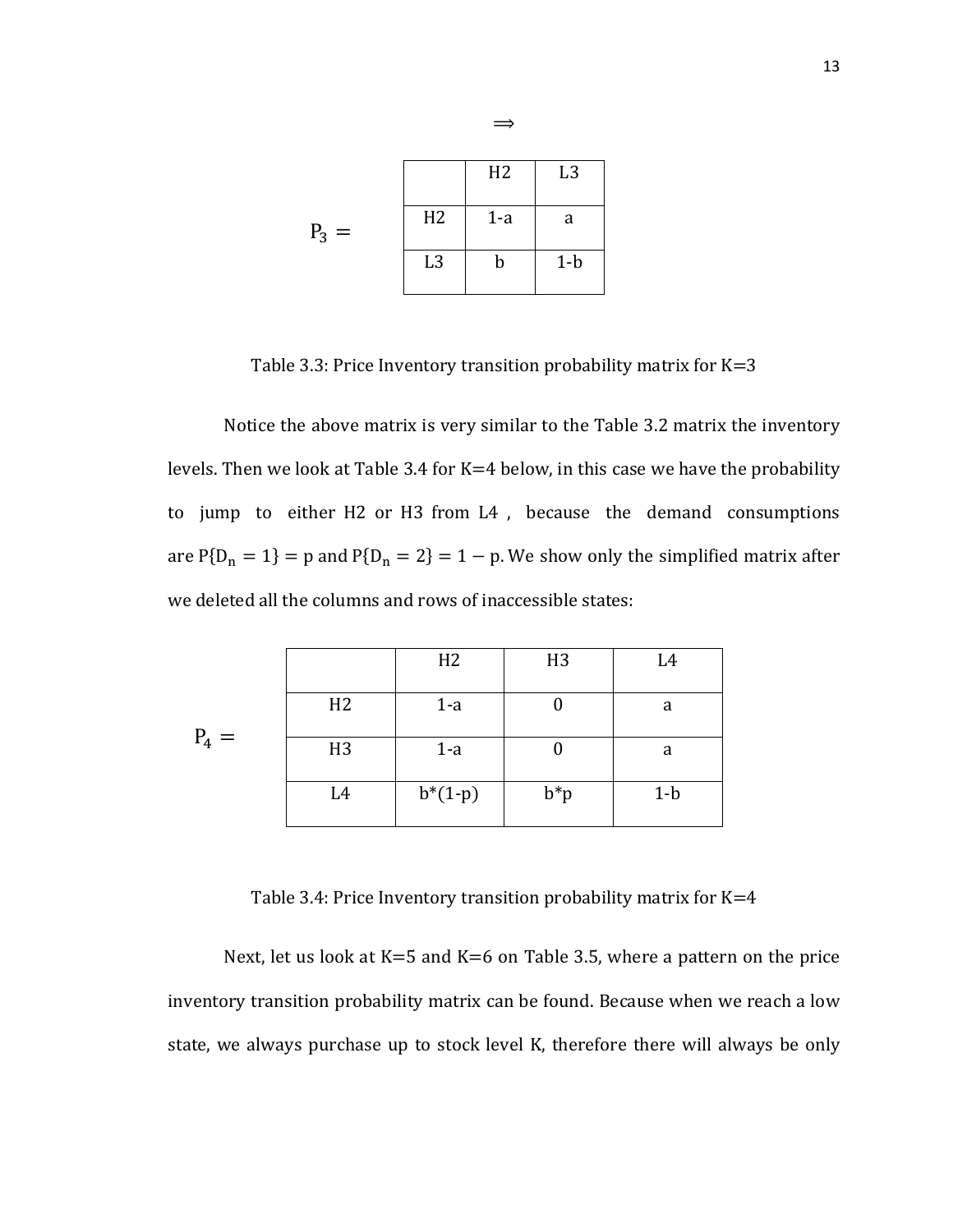|         |                | H2               | H <sub>3</sub> | H <sub>4</sub> | L <sub>5</sub> |
|---------|----------------|------------------|----------------|----------------|----------------|
|         | H2             | $1-a$            |                | 0              | a              |
|         |                |                  |                |                |                |
| $P_5 =$ | H <sub>3</sub> | $1-a$            | 0              |                | a              |
|         |                |                  |                |                |                |
|         | H <sub>4</sub> | $(1-a)*(1-p)$    | $(1-a)*p$      |                | a              |
|         | L <sub>5</sub> | $\boldsymbol{0}$ | $b*(1-p)$      | $b^*p$         | $1-b$          |
|         |                |                  |                |                |                |

|         |                | H2               | H <sub>3</sub>   | H <sub>4</sub>   | H <sub>5</sub>   | L <sub>6</sub> |
|---------|----------------|------------------|------------------|------------------|------------------|----------------|
|         |                |                  |                  |                  |                  |                |
|         | H2             | $1-a$            | $\boldsymbol{0}$ | $\boldsymbol{0}$ | $\boldsymbol{0}$ | a              |
|         |                |                  |                  |                  |                  |                |
|         | H <sub>3</sub> | $1-a$            | $\boldsymbol{0}$ | $\boldsymbol{0}$ | $\boldsymbol{0}$ | a              |
|         |                |                  |                  |                  |                  |                |
| $P_6 =$ | H <sub>4</sub> | $(1-a)*(1-p)$    | $(1-a)*p$        | $\boldsymbol{0}$ | $\boldsymbol{0}$ | a              |
|         |                |                  |                  |                  |                  |                |
|         | H <sub>5</sub> | $\boldsymbol{0}$ | $(1-a)*(1-p)$    | $(1-a)*p$        | $\boldsymbol{0}$ | a              |
|         |                |                  |                  |                  |                  |                |
|         | L6             | $\boldsymbol{0}$ | $\boldsymbol{0}$ | $b*(1-p)$        | $b^*p$           | $1-b$          |
|         |                |                  |                  |                  |                  |                |

Table 3.5: Price Inventory transition probability matrix for K=5 and K=6

Lastly we conclude the detailed price inventory transition probability matrix for  $K \ge 6$  in the following Table 3.6: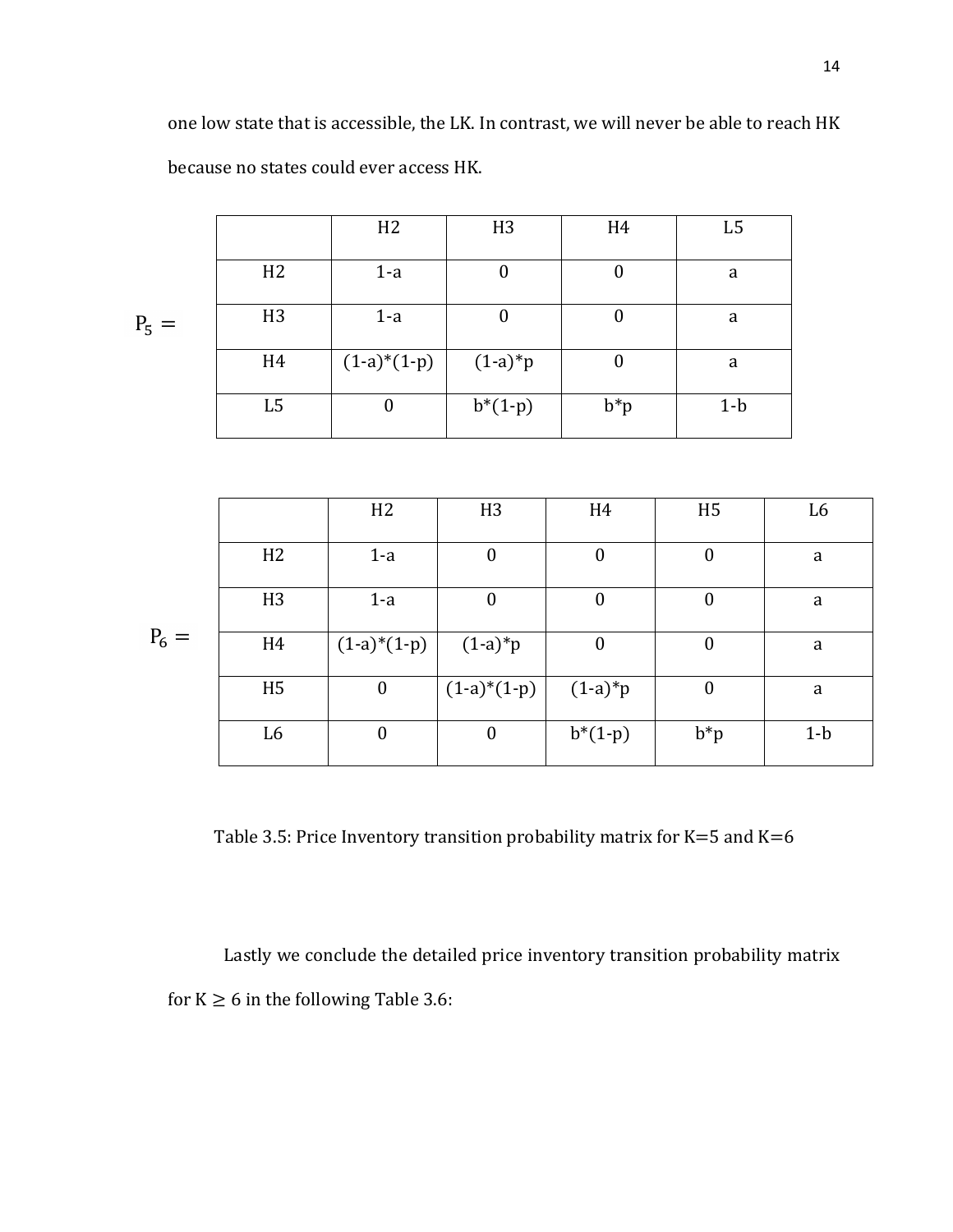|                | H <sub>2</sub>   | H <sub>3</sub>   | H4               | $\cdots$  | $H(K-1)$         | LK       |
|----------------|------------------|------------------|------------------|-----------|------------------|----------|
| H <sub>2</sub> | $1-a$            | $\boldsymbol{0}$ | $\boldsymbol{0}$ | $\cdots$  | $\boldsymbol{0}$ | a        |
| H <sub>3</sub> | $1-a$            | $\overline{0}$   | $\boldsymbol{0}$ | $\cdots$  | $\boldsymbol{0}$ | a        |
| H <sub>4</sub> | $(1-a)*(1-p)$    | $(1-a)*p$        | $\boldsymbol{0}$ | $\cdots$  | $\boldsymbol{0}$ | a        |
| $\cdots$       | $\cdots$         | $\cdots$         | $\cdots$         | $\cdots$  | $\cdots$         | $\cdots$ |
| $H(K-1)$       | $\boldsymbol{0}$ | $\overline{0}$   | $(1-a)*(1-p)$    | $(1-a)*p$ | $\boldsymbol{0}$ | a        |
| LK             | $\boldsymbol{0}$ | $\boldsymbol{0}$ | $\boldsymbol{0}$ | $b*(1-p)$ | $b^*p$           | $1-b$    |

Table 3.6: Price Inventory transition probability matrix for  $K \ge 6$ 

Finally, we will define the expected total cost in one cycle with respect to K. Also, we let the probability of states with high price level and m items in inventory denote as  $\pi_{\text{Hm}}$ , while the probability of states with low price level and m items denote as  $\pi_{Lm}$ . We have:

E (total cost) = E (inventory cost) + E (procurement cost)  $\dots \dots \dots \dots \dots (3)$ 

And:

E (inventory cost) = h \* [(k \* 
$$
\pi_{LK}
$$
) +  $\sum_{i=2}^{K-1} (i * \pi_{Hi})$ ] ... (4)

Also:

E (procurement cost) = E (procurement cost on  $Y_L$ ) + E (procurement cost on  $Y_H$ )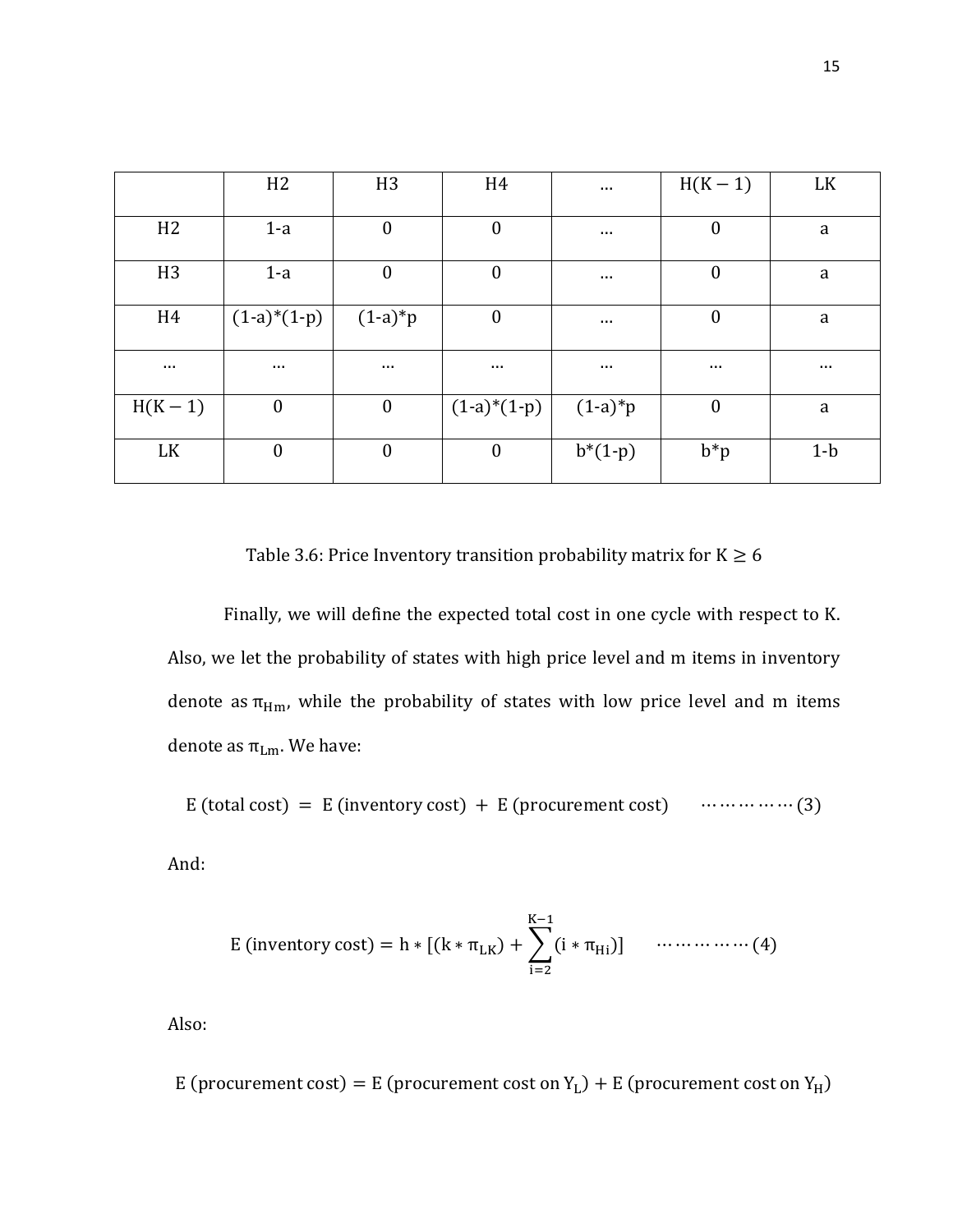With:

E (procurement cost on  $Y_L$ )

$$
= Y_{L} * [\pi_{LK} * (1 - b) * [1 * p + 2 * (1 - p)] + Y_{L} * \sum_{i=2}^{K-1} {\pi_{Hi} * a}
$$
  
 \* [(k - i + 1) \* p + (k - i + 2) \* (1 - p)] } ... (5)

E (procurement cost on  $Y_H$ )

= Y<sup>H</sup> ∗ {πH2 ∗ (1 − a) ∗ [1 ∗ p + 2 ∗ (1 − p)] + πH3 ∗ (1 − a) ∗ [0 ∗ p + 1 ∗ (1 − p)]} ⋯ ⋯ ⋯ ⋯ ⋯ (6)

Therefore, we plug in the equations (4), (5), (6) into equation (3) to get the expected total cost function below:

E (total cost) = h ∗ [(k ∗ πLK) + �(i ∗ πHi K−1 i=2 )] + Y<sup>L</sup> ∗ [πLK ∗ (1 − b) ∗ [1 ∗ p + 2 ∗ (1 − p)] + Y<sup>L</sup> ∗ �{πHi K−1 i=2 ∗ a ∗ [(k − i + 1) ∗ p + (k − i + 2) ∗ (1 − p)]} + Y<sup>H</sup> ∗ {πH2 ∗ (1 − a) ∗ [1 ∗ p + 2 ∗ (1 − p)] + πH3 ∗ (1 − a) ∗ [0 ∗ p + 1 ∗ (1 − p)]} ⋯ ⋯ ⋯ ⋯ ⋯ (7)

In equation (7), parameters a, b, p, h,  $Y_L$ and  $Y_H$  are all actual values. Also,  $\pi_{Hi}$  and  $\pi_{LK}$  are variables that depend on the value of K. Thus the expected total cost depends solely on the base-stock value K, which means to optimize the expected total cost we simply need to optimize the value of K.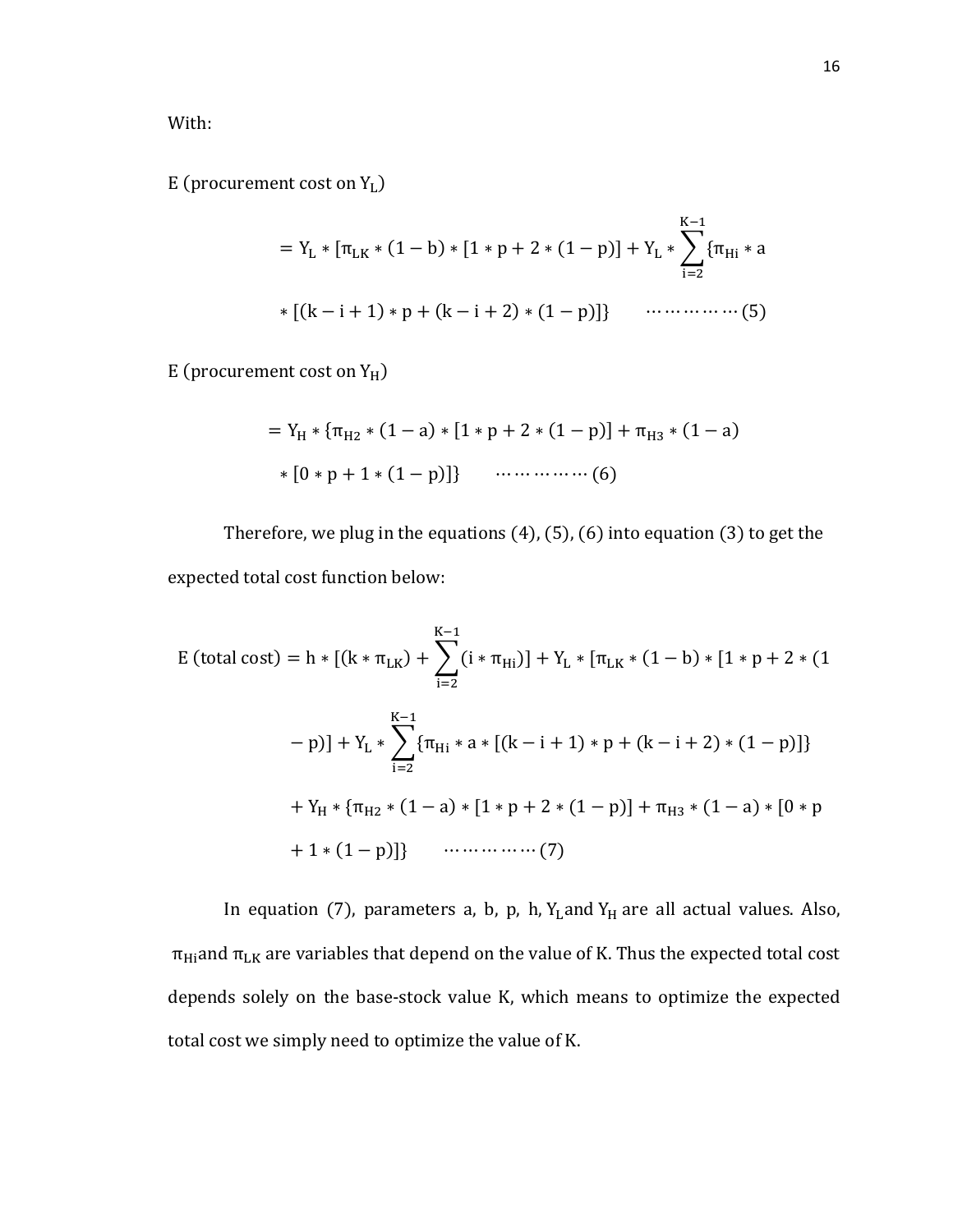After obtaining the expected total cost function, we will begin this section with the minimization of the expected total cost and solve the optimal inventory/production management problem with respect to K. That is, we will be able to optimize our procurement policy if we can find the optimal value of the basestock value K\*.

In order to minimize equation (7) with respect to K, we need to first obtain all the stationary probability of state  $\pi_{Hi}$  and  $\pi_{LK}$ , i = 2 ... k – 1. We can do so by analyzing the price inventory transition probability matrices. For  $K=2$ , the stationary probability of the matrix is obtained by solving the balance equations and the normalization equations.

$$
\begin{cases}\n(1-a) * \pi_{H2} + b * (\pi_{L2}) = \pi_{H2} \\
a * \pi_{H2} + (1-b) * \pi_{L2} = \pi_{L2} \\
\pi_{H2} + \pi_{L2} = 1\n\end{cases}
$$

Thus, we apply a linear transformation to the above system of linear equations, so that they are represented in the matrix form equations:

$$
\Longrightarrow \begin{bmatrix} 1 & 1 \\ a & -b \end{bmatrix} * \begin{bmatrix} \pi_{H2} \\ \pi_{L2} \end{bmatrix} = \begin{bmatrix} 1 \\ 0 \end{bmatrix}
$$

Notice one of the equations above is redundant when we are performing the transformation.

Similarly, we approach the other equations respect of K in the same way and present their matrix equations in the following: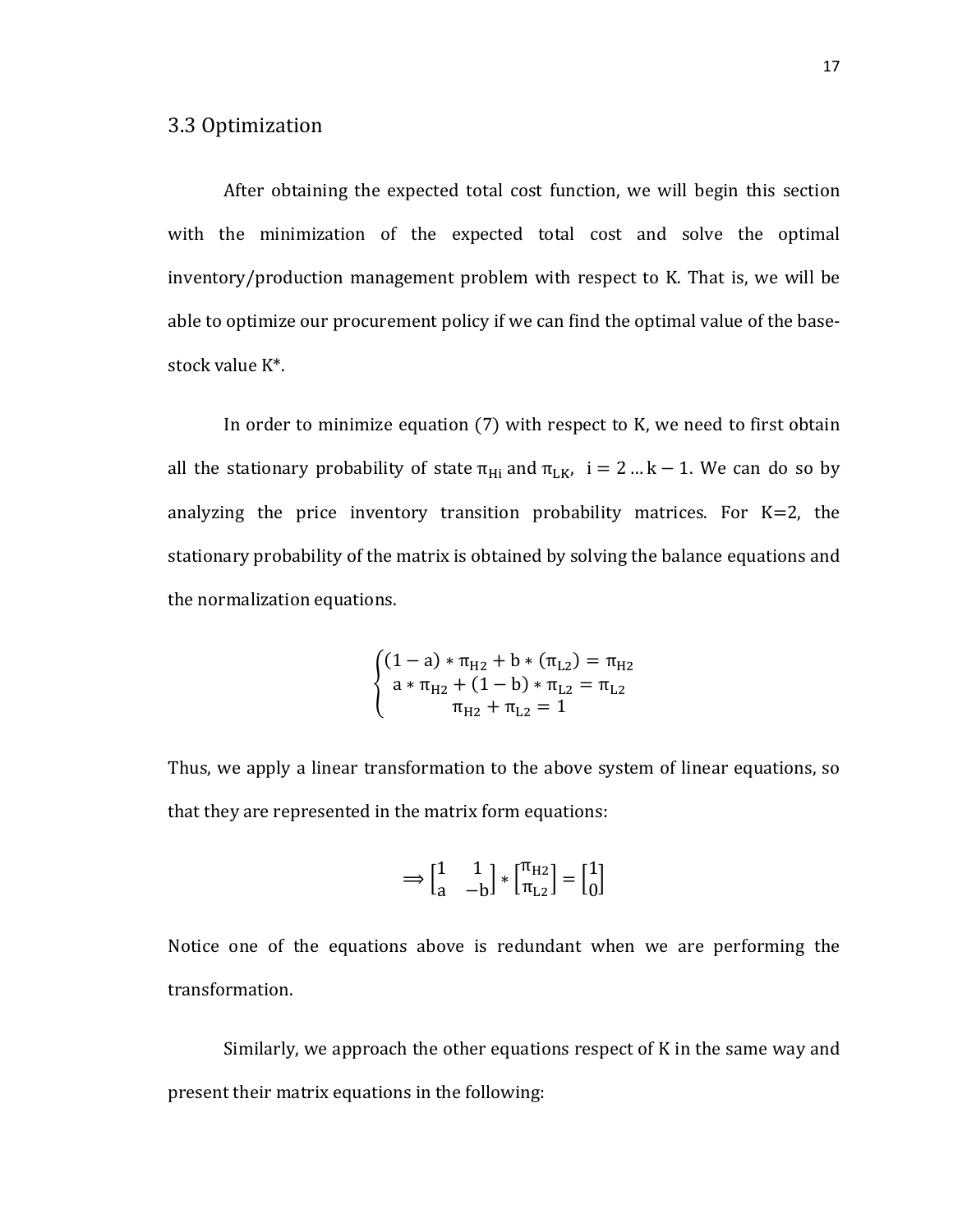When  $K = 3$ ,

$$
\begin{bmatrix} 1 & 1 \ -a & b \end{bmatrix} * \begin{bmatrix} \pi_{H2} \\ \pi_{L3} \end{bmatrix} = \begin{bmatrix} 1 \\ 0 \end{bmatrix}
$$

Notice in this case the solutions for the states are essentially the same as  $K=2$  case.

When K=4,

$$
\begin{bmatrix} 1 & 1 & 1 \ -a & 1-a & b*(1-p) \ 0 & -1 & b*p \ a & a & -b \end{bmatrix} * \begin{bmatrix} \pi_{H2} \\ \pi_{H3} \\ \pi_{L4} \end{bmatrix} = \begin{bmatrix} 1 \\ 0 \\ 0 \\ 0 \end{bmatrix}
$$

However, we notice that in the above matrix,

$$
[-a \quad 1-a \quad b*(1-p)] + [0 \quad -1 \quad b*p] = [a \quad a \quad -b]
$$

This means there exist linear dependency between the rows, and thus we can reformulate the equations for K=4 again after omitting the linearly dependent row:

$$
\begin{bmatrix} 1 & 1 & 1 \ -a & 1-a & b*(1-p) \ 0 & -1 & b*p \end{bmatrix} * \begin{bmatrix} \pi_{H2} \\ \pi_{H3} \\ \pi_{L4} \end{bmatrix} = \begin{bmatrix} 1 \\ 0 \\ 0 \end{bmatrix}
$$

We will do this linear dependency check for all the other cases and reformulate them in a cleaner fashion when necessary. So when  $K \geq 5$ , in general we will have:

$$
\begin{bmatrix} 1 & 1 & 1 & 1 & \cdots & 1 \\ -a & 1-a & (1-a)*(1-p) & 0 & \cdots & 0 \\ 0 & -1 & (1-a)*p & (1-a)*p & 0 \\ 0 & 0 & -1 & (1-a)*p & 0 \\ \vdots & \vdots & & \ddots & \ddots & \vdots \\ 0 & 0 & \cdots & \cdots & \cdots & \cdots & b*p \end{bmatrix}*\begin{bmatrix} \pi_{H2} \\ \pi_{H3} \\ \pi_{H4} \\ \vdots \\ \pi_{L(K-1)} \\ \pi_{LK} \end{bmatrix} = \begin{bmatrix} 1 \\ 0 \\ 0 \\ \vdots \\ 0 \end{bmatrix}
$$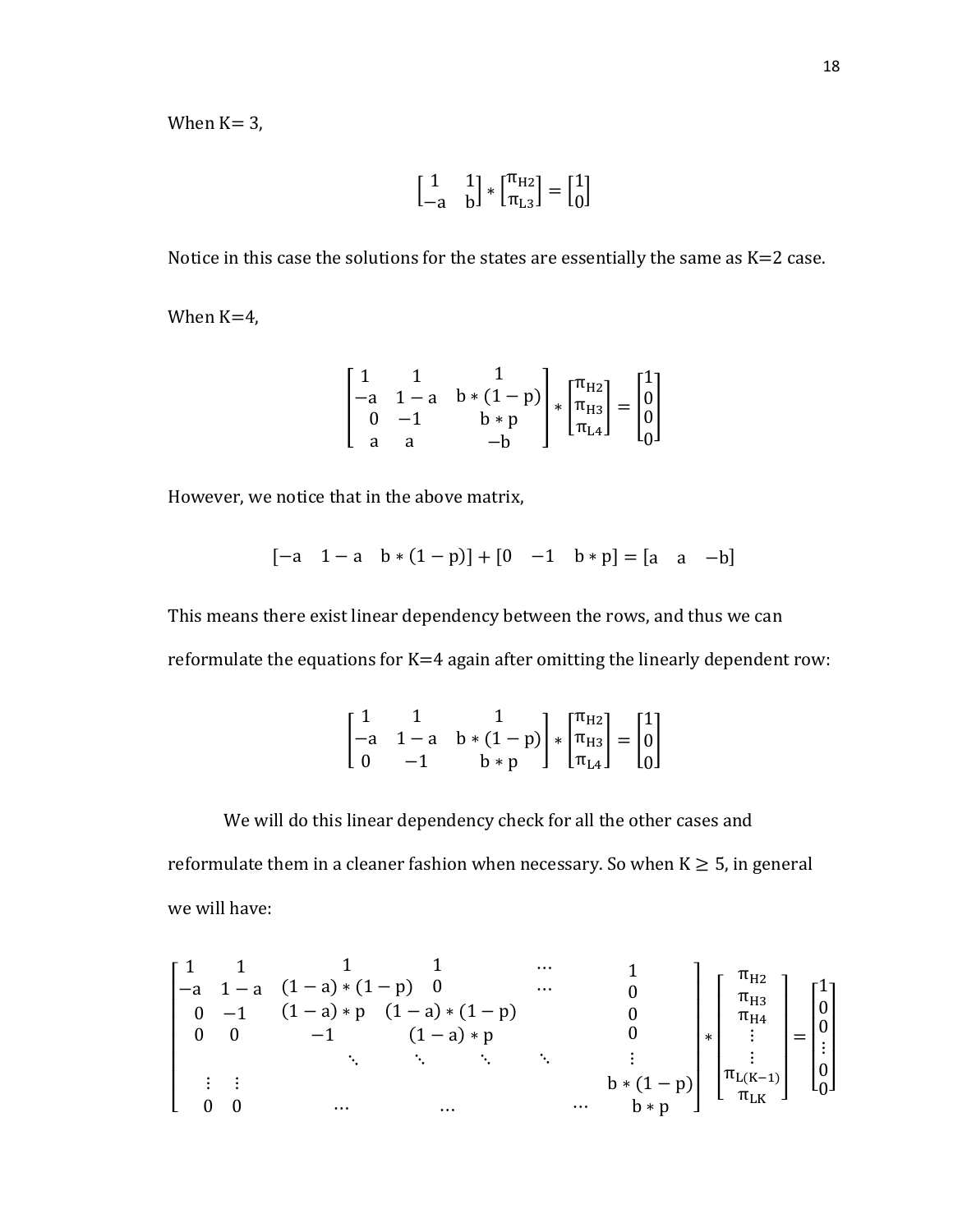Since the solutions of  $\pi_{Hi}$  and  $\pi_{LK}$ , i = 2 ... k – 1 can be solved from above nonhomogeneous matrix equations with  $p = 0.5$  and the values of  $a = \frac{20}{108}$ ,  $b =$ 5  $\frac{1}{108}$  we obtained before. We can finally compute equation (7) with respect to K by substituting the values of all the  $\pi s$ . Also, recall we assumed the following parameters for calculations before:  $Y_L = 15$ ,  $Y_H = 25$ , h = 0.5.

In order to find the optimum  $K^*$ , we use complete enumeration. We utilize Matlab to numerically evaluate the expected total cost for  $K=1, 2, 3, 4...$  until the minimum cost value is detected, since the cost is monotonically changing with respect to K. In our case, the optimum base-stock value  $K^*=9$  with E (total cost) = 23.89.

The details of the coding from Matlab program for a general case that  $K \geq 5$ can be found at Appendix A.

#### 3.4 Numerical Results

Next, we present numerical results showing the effect of various parameters on optimum base-stock value K<sup>\*</sup>. We choose parameters  $\pi_H$ ,  $Y_H$ , p and h, then we present their influences in pairs on the sensitivity of K\*.

Firstly, we begin by changing the stationary probability of high states,  $\pi_H$  and high price value, Y<sub>H</sub>. Let  $\pi_H = 10\%$ , 20%, 40%, 80%, and Y<sub>H</sub>=20, 25, 50, 100. Since increasing the probability of high states, and increasing high price value would force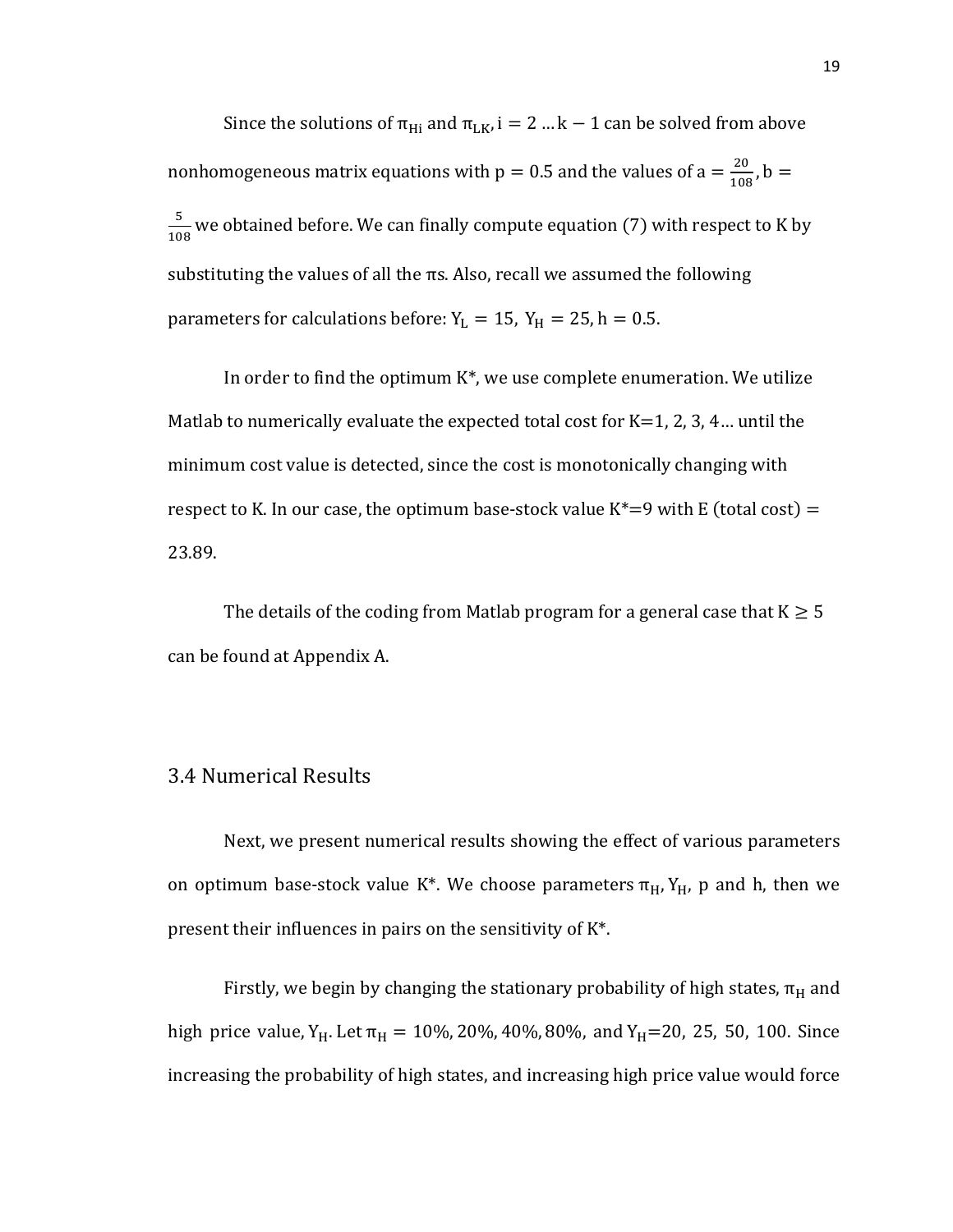the procurement policy to be more efficient at the low price state, both suggests an increase in the optimal base-stock value, K\*. Table 3.7 presents K\* values in response to the changes in  $\pi_H$  and Y<sub>H</sub> while keeping p and h constant. Figure 3.1 presents the visualization of such response for  $K^*$ . We can see that  $K^*$  is more sensitive to  $\pi_H$  than Y<sub>H</sub>.

| ${\rm Y}_{\rm H}$ | 20 | 25 | 50 | 100 |
|-------------------|----|----|----|-----|
| $\pi_H$           |    |    |    |     |
| 10%               | 4  | 5  | 7  | 10  |
| 20%               | 7  | 9  | 14 | 19  |
| 40%               | 16 | 20 | 31 | 41  |
| 80%               | 63 | 70 | 92 | 114 |

Table 3.7: Effect of  $\pi_H$  and  $Y_H$  on  $K^*$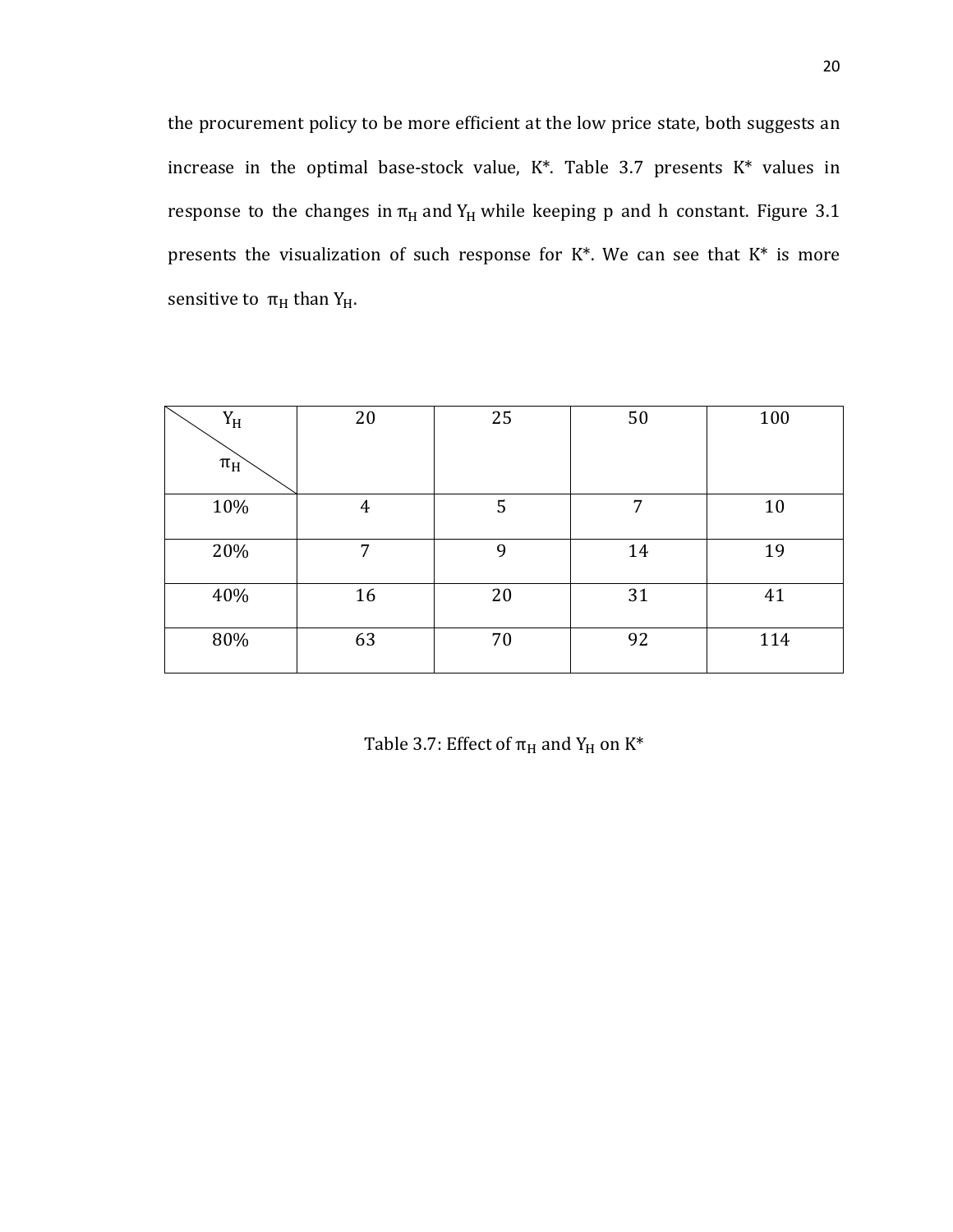

Figure 3.1: Visualization of the dependence of  $K^*$  on  $\pi_H$  and  $Y_H$ 

Next, we change the stationary probability of high states  $\pi_H$  and the probability (1-p) that demand is equal to 2 items and then evaluate K\*. We let  $\pi_H = 10\%$ , 20%, 40%, 80% and 1-p=0.2, 0.5, 0.7, 0.9. Table 3.8 provides K\* values to the changes in  $\pi_H$  and (1-p) while keeping Y<sub>H</sub> and h constant. Figure 3.2 presents the visualization of such response for K\*. We see that (1-p) only have a small impact on K\* compared to  $\pi_H$ . Thus K\* is more sensitive to  $\pi_H$  than (1-p).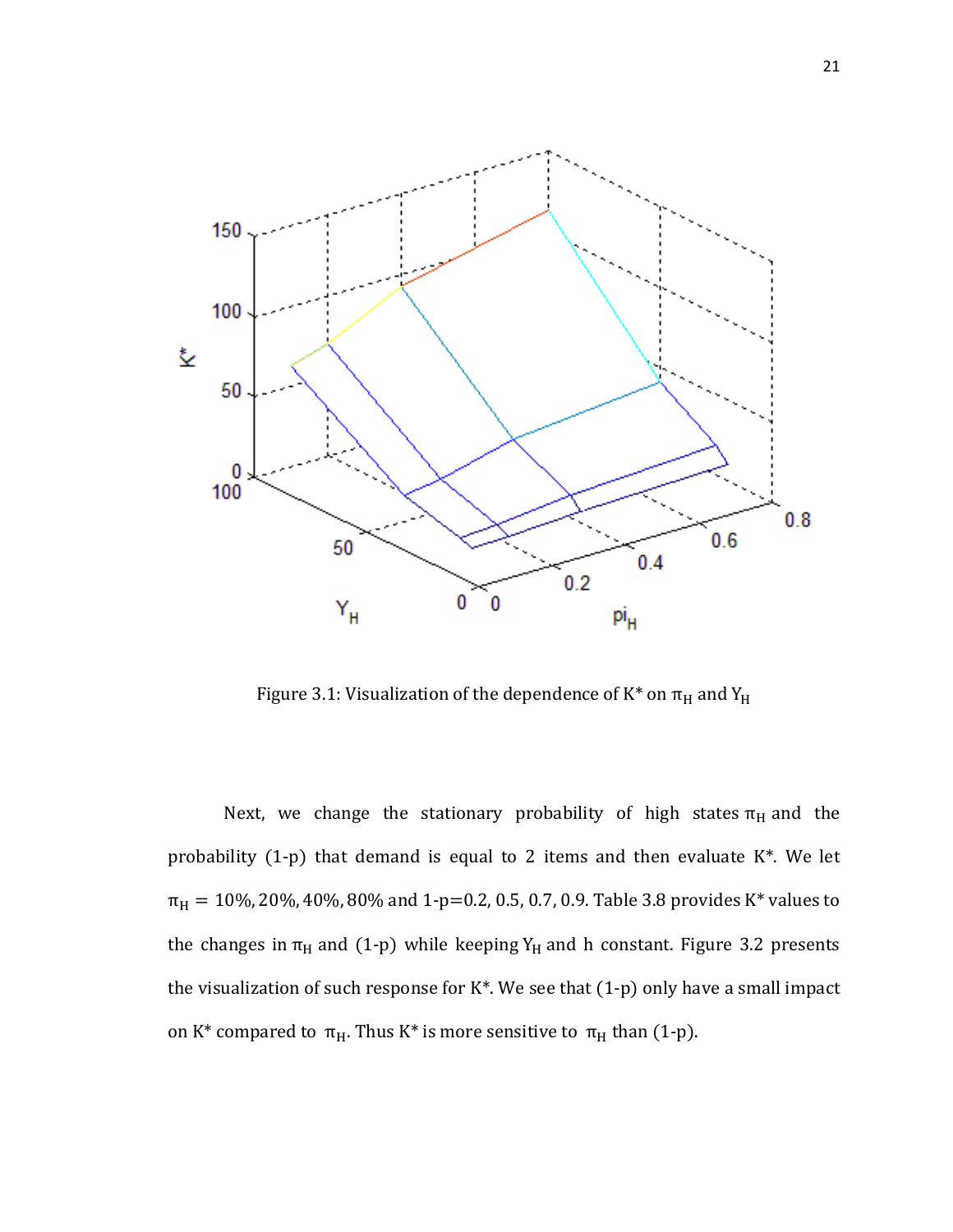| $1-p$   | 0.2 | 0.5 | 0.7 | 0.9   |
|---------|-----|-----|-----|-------|
| $\pi_H$ |     |     |     |       |
| 10%     | 4   | 5   | 6   | 6     |
| 20%     | 7   | 9   | 10  | 10/11 |
| 40%     | 16  | 20  | 22  | 25    |
| 80%     | 56  | 70  | 81  | 91    |





Figure 3.2: Visualization of the dependence of  $\mathrm{K}^*$  on  $\pi_\mathrm{H}$  and 1-p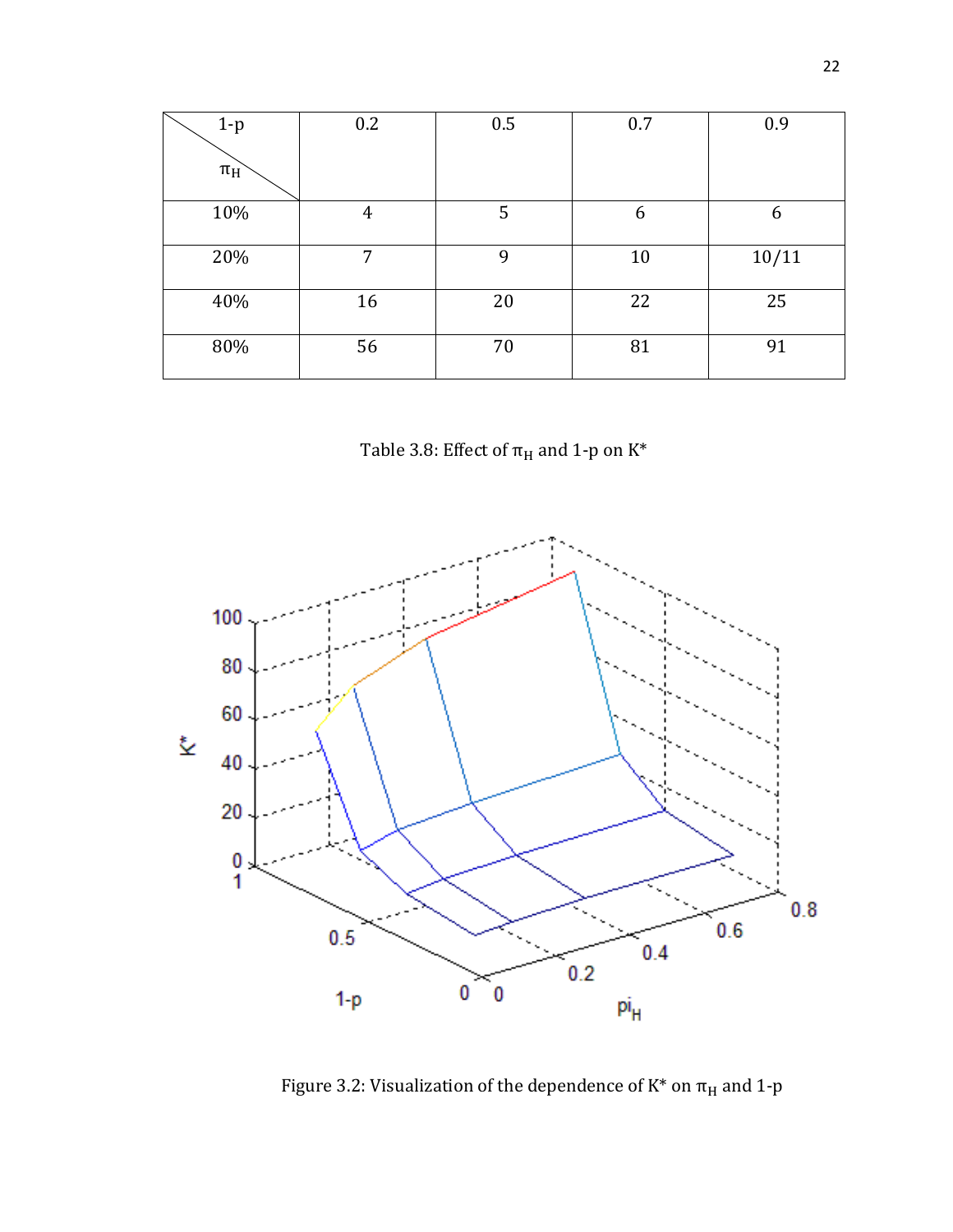Next, we change the stationary probability of high states  $\pi_H$  and the holding cost of h and then evaluate K\*. We let  $\pi_H = 10\%$ , 20%, 40%, 80% and h=0.1, 0.5, 2, 5. Table 3.9 provides K\* values to the changes in  $\pi_H$  and h while keeping Y<sub>H</sub> and (1-p) constant. Figure 3.3 presents the visualization of such response for K\*. We see that both  $\pi_H$  and h have considerable influence on K\*. Thus K\* is sensitive to both  $\pi_H$ than h.

| $\boldsymbol{h}$ | 0.1     | 0.5 | 2  | 5              |
|------------------|---------|-----|----|----------------|
| $\pi_H$          |         |     |    |                |
| 10%              | 10      | 5   | 2  | $\overline{2}$ |
| 20%              | 21      | 9   | 2  | $\overline{2}$ |
| 40%              | 45      | 20  | 4  | 4              |
| 80%              | 121/122 | 70  | 26 | 4              |

Table 3.9: Effect of  $\pi_H$  and h on K\*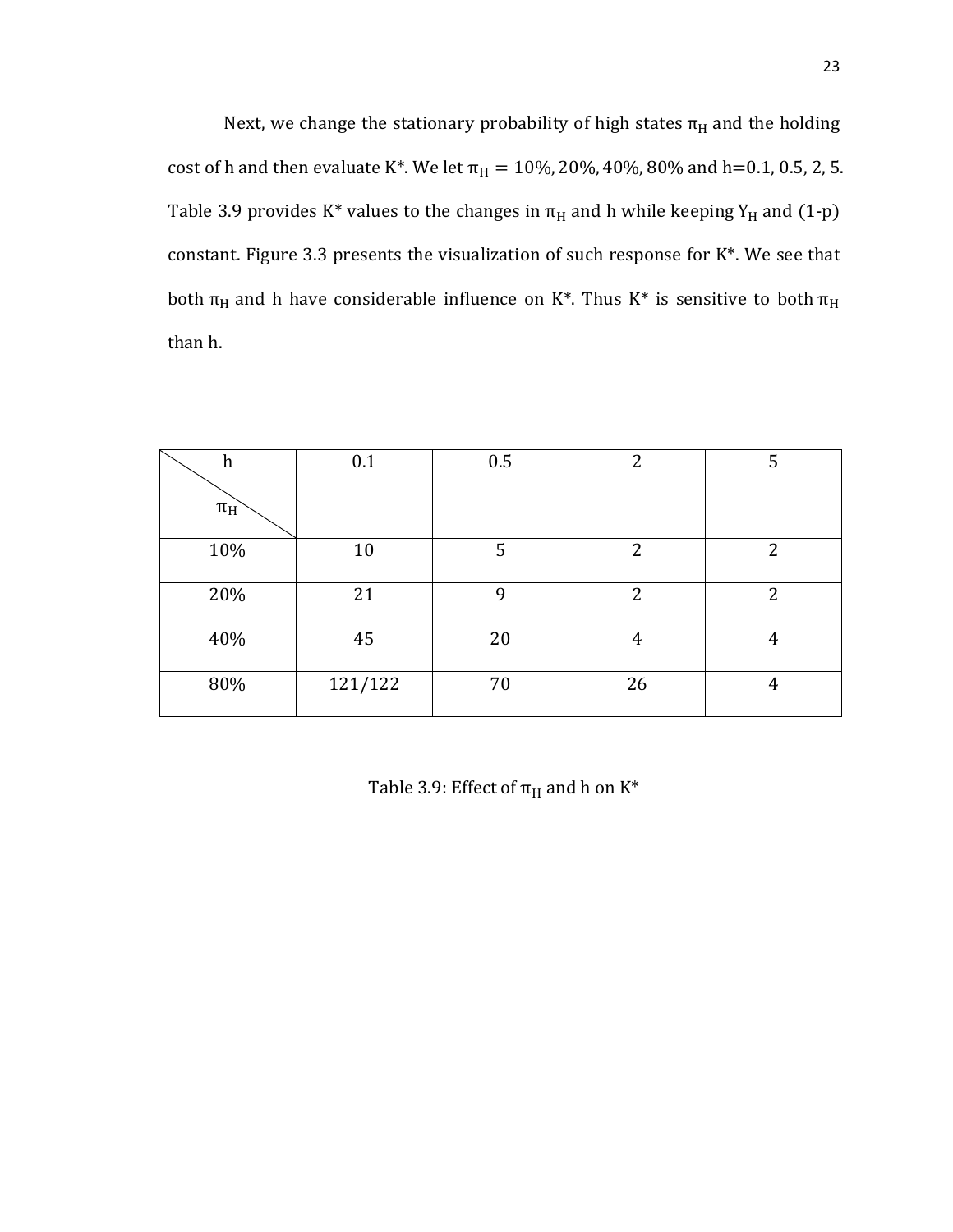

Figure 3.3: Visualization of the dependence of  $K^*$  on  $\pi_H$  and h

Next, we change high price value  $Y_H$  and the probability (1-p) that the demand is equal to 2 items and then evaluate K\*. We let  $Y_H$ =20, 25, 50, 100 and 1 $p=0.2$ , 0.5, 0.7, 0.9. Table 3.10 provides K\* values to the changes in Y<sub>H</sub> and (1-p) while keeping  $\pi_H$  and h constant. Figure 3.4 presents the visualization of such response for K\*. We see that (1-p) only have a small impact on K\* compared to  $Y_H$ . Thus  $K^*$  is more sensitive to  $Y_H$  than (1-p).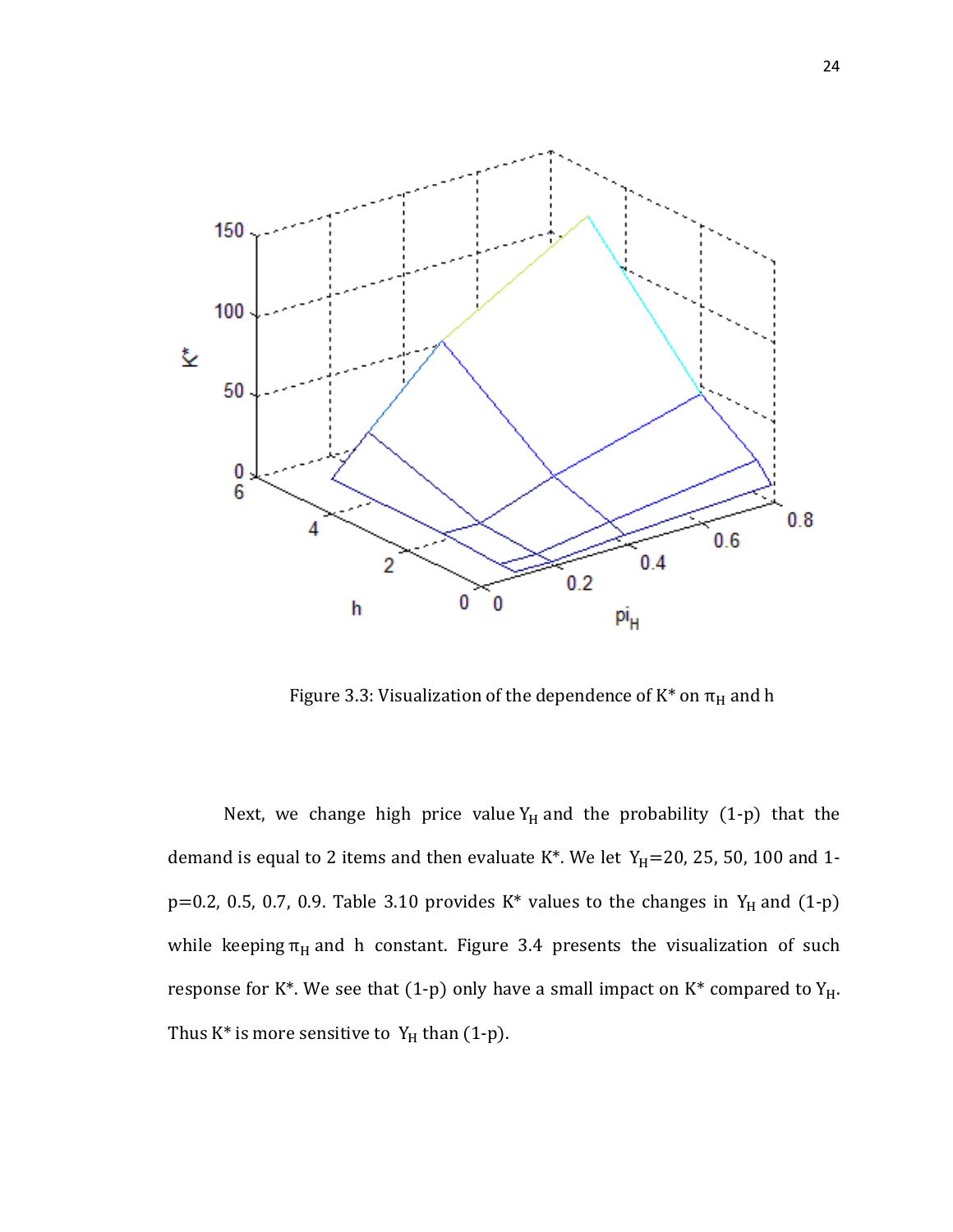| $1-p$ | 0.2 | 0.5 | 0.7 | 0.9   |
|-------|-----|-----|-----|-------|
| $Y_H$ |     |     |     |       |
| 20    | 6   | 7   | 8   | 8     |
| 25    | 7   | 9   | 10  | 10/11 |
| 50    | 11  | 14  | 16  | 17    |
| 100   | 16  | 19  | 21  | 24    |

Table 3.10: Effect of 1-p and  $\rm Y_{H}$  on  $\rm K^*$ 



Figure 3.4: Visualization of the dependence of  $\mathrm{K}^*$  on 1-p and  $\mathrm{Y}_\mathrm{H}$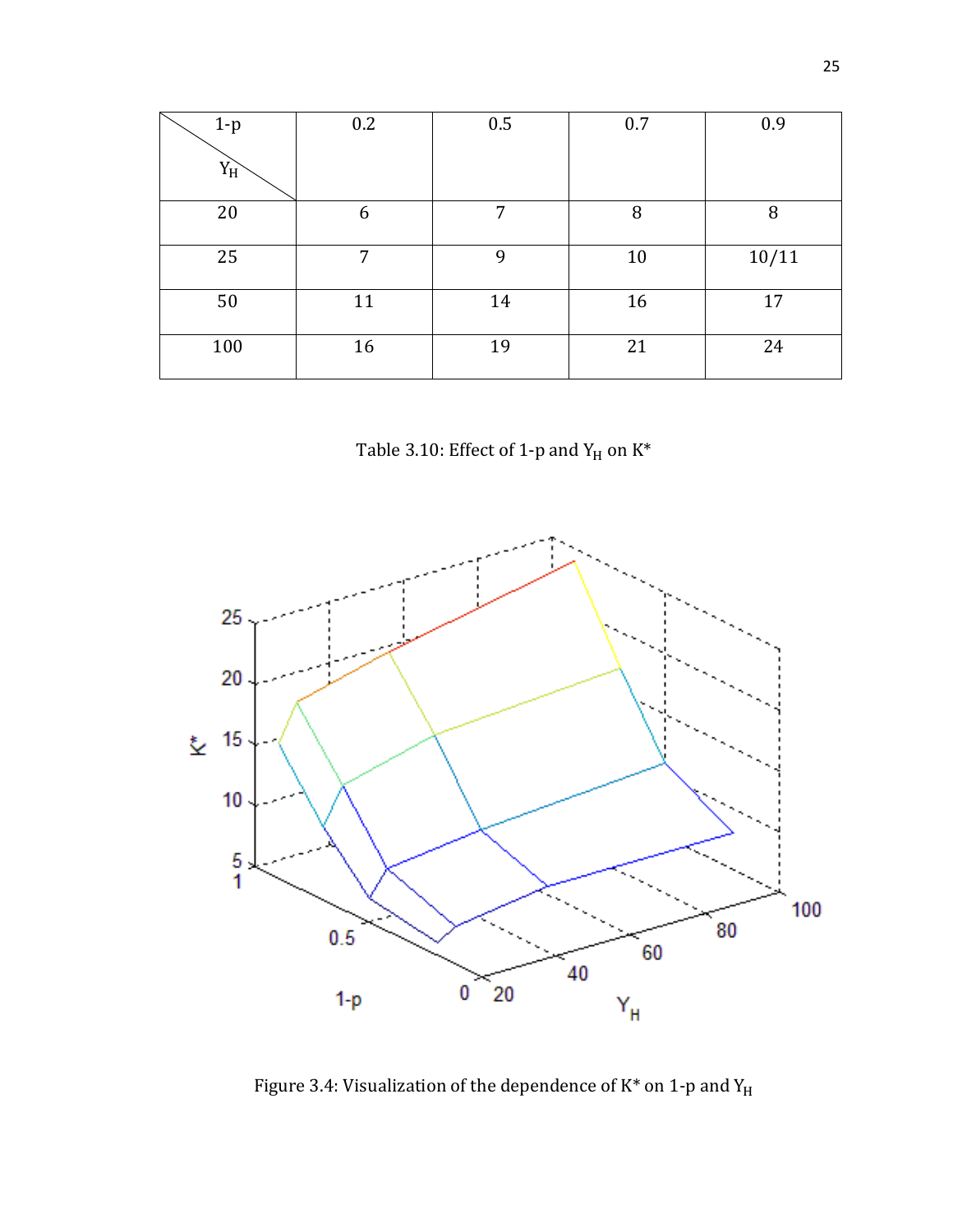Next, we change high price value  $Y_H$  and the holding cost of h and then evaluate K\*. We let Y<sub>H</sub>=20, 25, 50, 100 and h=0.1, 0.5, 2, 5. Table 3.11 provides K\* values to the changes in  $Y_H$  and h while keeping  $\pi_H$  and (1-p) constant. Figure 3.5 presents the visualization of such response for  $K^*$ . We see that  $Y_H$  have some impact on K\*, and h have even greater influences on K\*. Thus K\* is more sensitive to h than  $Y_H$ .

| $\boldsymbol{h}$ | 0.1 | 0.5 | $\overline{2}$ | 5              |
|------------------|-----|-----|----------------|----------------|
| $Y_H$            |     |     |                |                |
| 20               | 19  | 7   | $\overline{2}$ | $\overline{2}$ |
| 25               | 21  | 9   | 2              | $\overline{2}$ |
| 50               | 26  | 14  | 4              | $\overline{2}$ |
| 100              | 31  | 23  | 9              | 4              |

Table 3.11: Effect of h and  $Y_H$  on  $K^*$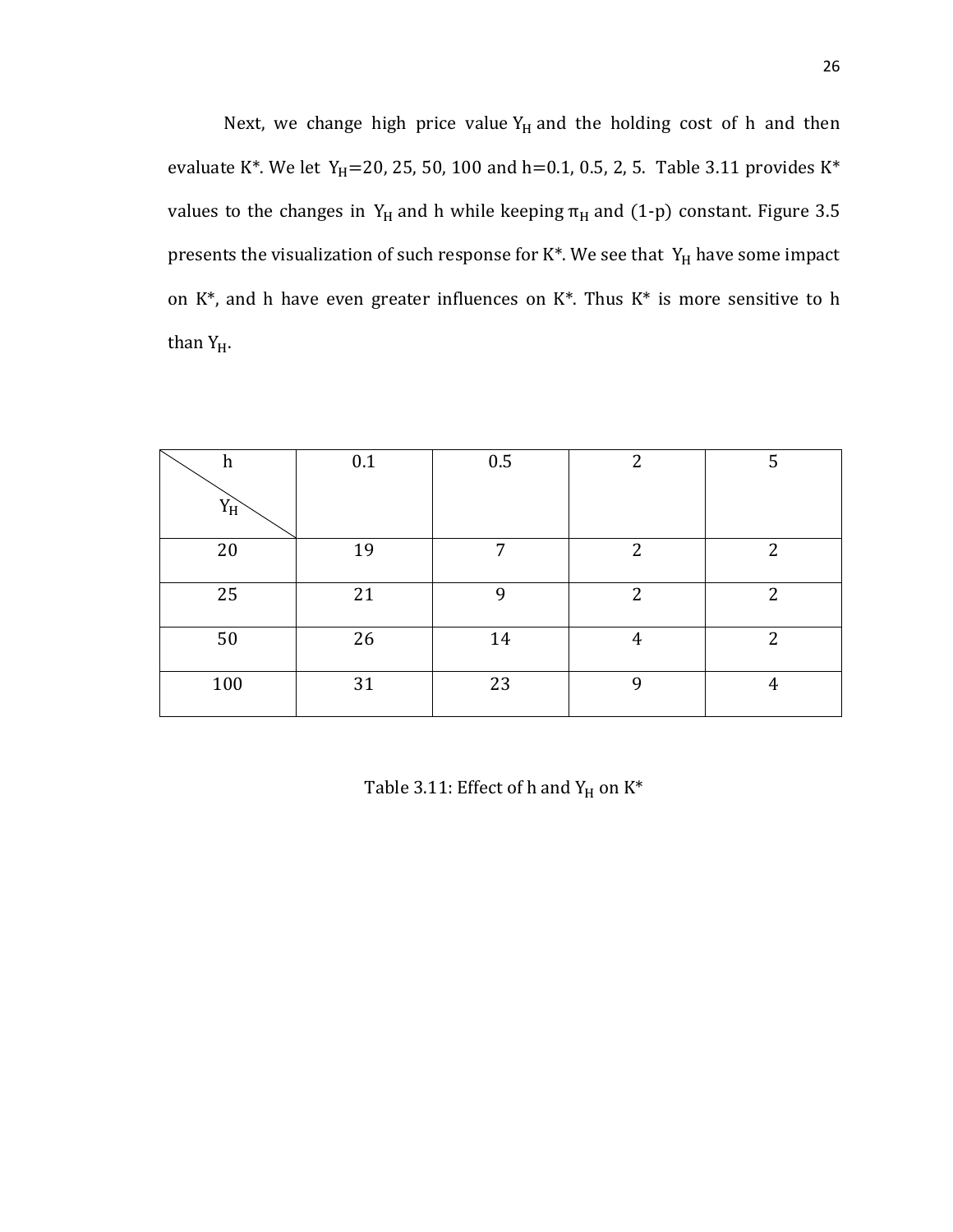

Figure 3.5: Visualization of the dependence of  $K^*$  on h and  $Y_H$ 

Lastly, we change the holding cost of h and the probability (1-p) that the demand is equal to 2 items and then evaluate  $K^*$ . We let h=0.1, 0.5, 2, 5 and 1-p=0.2, 0.5, 0.7, 0.9. Table 3.12 provides  $K^*$  values to the changes in h and  $(1-p)$  while keeping  $\pi_H$  and Y<sub>H</sub> constant. Figure 3.6 presents the visualization of such response for  $K^*$ . We see that (1-p) only have a small impact on  $K^*$  compared to h. Thus  $K^*$  is more sensitive to h than (1-p).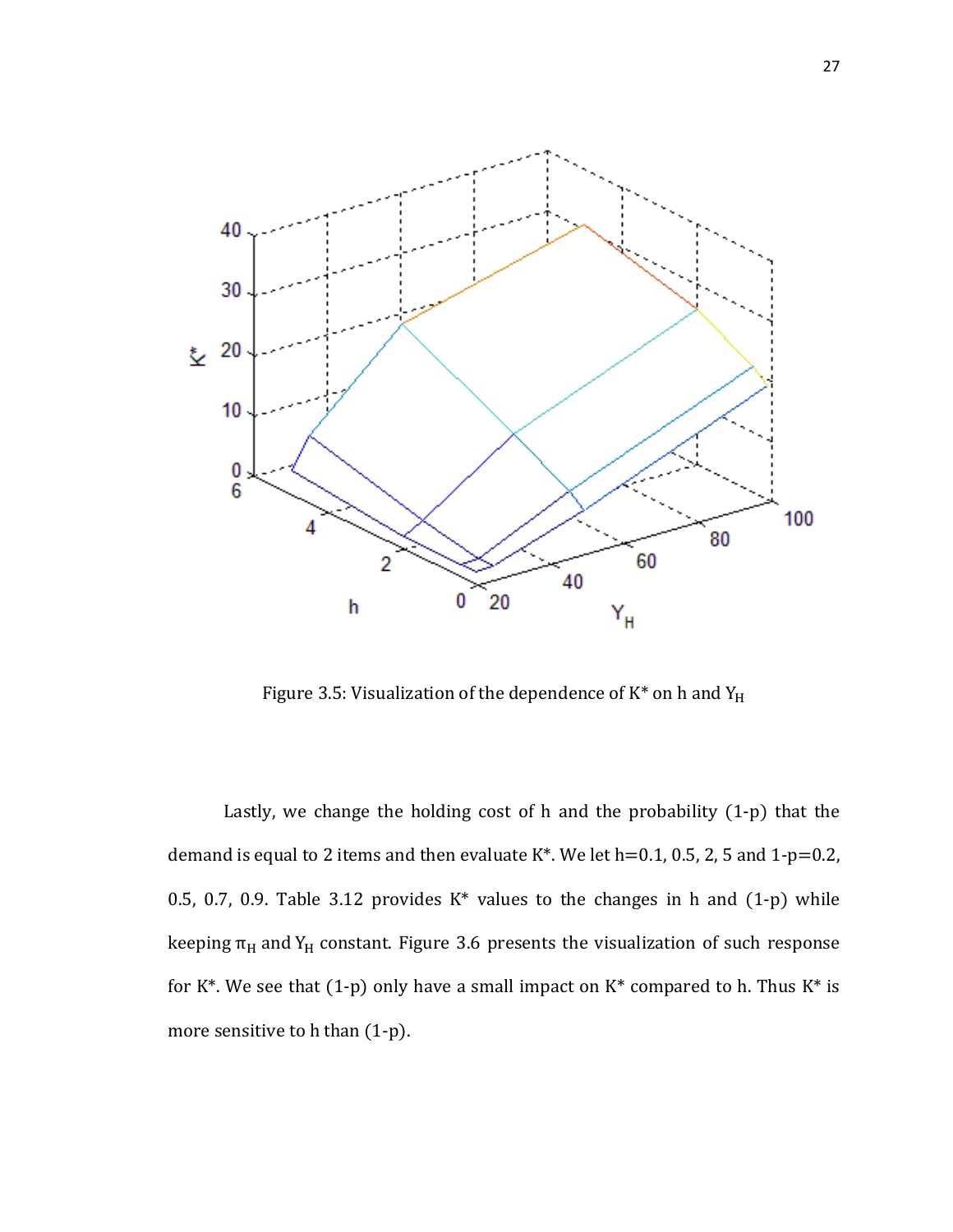| $\boldsymbol{h}$<br>$1-p$ | 0.1 | 0.5   | $\overline{2}$ | 5              |
|---------------------------|-----|-------|----------------|----------------|
| 0.2                       | 17  | 7     | $\overline{2}$ | $\overline{2}$ |
| 0.5                       | 21  | 9     | $\overline{2}$ | $\overline{2}$ |
| 0.7                       | 23  | 10    | 4              | $\overline{2}$ |
| 0.9                       | 26  | 10/11 | 4              | 2              |

Table 3.12: Effect of h and 1-p on K\*



Figure 3.6: Visualization of the dependence of K\* on h and 1-p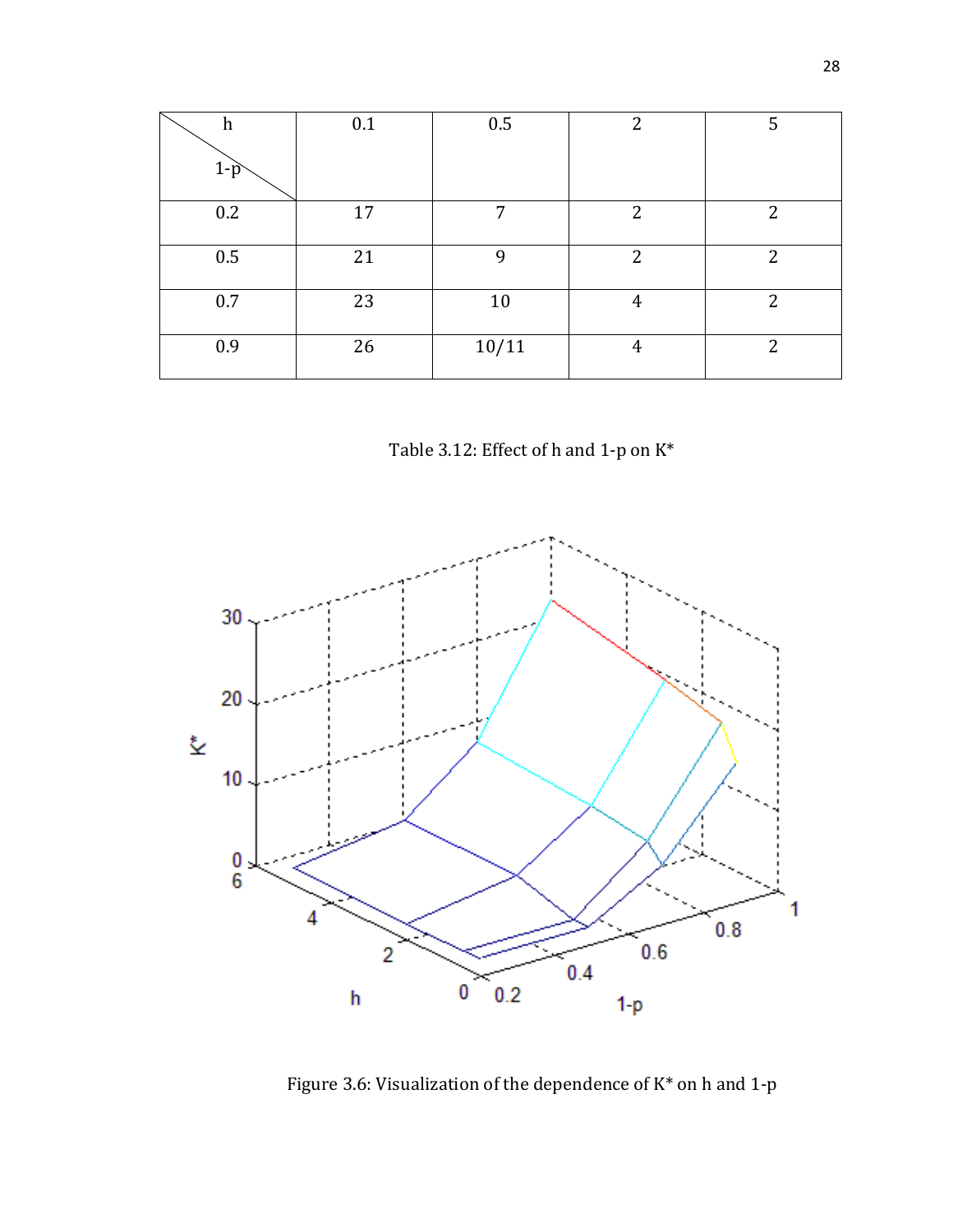In summary, we can conclude that the sensitivity of  $K^*$  is contributed mostly by  $\pi_H$  and h, and moderately by  $Y_H$ , while the impact of p on K\* is rather small compared to the others. Table 3.13 shows the changes in K\* by keeping one parameter constant and raising the value of the others. In conclusion, for solving the optimal procurement policy regarding optimal K\* value, we find the percentages of different price states and the holding cost are the most important factors to be considered. The price values of states are next to consider, while the probability of different demand consumptions has relatively less impact on the system.

| $\mathrm{K}^*$    | $\pi_H$ ↑ | $\mathbf{Y}_{\mathrm{H}}$ $\uparrow$ | p ↑ | h ↑ |
|-------------------|-----------|--------------------------------------|-----|-----|
| $\pi_H$           |           |                                      |     |     |
| ${\rm Y}_{\rm H}$ |           |                                      |     |     |
| p                 |           |                                      |     |     |
| h                 |           |                                      |     |     |

Table 3.13: Effect of  $\pi_H$ ,  $Y_H$ , h and p on  $K^*$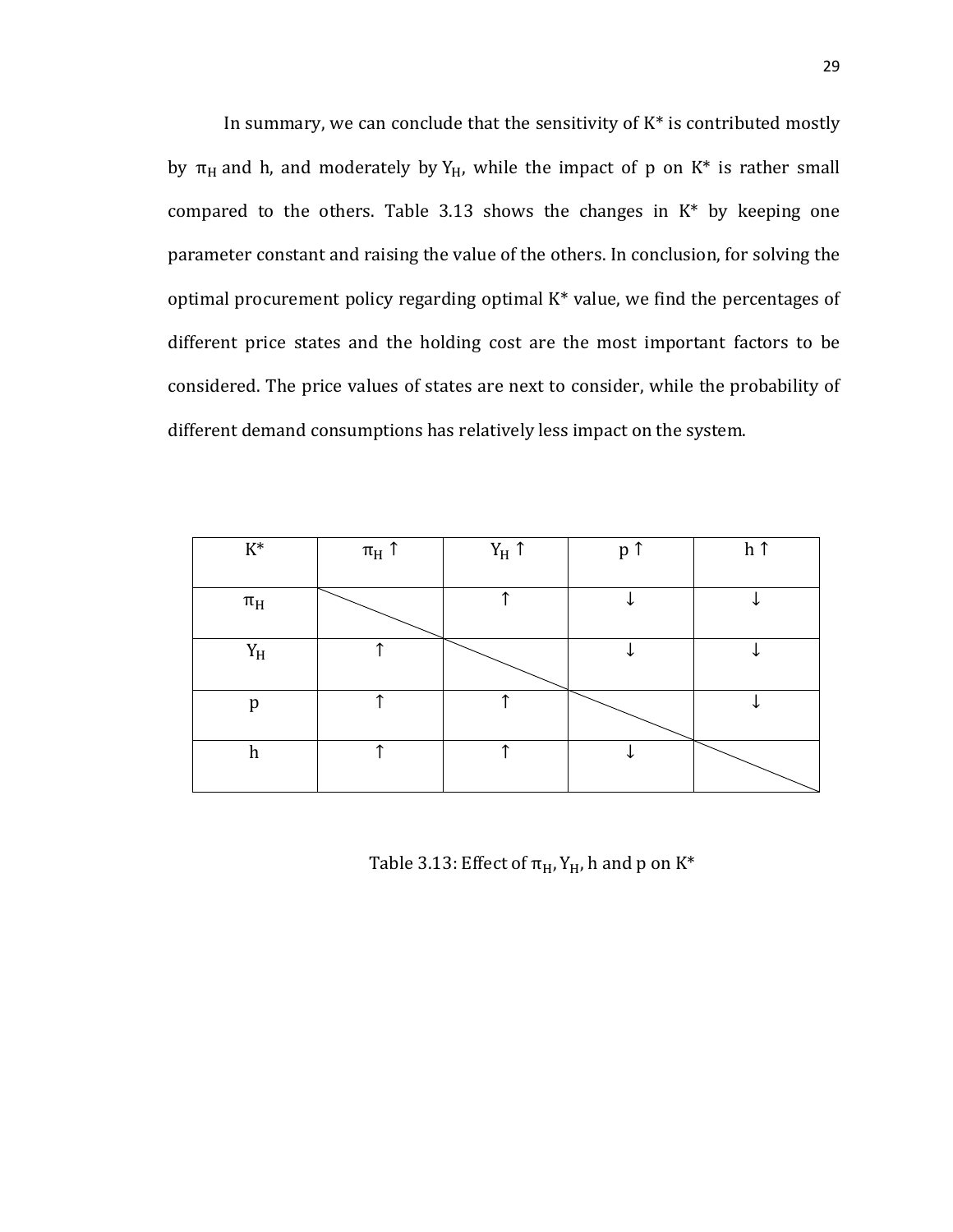#### Chapter 4

## A Case Study

#### 4.1 Introduction

We consider a company, producing an intermediate material that is used in manufacturing military as well as consumer products. An expensive rare metal is required in the production as the raw material. Since the intermediate material is used in manufacturing military products, we do not allow any back ordering or lost sales. The procurement problem of rare metal, Y, is to minimize the total cost of the company including inventory holding, spot buying and contract buying costs during a finite time horizon.

We have made our case study based on the following assumptions: The procurement frequency is monthly. Spot buying is a purchase made in the current month and contract buying is a purchase made at the beginning of every year that lasts 12 months. That means if we make a long term contract at the beginning of the year, we pay the total cost at the beginning and receive a delivery every month throughout the year. Let  $C(m)$  denote the spot price at month m,  $C'(m)$  denote the contract price at month m,  $O(m)$  denote the total contract amount for the year of month m and S(m) denote the amount of spot buying at month m. Assume that the contract price has a discount of d dollars per kg on the spot price. All purchases are made at the beginning of the month while demands,  $D(m)$ , come after the purchases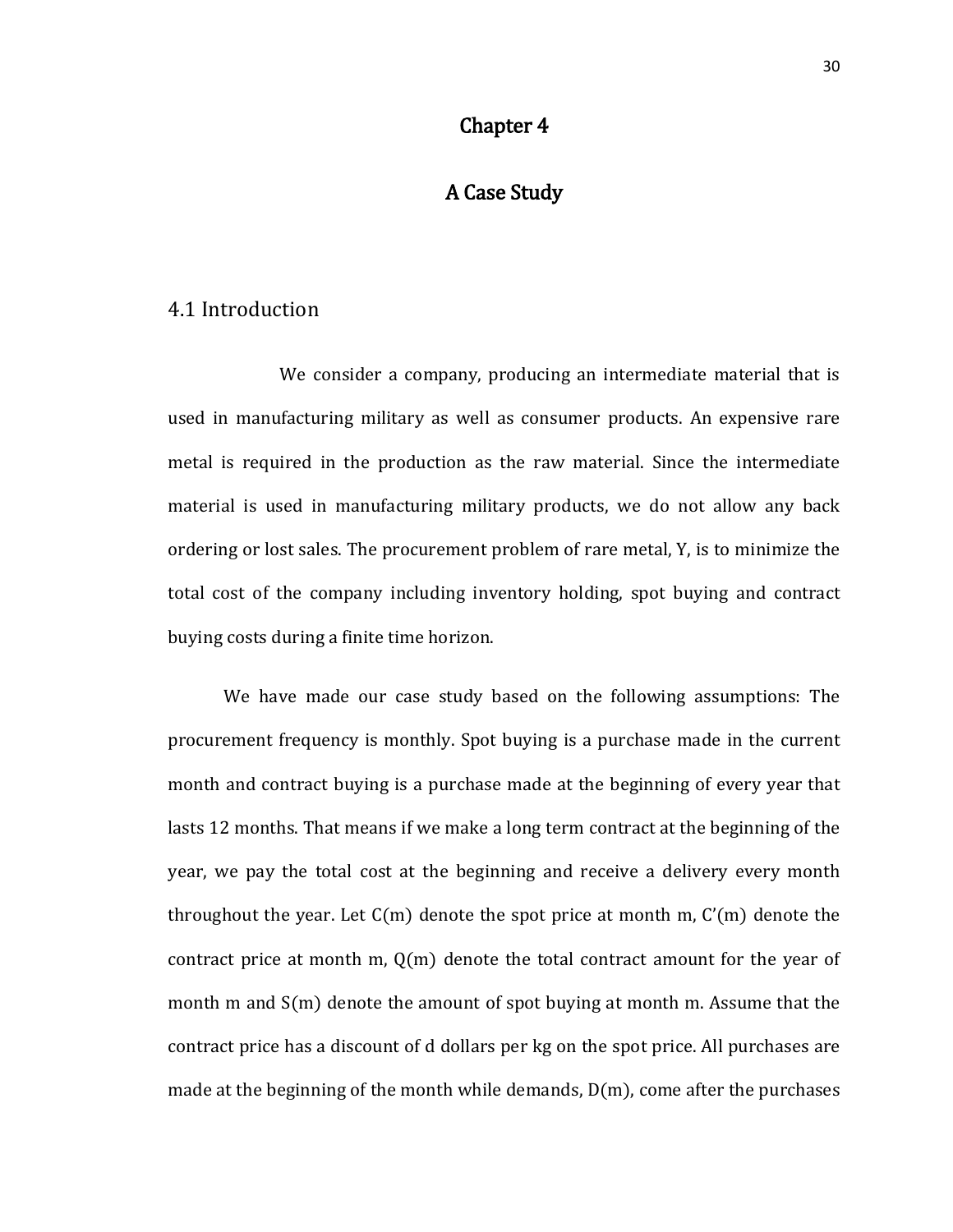are in the beginning of the month as well. At the end of the month we count the new inventory level I, also notice all costs at the present have an interest rate of r% as discount factor and the holding cost are h dollars per kg. It is required that we keep the inventory level at least twice as large as the last month's demand. Also, we assume the inventory level starts with initially 1000kg of rare metal Y, and there is a capacity limit for spot buying so that the maximum amount that could be bought every month is 3000kg.

We use a monthly updated linear/dynamic programming model to optimize this procurement problem. However, some of the data we need are the predicated values that are coming from a time series autoregressive integrated moving average (ARIMA) model. The ARIMA model can be used to predict a series of future values when previous values over a certain time period is available. It fits the distribution of past data and builds a model to predict future values. More details of the times series model and ARIMA model can be found in Brockwell & Davis (2002). We use ARIMA to predict the demand and spot price for a 24month time period in 2010- 2011. We utilize the actual data for those 2 years to validate our forecasting model. Lastly, we present the optimum procurement policy and compare it to the actual procurement policy of company X.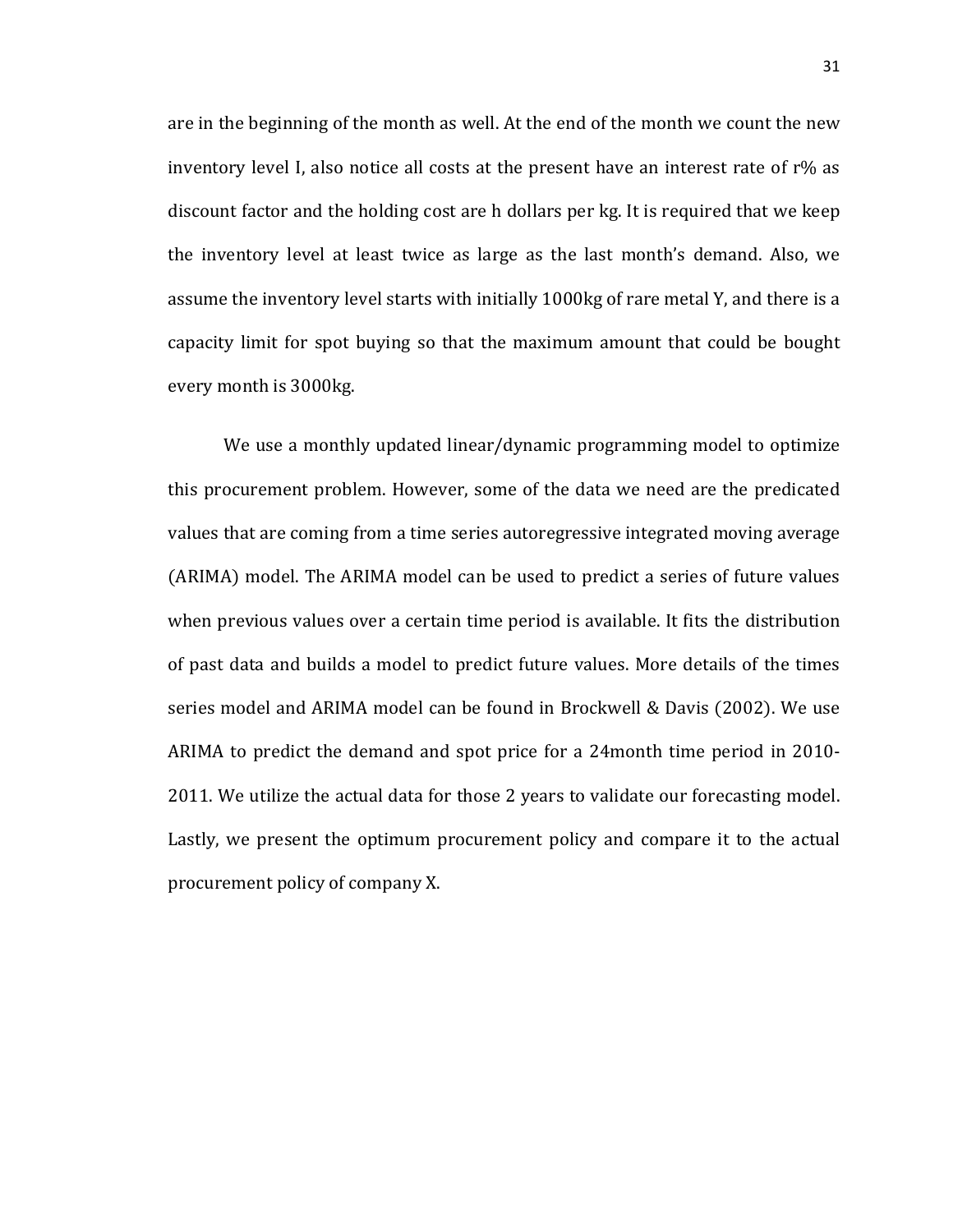#### 4.2 Data Preparation and Forecasting

The raw data sets we obtained from company X are weekly reports of the spot prices offered from Asian Metal, monthly consumption reports of the final product, frequency reports of company X's purchasing history and their monthly inventory report.

As the first step of the data preparation, we focus on building a forecasting model to predict spot prices. So, it is necessary to clean the weekly spot price data and sort them by dates from 1/1/2001-7/30/2012. We could pivot the report to monthly now but since we want to use a time series model, more historical data is always better. Thus we keep it as weekly until we finish the prediction part and then we will turn the data into a monthly report. Figure 4.1 presents this weekly historical data for spot prices with a trend line. It shows rare metal Y spot price is very volatile since its usage is relatively narrow and is affected heavily by global politics. Its price is also affected by disasters, for example 2011 Japan's earthquake and tsunami at Tōhoku made the price jump greatly from March to May as shown on the figure because Japan is a large consumer of rare metal Y.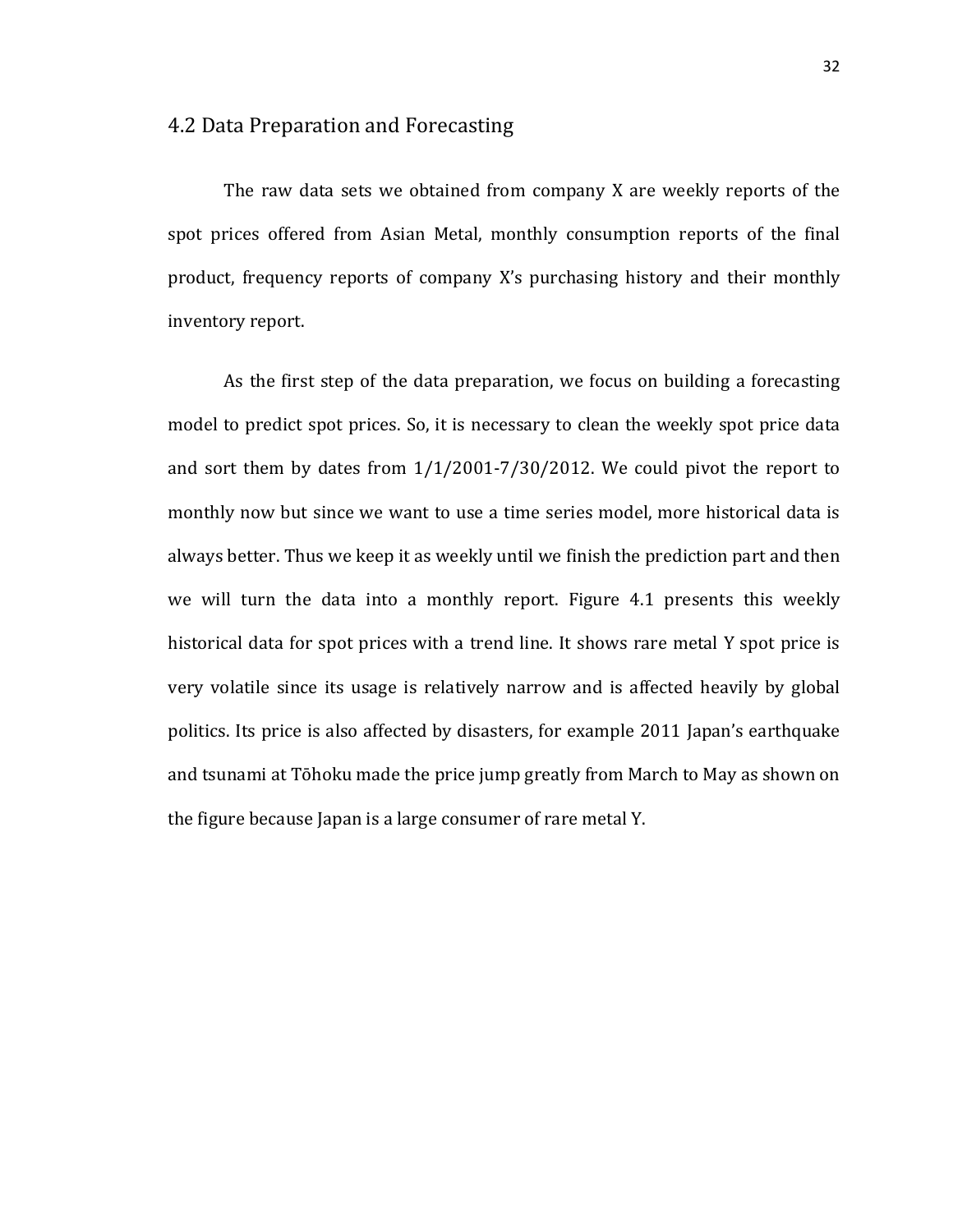

Figure 4.1: Weekly historical data of spot prices

Also, we want to make sure that the time series model is indeed a good choice here for our regression analysis and forecasting. So we attempt to find if there exists a liner/nonlinear relation between the data variables we have so far, which are the spot prices, consumptions, purchases and inventory. However, a correlations matrix and regression results would suggest there are no significant relations exist between the variables and maybe we should look into the relations between past week spot prices and current week spot prices. Then we see a strong linear relation between last week and current week spot prices with an adjusted R square > 0.95 here. So this confirms that we should consider a times series model for forecasting because of the strong relations between past and current week spot prices.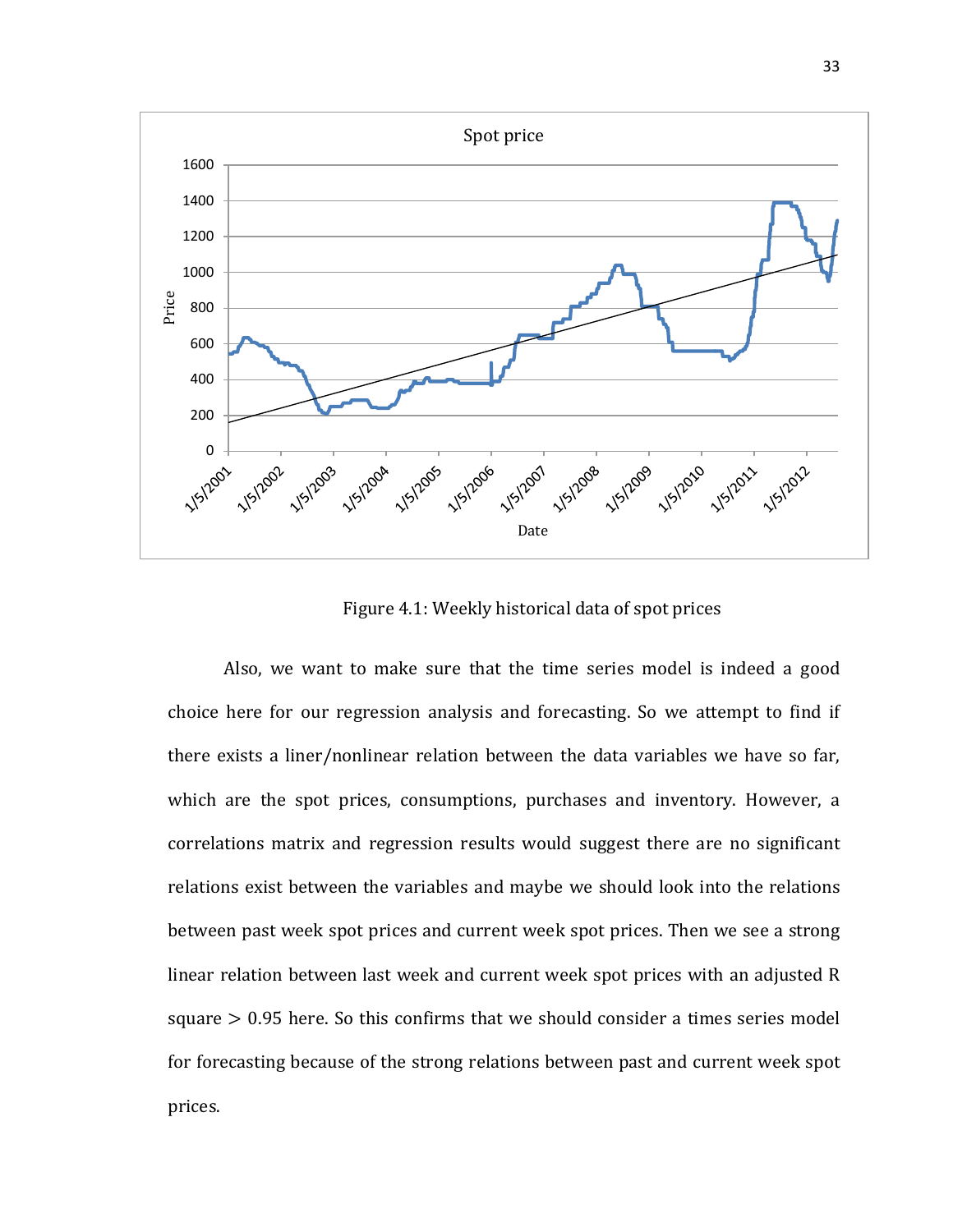To start the time series analysis, initially we would like to examine the autocorrelation (AC) plot and partial autocorrelation (PAC) plot with a default 95% confidence level on the weekly historical data (Figure 4.2). Also, notice that ARMA is used to build a stationary linear time series model while ARIMA is used to build a non-stationary linear model with trend in the mean. Combing Figure 4.1 and Figure 4.2, we can see that our data is probably non-stationary. Also from Figure 4.2 we can see a large set of correlated lags that suggests an ARIMA with 1-difference. Thus we might prefer an ARIMA model than an ARMA model for our data but that requires further investigation and comparison of both models, which we will perform on later stages.

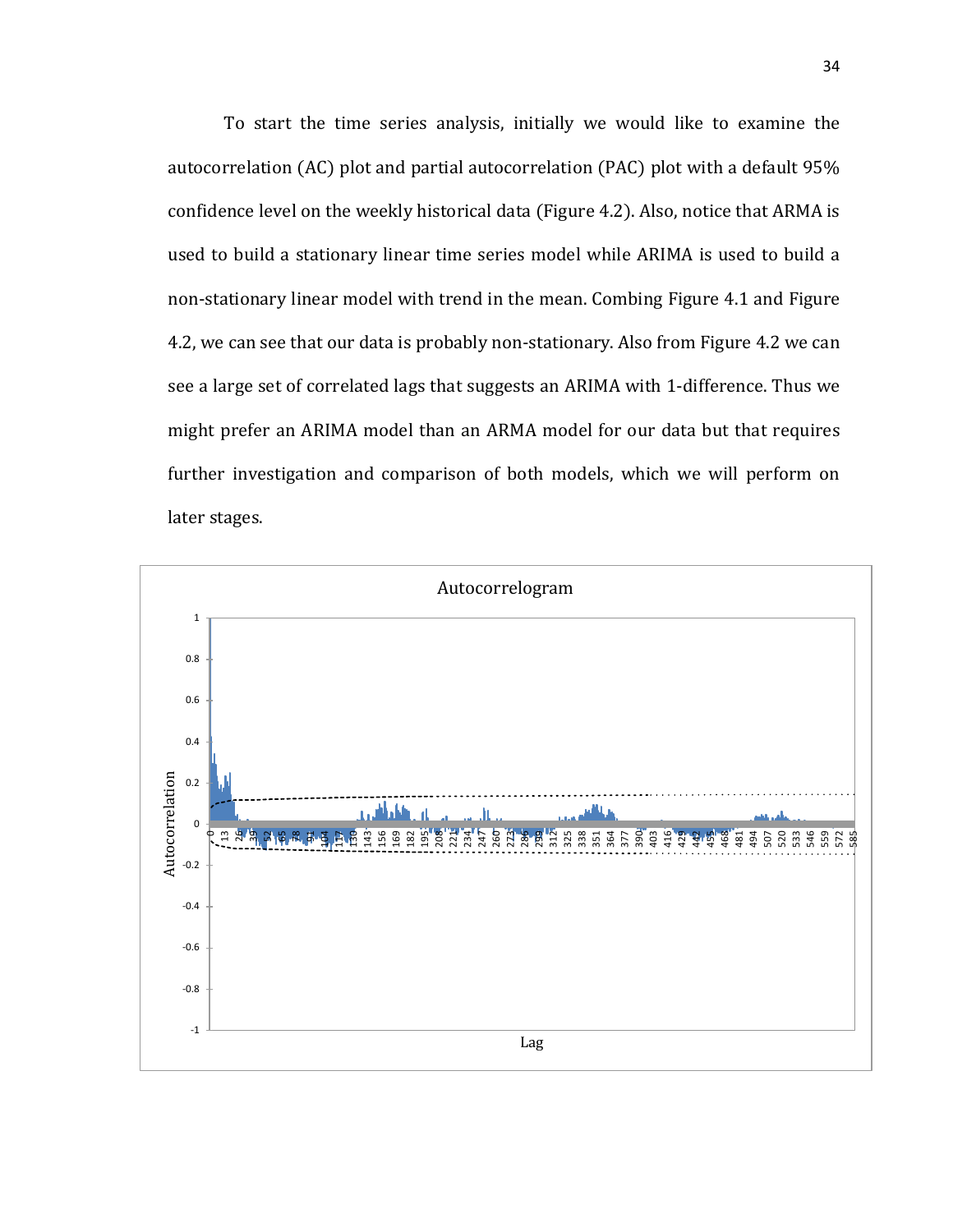

Figure 4.2: AC and PAC plots of original data

So next we perform 1 differencing and mean subtraction on the original spot prices data and obtain the residuals as new data on Figure 4.3. Let  $\widetilde{\mathsf{C}(\mathsf{m})}$  denote the mean subtracted price at month m,  $\overline{C}$  denote mean value of the spot prices and W(m) denote the new residual price at month m.

$$
\widetilde{C(m)} = C(m) - \overline{C}
$$

$$
W(m) = \widetilde{C(m)} - C(\widetilde{m-1})
$$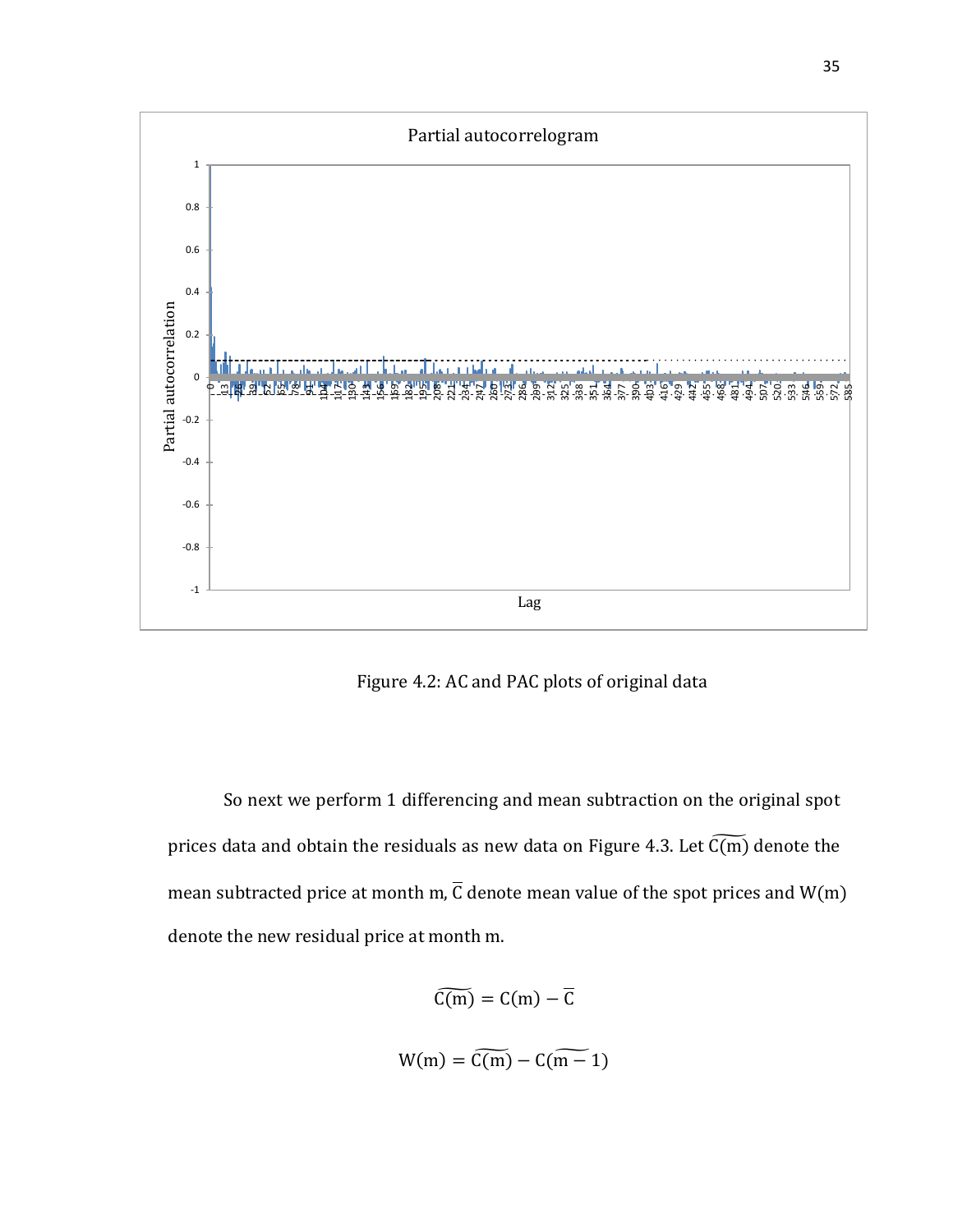

Figure 4.3: 1-differenced and mean subtracted data of spot prices

Again we check its AC and PAC plots (Figure 4.4) which shows a good result with value of 1 as the correlation ratio for the first lag. Similarly if we do 2 difference and mean subtract on the data we get a worse result on the lags because of over-differencing. This indicates us to use the ARIMA model with exactly one time differenced. Next we can proceed to build our ARMA/ARIMA model with all the above information.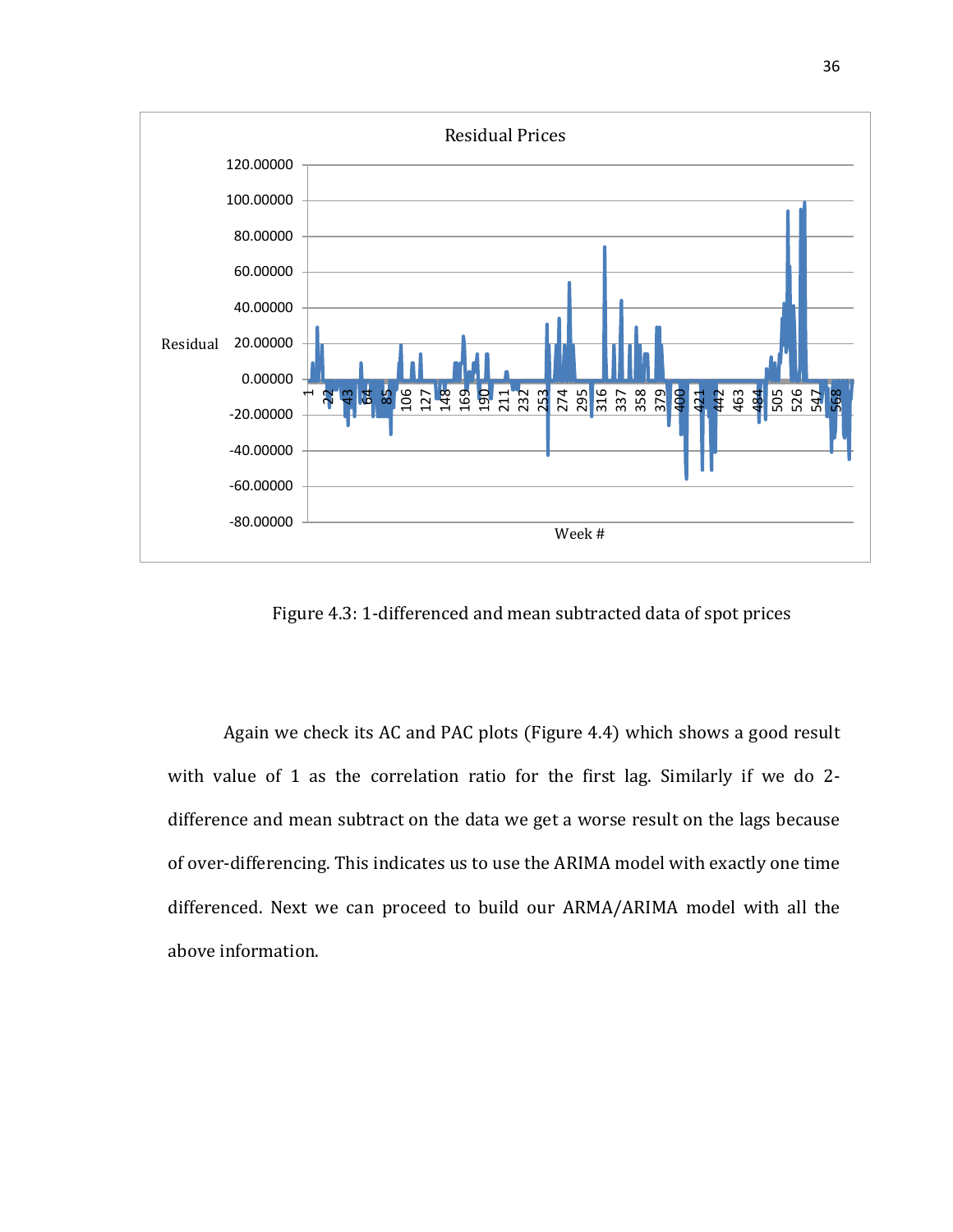



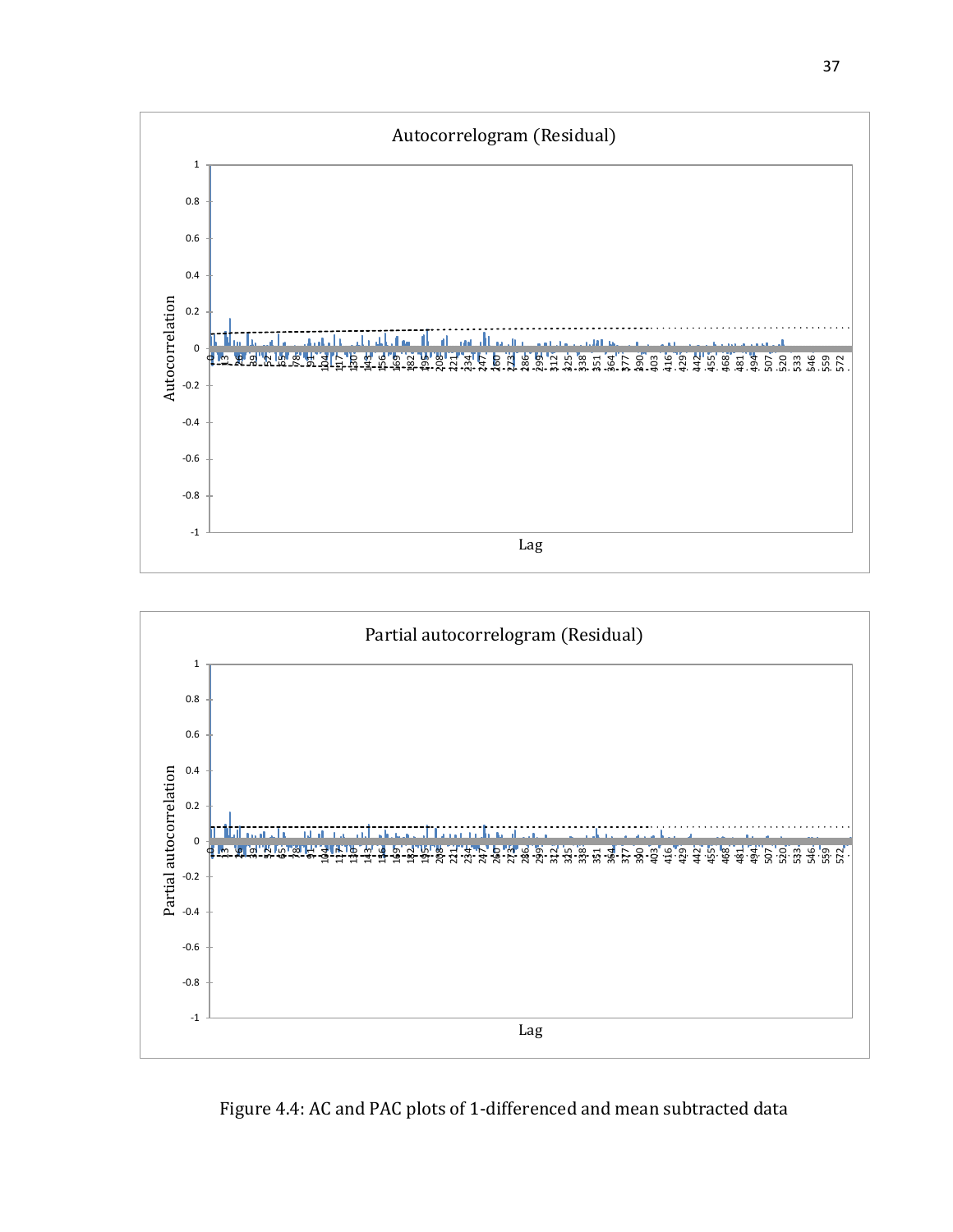Let  $\overline{C(m)}$  denote the predicted spot price on month m,  $\overline{C'(m)}$  denote the predicted contract price on month m, W(m) denote the 1-differenced data on month m, and d is a discount of contract price. Following are the formulas that we are going to use for our times series ARMA/ARIMA modeling:

$$
W(m) = \widehat{C(m)} - C(\widehat{m-1})
$$

$$
\widehat{C'(m)} = \widehat{C(m)} - d
$$

For a ARMA(p,q) model with autoregressive of order p and moving average of order q on our data we will have:

$$
\widehat{C(m)} = \sum_{i=1}^{p} (\Phi_i \cdot \widehat{C(m-1)}) + \sum_{i=1}^{q} (\Theta_i \cdot \epsilon(m-i)) + \epsilon(m)
$$

Where,  $\varepsilon$ (m) is white noise,  $\Phi_i + \Theta_i \neq 0$  for all i, where  $\Phi_i$  and  $\Theta_i$  are parameters to be determined by the ARMA model we build to fit for data.

Also for a generalized  $ARIMA(p,1,q)$  model with autoregressive of order p, 1differenced and moving average of order q on our data we will have:

$$
W(m) = \sum_{i=1}^{p} (\Phi_i \cdot W(m-i)) + \sum_{i=1}^{q} (\Theta_i \cdot \varepsilon(m-i)) + \varepsilon(m)
$$

 $\Rightarrow$  C(m) – C(m – 1)  $= \Phi_1 \cdot (C(m-1) - C(m-2)) + \Phi_2 \cdot (C(m-2) - C(m-3)) + \cdots$  $+ \Phi_{p} \cdot (C(\overline{m-p}) - C(m-p-1)) + \sum_{i=1}^{n} (\Theta_{i}$ q  $i=1$ · ε(m − i)) + ε(m)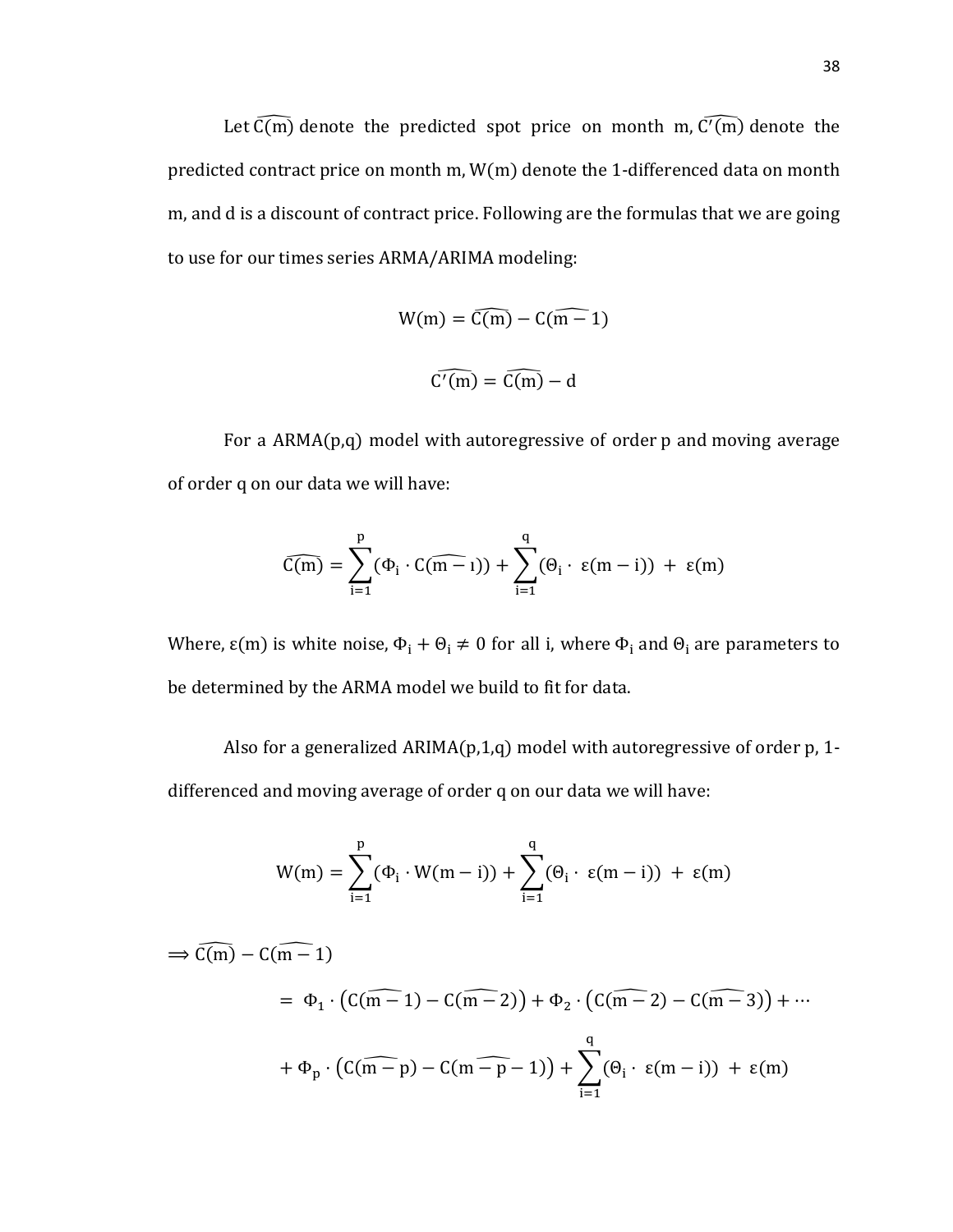$$
\Rightarrow \widehat{C(m)} = C(\widehat{m-1}) + \Phi_1 \cdot C(\widehat{m-1}) - \Phi_1 \cdot C(\widehat{m-2}) + \Phi_2 \cdot C(\widehat{m-2}) - \Phi_2
$$
  

$$
\cdot C(\widehat{m-3}) + \dots + \Phi_p \cdot C(\widehat{m-p}) - \Phi_p \cdot C(\widehat{m-p-1}) + \sum_{i=1}^q (\Theta_i \cdot \epsilon(m-1))
$$
  

$$
-i) + \epsilon(m)
$$

$$
\Rightarrow \widehat{C(m)} = \widehat{C(m-1)} \cdot (1+\Phi_1) + \sum_{i=2}^{r} \widehat{C(m-i)} \cdot (\Phi_i - \Phi_{i-1}) - \Phi_p \cdot \widehat{C(m-p-i)}
$$

$$
+ \sum_{i=1}^{q} (\Theta_i \cdot \epsilon(m-i)) + \epsilon(m)
$$

Here,  $\varepsilon$ (m) is white noise,  $\Phi_i + \Theta_i \neq 0$  for all i, and  $\Phi_i$  and  $\Theta_i$  are parameters to be determined by the ARIMA model we build to fit for data.

Now we will use some statistical software to test our ARMA/ARIMA models and see which one will fit best for our data. Here we are using SPSS, Eviews, R and a time series plugin for Excel to compare their results, and therefore choose the relatively better fit among all.

Firstly we show the "autoarima" function from SPSS's ARIMA fit and predictions on Figure 4.5, the X axis stands for the week number as time period and the Y axis stands for the rare metal spot price. Also in the later ARMA/ARIMA model figures from different software fits and predicts, unless specified, the X axis is always the time line for week number and the Y is always the spot price.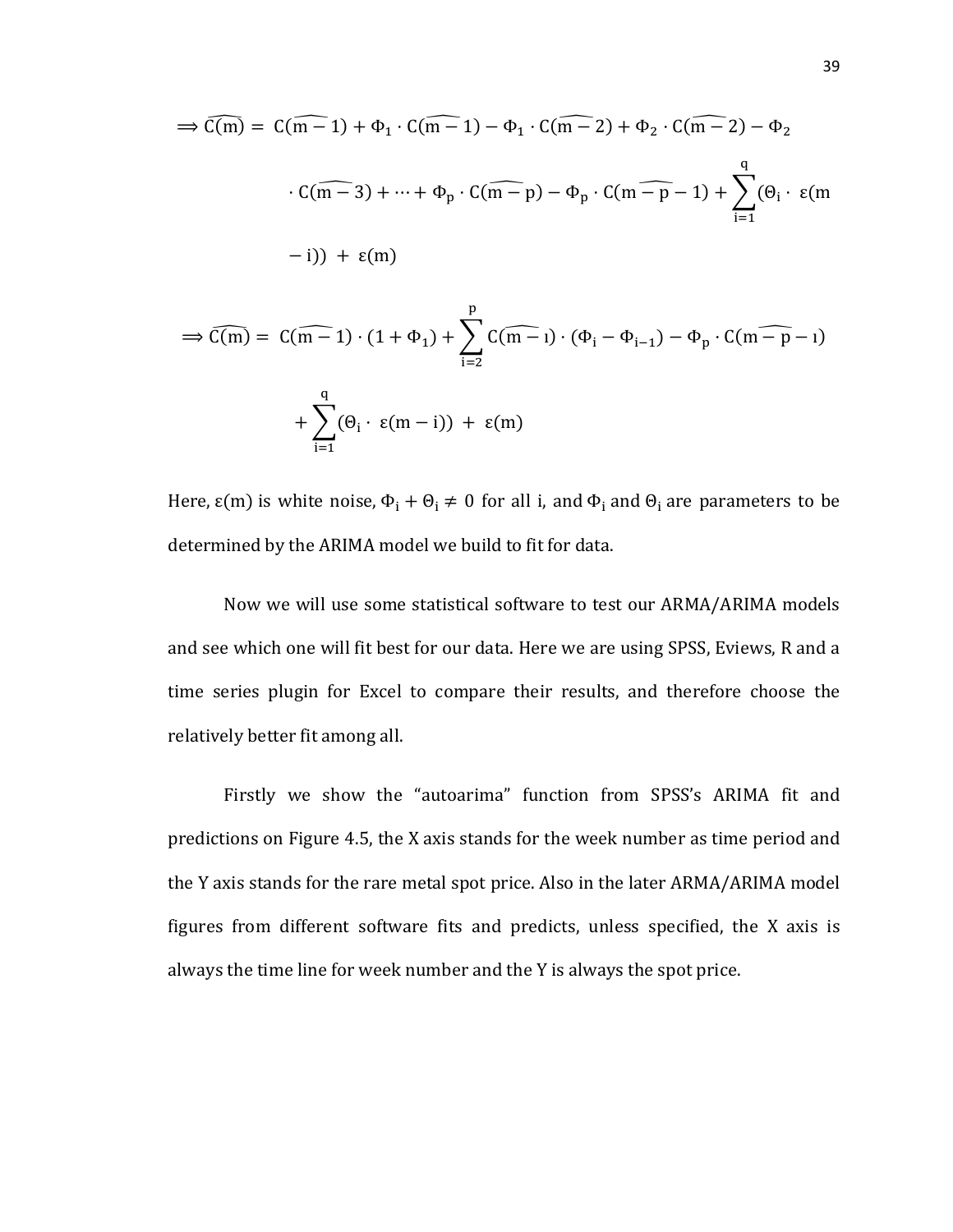



Figure 4.5: SPSS "autoarima" fit and forecast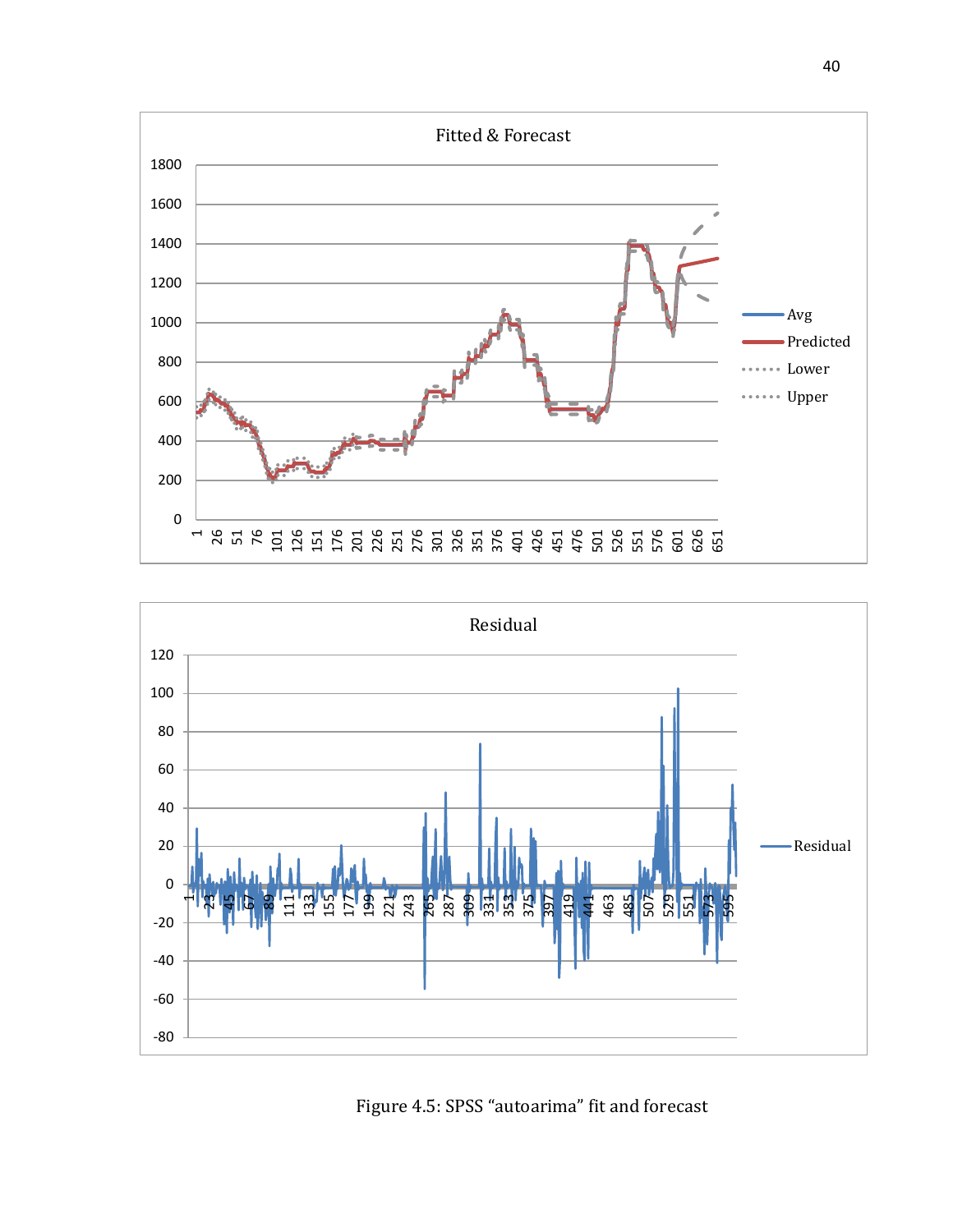Next let us look at Eviews' ARMA(1,1) model on Figure 4.6, where for the first graph, the left Y axis is the residual thresholds and the right Y axis is the spot price. And the second graph is the forecasting plot for the spot price of 12 periods with a two standard deviation line.



Figure 4.6: Eviews ARMA(1,1) fit and forecast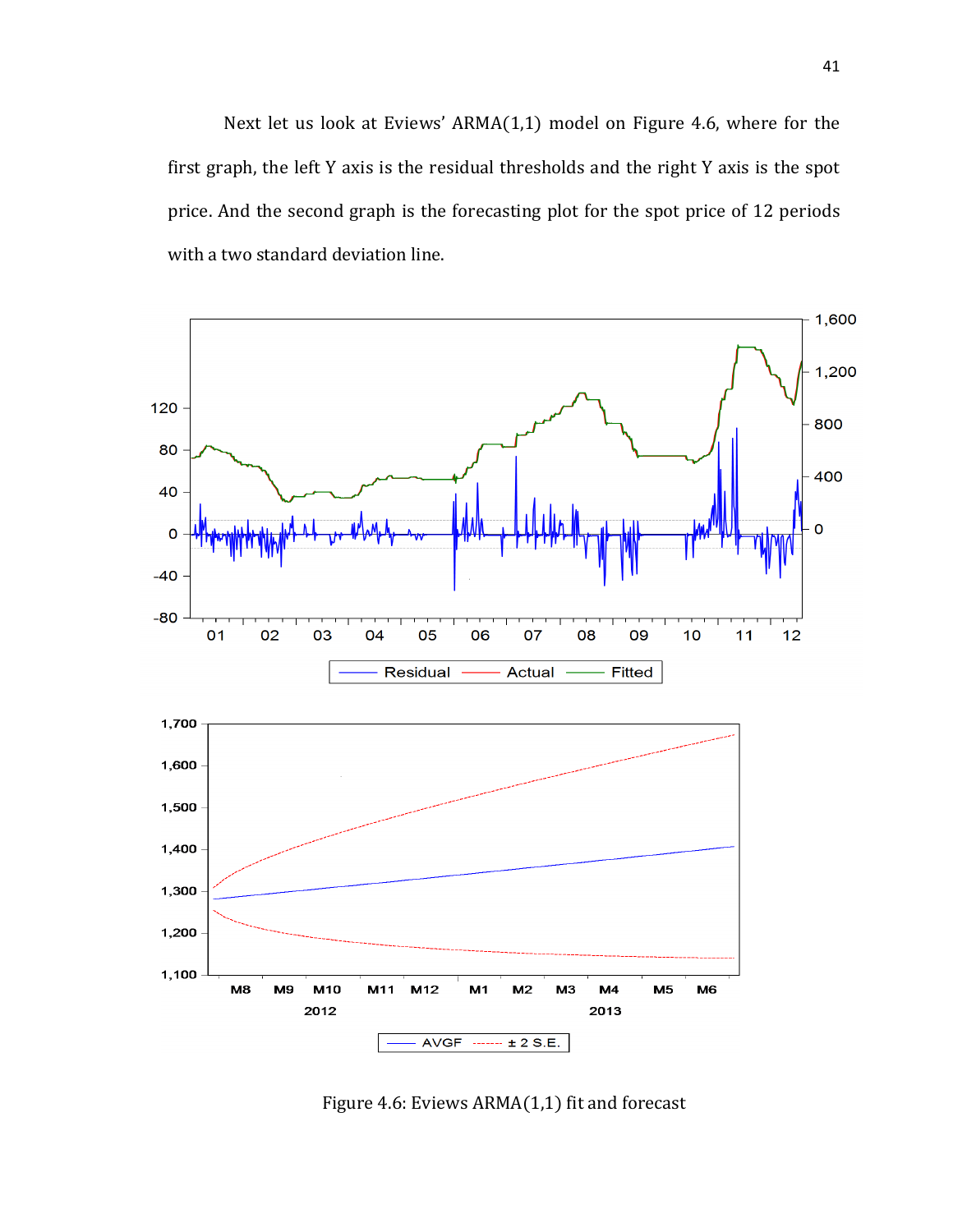Next we will exam the ARMA model from the time series add-in of Excel, that is ARMA(3,1) on Figure 4.7. Also we adjust the time period range a little here with 2 months less comparing to the previous model to see how it reflects on the new one.





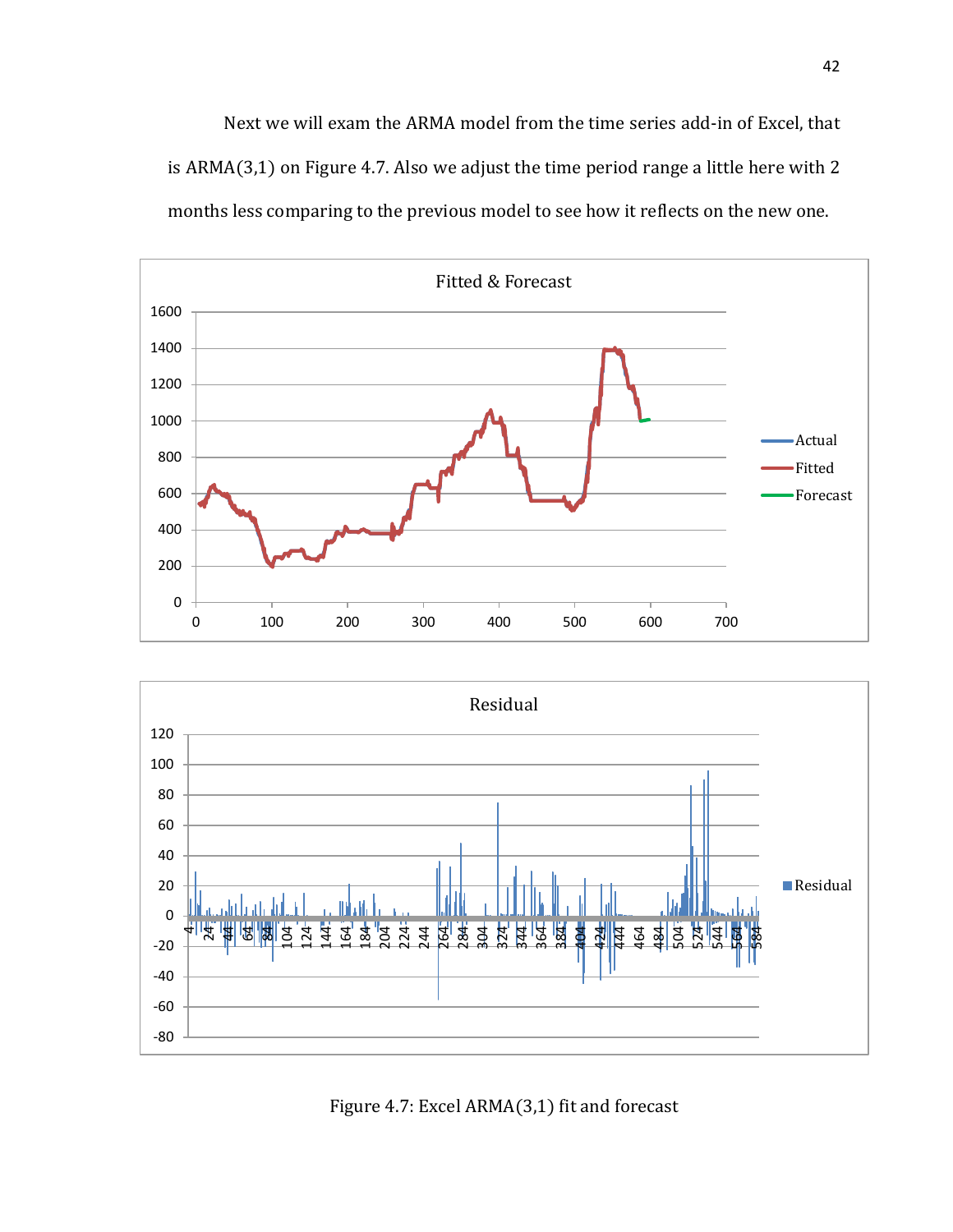Lastly, a GARCH model (Figure 4.8) using R to build is also considered here but the fits are significantly worse than all the ARMA/ARIMA models and thus should not be our choice. Again we adjust the time period range with 2 months less to see how it reflects on the new one.





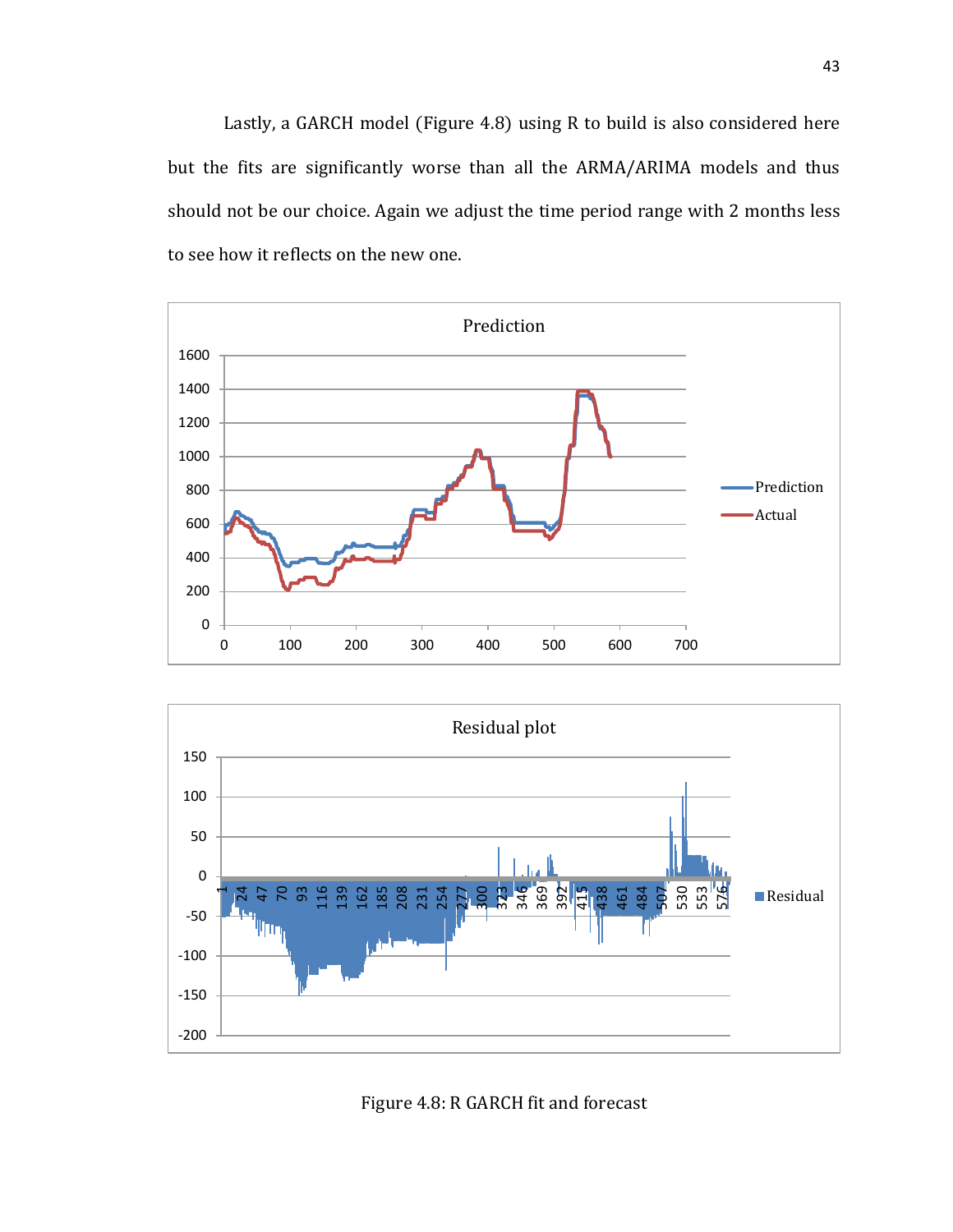In summary, the time series model we choose to use for our forecasting should not only be a best fit of past data, but also a most accurate and correct model for forecasting data. Notice that from all of the above models we see a huge misfit around week 500-540. That is around year 2011 when Tōhoku earthquake and tsunami happened in Japan and its aftermath affected the market price of rare metal Y. We understand that such an unpredictable event happened all the time but it should not affect our model in a general sense. Now considering the fitting part, we conclude that ARMA(3,1) from Excel and "autoarima" from SPSS have a better performance. In order to see which forecast data performs better, since year 2010- 2011 are the most unpredictable two years, we take the historical data from 2001- 2009 and let all models to forecast 2010-2011 data to compare them with the actual data we have. Therefore although both ARMA(3,1) and "autoarima" were providing models with good fit for past data, "autoarima" from SPSS showed us a better forecasting ability. Thus we choose "autoarima" function from SPSS to do our forecasting with the results below on Table 4.1. As you can see, in a long turn, the price forecasting could make a large error comparing to the actual values. However, in our dynamic model for optimization we would only require for the next time period predicted value which usually is accurate enough and acceptable.

We can also do similar analysis on the demand forecasting part which contains a much smaller historical data set. Since we assume the company is always going to fulfill the demand, demand values are not as sensitive as the price. Thus we omit the procedures of the demand forecasting and provide the result directly on Table 4.2 below.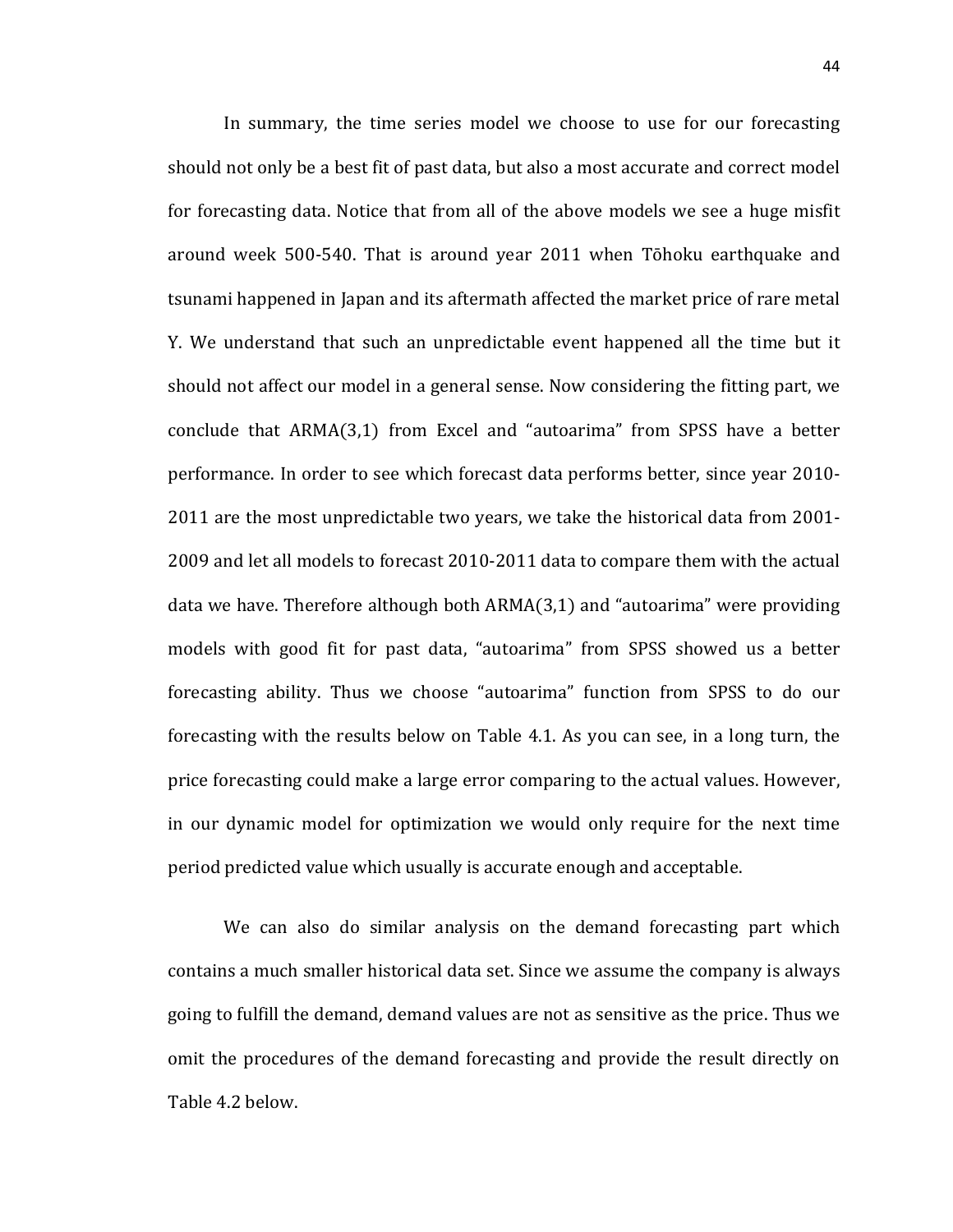| Spot<br>Buy<br>Price |                    |             |                |                |                |     |                |                |     |                |                |                 |     |     |                    |                                                                       |  |  |  |                                                                 |                                                                      |                 |
|----------------------|--------------------|-------------|----------------|----------------|----------------|-----|----------------|----------------|-----|----------------|----------------|-----------------|-----|-----|--------------------|-----------------------------------------------------------------------|--|--|--|-----------------------------------------------------------------|----------------------------------------------------------------------|-----------------|
|                      |                    | Per Actu    |                |                |                |     |                |                |     |                |                |                 |     |     |                    |                                                                       |  |  |  |                                                                 |                                                                      |                 |
| Date                 | iod al             |             | P <sub>1</sub> | P <sub>2</sub> | P <sub>3</sub> | P4  | P <sub>5</sub> | P <sub>6</sub> | P7  | P <sub>8</sub> | P <sub>9</sub> | P <sub>10</sub> |     |     |                    | P11   P12   P13   P14   P15   P16   P17   P18   P19   P20   P21   P22 |  |  |  |                                                                 | P <sub>23</sub>                                                      | P <sub>24</sub> |
| $(2010)1$ P1         |                    | 560         | 560            |                |                |     |                |                |     |                |                |                 |     |     |                    |                                                                       |  |  |  |                                                                 |                                                                      |                 |
|                      | 2 P <sub>2</sub>   | 560         | 560            | 560            |                |     |                |                |     |                |                |                 |     |     |                    |                                                                       |  |  |  |                                                                 |                                                                      |                 |
|                      | 3 P <sub>3</sub>   | 560         | 561            | 560            | 560            |     |                |                |     |                |                |                 |     |     |                    |                                                                       |  |  |  |                                                                 |                                                                      |                 |
|                      | 4 <sub>P4</sub>    | 560         | 561            | 561            | 560            | 560 |                |                |     |                |                |                 |     |     |                    |                                                                       |  |  |  |                                                                 |                                                                      |                 |
|                      | 5 P <sub>5</sub>   | 549         | 562            | 561            | 561            | 560 | 549            |                |     |                |                |                 |     |     |                    |                                                                       |  |  |  |                                                                 |                                                                      |                 |
|                      | 6 P <sub>6</sub>   | 530         | 562            | 562            | 561            | 561 | 523            | 530            |     |                |                |                 |     |     |                    |                                                                       |  |  |  |                                                                 |                                                                      |                 |
|                      | 7 P7               | 517         | 563            | 562            | 561            |     | 561 511        | 527            | 517 |                |                |                 |     |     |                    |                                                                       |  |  |  |                                                                 |                                                                      |                 |
|                      | 8 <sub>P8</sub>    | 529         | 563            | 563            | 562            | 561 | 502            | 522            | 509 | 529            |                |                 |     |     |                    |                                                                       |  |  |  |                                                                 |                                                                      |                 |
|                      | 9 <sub>P9</sub>    | 554         | 564            | 563            | 563            | 562 | 495            | 518            | 502 | 544            | 554            |                 |     |     |                    |                                                                       |  |  |  |                                                                 |                                                                      |                 |
|                      | 10 P <sub>10</sub> | 566         | 565            | 564            | 563            | 562 | 490            | 516            | 498 | 550            | 566            | 566             |     |     |                    |                                                                       |  |  |  |                                                                 |                                                                      |                 |
|                      | 11 P11             | 623         | 565            | 565            | 564            | 563 | 485            | 514            | 494 | 555            | 575            | 575             | 623 |     |                    |                                                                       |  |  |  |                                                                 |                                                                      |                 |
|                      | 12 P12             | 754         | 566            | 565            | 564            | 564 | 482            | 512            | 491 | 559            | 582            | 582             | 697 | 754 |                    |                                                                       |  |  |  |                                                                 |                                                                      |                 |
| $(2011)1$ P13        |                    | 950         | 567            | 566            | 565            | 564 | 479            | 510            | 488 | 562            | 586            | 587             | 738 | 834 | 950                |                                                                       |  |  |  |                                                                 |                                                                      |                 |
|                      |                    | 2 P14 1039  | 567            | 567            | 566            | 565 | 476            | 509            | 485 | 564            | 590            | 591             | 769 |     | 893 1044 1039      |                                                                       |  |  |  |                                                                 |                                                                      |                 |
|                      |                    | 3 P15 1070  | 568            | 567            | 566            | 566 | 473            | 508            | 483 | 565            | 593            | 594             | 791 |     | 932 1116 1112 1070 |                                                                       |  |  |  |                                                                 |                                                                      |                 |
|                      |                    | 4 P16 1190  | 569            | 568            | 567            | 566 | 471            | 507            | 481 | 566            | 596            | 596             | 808 |     |                    | 963 1175 1171 1082 1190                                               |  |  |  |                                                                 |                                                                      |                 |
|                      |                    | 5 P17 1362  | 569            | 569            | 568            | 567 | 469            | 505            | 479 | 567            | 598            | 599             | 825 |     |                    | 992 1230 1227 1102 1347 1362                                          |  |  |  |                                                                 |                                                                      |                 |
|                      |                    | 6 P18 1390  | 570            | 569            | 568            | 567 | 466            | 504            | 477 | 569            | 600            | 601             |     |     |                    | 839 1017 1277 1274 1122 1453 1439 1390                                |  |  |  |                                                                 |                                                                      |                 |
|                      |                    | 7 P19 1390  | 571            | 570            | 569            | 568 | 464            | 503            | 475 | 569            | 602            | 603             |     |     |                    | 850 1036 1313 1312 1139 1540 1514 1409 1390                           |  |  |  |                                                                 |                                                                      |                 |
|                      |                    | 8 P20 1390  | 572            | 571            | 570            | 569 | 462            | 502            | 473 | 570            | 604            | 605             |     |     |                    | 862 1055 1350 1349 1158 1630 1590 1442 1399 1390                      |  |  |  |                                                                 |                                                                      |                 |
|                      |                    | 9 P21 1377  | 572            | 571            | 570            | 569 | 459            | 501            | 471 | 571            | 606            | 607             |     |     |                    | 873 1074 1384 1384 1176 1714 1661 1474 1416 1395 1377                 |  |  |  |                                                                 |                                                                      |                 |
|                      |                    | 10 P22 1361 | 573            | 572            | 571            | 570 | 457            | 499            | 469 | 572            | 608            | 609             |     |     |                    | 884 1092 1416 1416 1195 1792 1726 1505 1436 1409 1370 1361            |  |  |  |                                                                 |                                                                      |                 |
|                      |                    | 11 P23 1297 | 574            | 573            | 572            | 571 | 455            | 498            | 467 | 573            | 610            | 611             |     |     |                    |                                                                       |  |  |  | 895 1109 1446 1447 1214 1866 1786 1535 1458 1427 1376 1343 1297 |                                                                      |                 |
|                      |                    | 12 P24 1227 | 575            | 574            | 572            | 571 | 453            | 497            | 465 |                | 574 611        | 612             |     |     |                    |                                                                       |  |  |  |                                                                 | 904 1124 1472 1474 1231 1928 1837 1562 1479 1445 1387 1341 1221 1227 |                 |

Table 4.1: Predicted price from SPSS "autoarima"

| Demand        |                    |                         |                  |                |                |                |                |                |          |                |                |                 |                 |                                 |     |                                 |     |                                 |     |                 |     |                 |                 |                 |                 |                 |
|---------------|--------------------|-------------------------|------------------|----------------|----------------|----------------|----------------|----------------|----------|----------------|----------------|-----------------|-----------------|---------------------------------|-----|---------------------------------|-----|---------------------------------|-----|-----------------|-----|-----------------|-----------------|-----------------|-----------------|-----------------|
|               |                    | Per Actu                |                  |                |                |                |                |                |          |                |                |                 |                 |                                 |     |                                 |     |                                 |     |                 |     |                 |                 |                 |                 |                 |
| Date          | iod al             |                         | D <sub>1</sub>   | D <sub>2</sub> | D <sub>3</sub> | D <sub>4</sub> | D <sub>5</sub> | D <sub>6</sub> | D7       | D <sub>8</sub> | D <sub>9</sub> | D <sub>10</sub> | D <sub>11</sub> | D <sub>12</sub> D <sub>13</sub> |     | D <sub>14</sub> D <sub>15</sub> |     | D <sub>16</sub> D <sub>17</sub> |     | D <sub>18</sub> | D19 | D <sub>20</sub> | D <sub>21</sub> | D <sub>22</sub> | D <sub>23</sub> | D <sub>24</sub> |
| $(2010)1$ D1  |                    | 654                     | 654              |                |                |                |                |                |          |                |                |                 |                 |                                 |     |                                 |     |                                 |     |                 |     |                 |                 |                 |                 |                 |
|               | 2D2                | 388                     | 841              | 388            |                |                |                |                |          |                |                |                 |                 |                                 |     |                                 |     |                                 |     |                 |     |                 |                 |                 |                 |                 |
|               | 3 D <sub>3</sub>   | 523                     | 858              | 608            | 523            |                |                |                |          |                |                |                 |                 |                                 |     |                                 |     |                                 |     |                 |     |                 |                 |                 |                 |                 |
|               | 4 D <sub>4</sub>   | 621                     | 868              | 798            | 754            | 621            |                |                |          |                |                |                 |                 |                                 |     |                                 |     |                                 |     |                 |     |                 |                 |                 |                 |                 |
|               | 5 D <sub>5</sub>   | 794                     | 878              | 806            | 793            | 720            | 794            |                |          |                |                |                 |                 |                                 |     |                                 |     |                                 |     |                 |     |                 |                 |                 |                 |                 |
|               | 6 D <sub>6</sub>   | 863                     | 888              | 813            | 801            | 781            | 822            | 863            |          |                |                |                 |                 |                                 |     |                                 |     |                                 |     |                 |     |                 |                 |                 |                 |                 |
|               | 7 D7               | 1084                    | 899              | 821            | 808            | 788            | 798            |                | 821 1084 |                |                |                 |                 |                                 |     |                                 |     |                                 |     |                 |     |                 |                 |                 |                 |                 |
|               | 8 D <sub>8</sub>   | 1085                    | 909              | 829            | 815            | 794            | 805            | 811            |          | 955 1085       |                |                 |                 |                                 |     |                                 |     |                                 |     |                 |     |                 |                 |                 |                 |                 |
|               | 9 D <sub>9</sub>   | 689                     | 919              | 836            | 822            | 801            | 812            | 818            | 854      | 925            | 689            |                 |                 |                                 |     |                                 |     |                                 |     |                 |     |                 |                 |                 |                 |                 |
|               |                    | 10 D <sub>10</sub> 1150 | 929              | 844            | 829            | 807            | 819            | 825            | 862      | 879            |                | 749 1150        |                 |                                 |     |                                 |     |                                 |     |                 |     |                 |                 |                 |                 |                 |
|               | 11 D <sub>11</sub> | 917                     | 939              | 852            | 836            | 814            | 825            | 832            | 870      | 888            | 857            | 1062            | 917             |                                 |     |                                 |     |                                 |     |                 |     |                 |                 |                 |                 |                 |
|               | 12 D <sub>12</sub> | 778                     | 950              | 859            | 844            | 820            | 832            | 839            | 878      | 897            | 865            | 915             | 848             | 778                             |     |                                 |     |                                 |     |                 |     |                 |                 |                 |                 |                 |
| $(2011)1$ D13 |                    | 902                     | 960              | 867            | 851            | 827            | 839            | 846            | 887      | 906            | 873            | 924             | 907             | 873                             | 902 |                                 |     |                                 |     |                 |     |                 |                 |                 |                 |                 |
|               | 2 D <sub>14</sub>  | 786                     | 970              | 874            | 858            | 833            | 846            | 853            | 895      | 915            | 881            | 934             | 916             | 908                             | 922 | 786                             |     |                                 |     |                 |     |                 |                 |                 |                 |                 |
|               | 3 D <sub>15</sub>  | 764                     | 980              | 882            | 865            | 840            | 853            | 860            | 903      | 923            | 889            | 943             | 925             | 916                             | 920 | 852                             | 764 |                                 |     |                 |     |                 |                 |                 |                 |                 |
|               | 4 D <sub>16</sub>  | 924                     | 990              | 890            | 872            | 846            | 860            | 867            | 911      | 932            | 896            | 953             | 934             | 925                             | 928 | 913                             | 869 | 924                             |     |                 |     |                 |                 |                 |                 |                 |
|               | 5 D <sub>17</sub>  |                         | 850 1001         | 897            | 880            | 853            | 867            | 874            | 920      | 941            | 904            | 962             | 943             | 934                             | 937 | 921                             | 911 | 939                             | 850 |                 |     |                 |                 |                 |                 |                 |
|               | 6 D <sub>18</sub>  |                         | 856 1011         | 905            | 887            | 859            | 873            | 881            | 928      | 950            | 912            | 971             | 951             | 942                             | 946 | 929                             | 919 | 925                             | 881 | 856             |     |                 |                 |                 |                 |                 |
|               | 7 D <sub>19</sub>  |                         | 929 1021         | 913            | 894            | 866            | 880            | 888            | 936      | 958            | 920            | 981             | 960             | 951                             | 955 | 938                             | 927 | 933                             | 924 | 911             | 929 |                 |                 |                 |                 |                 |
|               | 8 D <sub>20</sub>  |                         | 891 1031         | 920            | 901            | 872            | 887            | 895            | 944      | 967            | 928            | 990             | 969             | 959                             | 963 | 946                             | 935 | 942                             | 932 | 929             | 938 | 891             |                 |                 |                 |                 |
|               | 9 D <sub>21</sub>  |                         | 877 1041         | 928            | 908            | 878            | 894            | 902            | 953      | 976            | 935            | 999             | 978             | 968                             | 972 | 954                             | 943 | 950                             | 940 | 937             | 939 | 916             | 877             |                 |                 |                 |
|               |                    |                         | 10 D22 1037 1052 | 935            | 915            | 885            | 901            | 910            | 961      | 985            | 943            | 1009            | 987             | 977                             | 981 | 962                             | 951 | 958                             | 948 | 945             | 947 | 942             | 923             | 1037            |                 |                 |
|               |                    |                         | 11 D23 1115 1062 | 943            | 923            | 891            | 908            | 917            | 969      | 994            | 951            | 1018            | 996             | 985                             | 989 | 971                             | 959 | 966                             | 955 | 953             | 954 | 950             | 946             | 1002 1115       |                 |                 |
|               |                    |                         | 12 D24 1023 1072 | 951            | 930            | 898            | 915            | 924            |          | 977 1002       |                | 959 1027        | 1004            | 994                             | 998 | 979                             | 967 | 974                             | 963 | 960             | 962 | 957             | 953             |                 | 965 1020 1023   |                 |

Table 4.2: Predicted demand from SPSS "autoarima"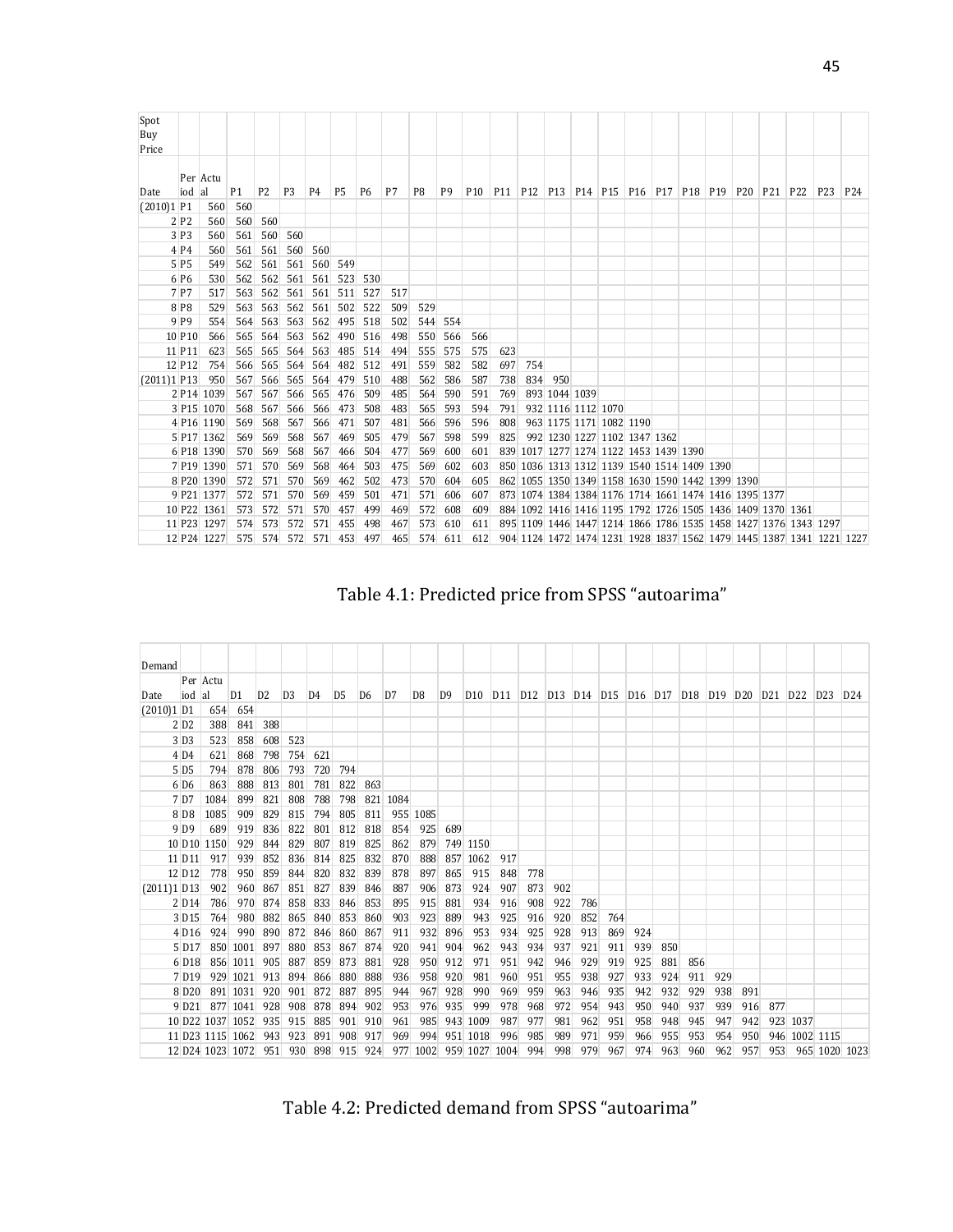#### 4.3 Modeling

After we did our data preparation including the data forecasting, we had all the data we need for the model. Now we have all the data including actual demand, predicted demand, actual spot price, predicted spot price, actual contract price, predicted contract price, actual procurement purchases and actual inventory levels. Notice for the spot price and demand in our dynamic programming, they will not all be the actual values but as a hybrid of both actual values and predicted values. And with the updates move on, our dynamic system will substitute the old predicted values with the recently obtained actual values and require new predicted values from ARMA/ARIMA forecasting model.

Next, we shall start to build our linear programming model to minimize the expected total cost of each month.

Total cost of month m:

$$
T(m) = \begin{cases} C(m) \cdot S(m) + C'(m) \cdot Q(m) + h \cdot I(m), \\ \text{for m is a beginning month of the year} \\ C(m) \cdot S(m) + h \cdot I(m), \text{for m otherwise} \end{cases}
$$

C′ (m) and Q(m) are determined by the beginning of the year since it is a long term contract price and will be decide at the beginning of month 1, 13, 25…etc.

The following constraints will ensure the validity of the assumptions.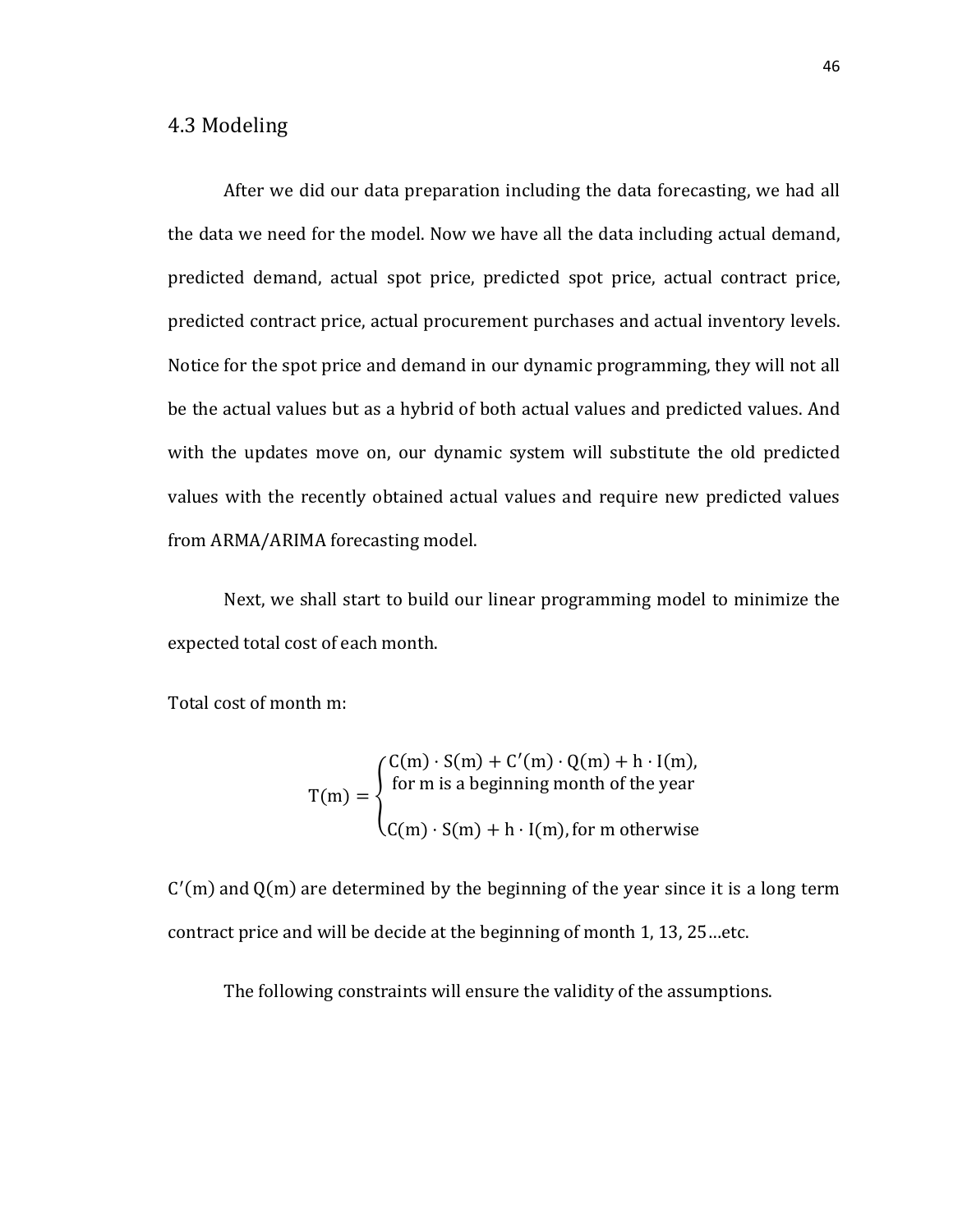Inventory level of month m:

$$
I(m) = I(m - 1) + S(m) + Q(m) - D(m)
$$

$$
I(m) \ge \frac{1}{2}D(m - 1)
$$

Procurement policy of month m:

$$
0 \le S(m) \le 2
$$
  
Q(m) > 0

Contract buy and spot buy relations at month m:

$$
C'(m) = C(m) - d
$$

With this linear program of every month m, we can then extend it to a multi period mathematical programming model with the objective of minimizing the total cost of all time periods in a finite horizon. Let M be the total number of months. Thus, we have the mathematical programming model as the following.

Minimize the total cost of all M months considering interest rate r:

$$
T(M) = \sum_{m=1}^{M} \left(\frac{1}{1+r}\right)^m \left[C(m) \cdot S(m) \cdot + h \cdot I(m)\right] + \sum_{f=1,13,25\ldots} \left(\frac{1}{1+r}\right)^f C'(f) \cdot Q(f)
$$

Such that:

$$
I(m) = I(m - 1) + S(m) + Q(m) - D(m)
$$

$$
I(m) \ge \frac{1}{2}D(m - 1)
$$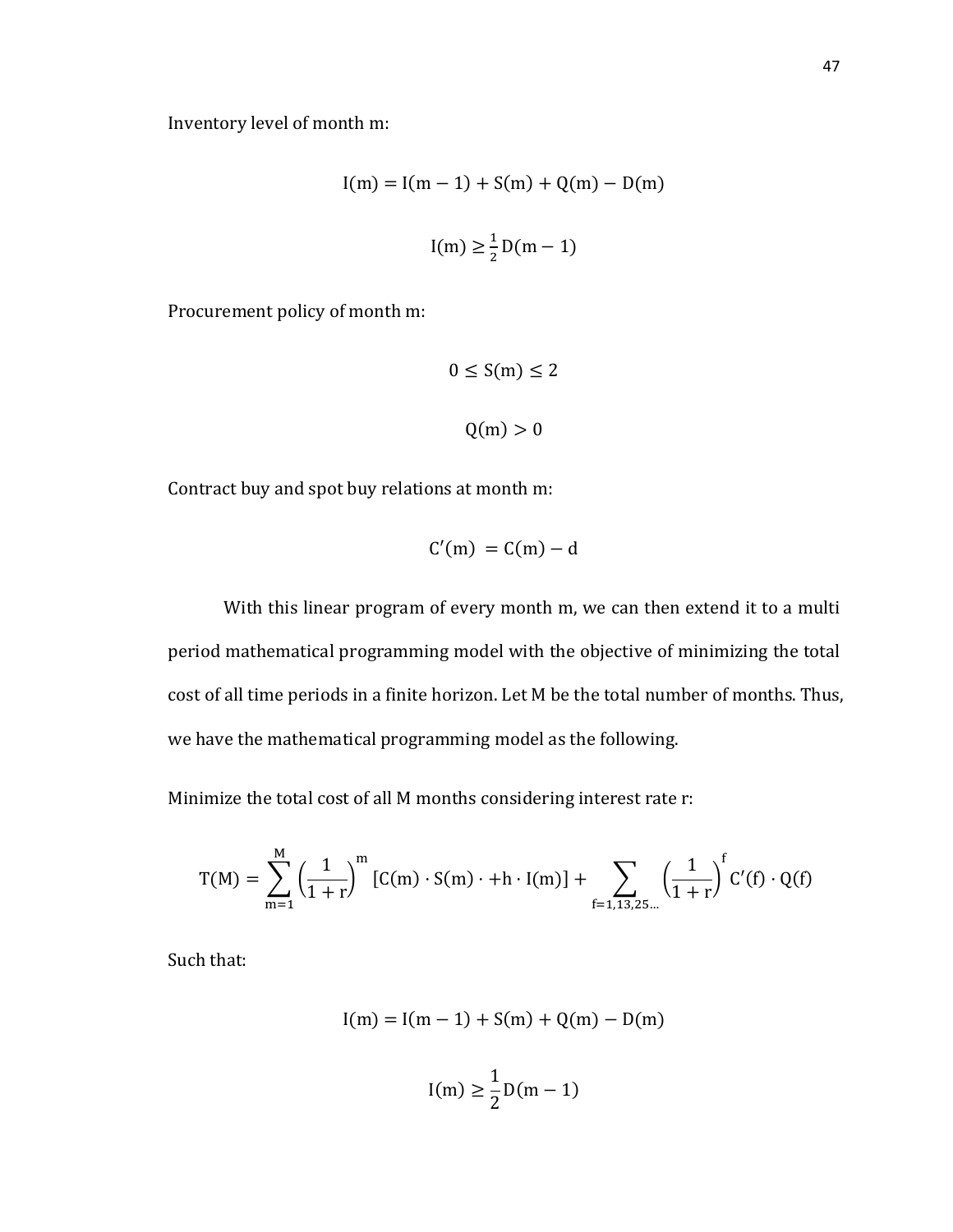$$
C'(m) = C(m) - d
$$

$$
0 \le S(m) \le 2, Q(m) > 0
$$

Notice that all the values can be imported from our data preparation stage, and then plugged into the above system starting for m=1…M.

This means we have to run the linear programming repeatedly while updating the predicted data and plug in new actual data to solve the problem M times until the end. We approach to do so by using Xpress Mosel while incorporating it with updated ARIMA models imported from SPSS. Now let us try our algorithm based on all the assumptions we have made before and test its efficiency for the year of 2010-2011, since they are the most unpredictable years, and would sort of serve us as the worst case scenario. In this case M=24 and January of 2010 will be m=1.

The codes we use to build the above single time period model in Xpress Mosel can be found in Appendix B, where the spot price C and demand D are in a hybrid fashion containing both actual values from historical data and predicted values from ARIMA model.

#### 4.4 Optimization Result

Eventually, we want to compare our optimum procurement policy with the actual procurement company X made during 2010-2011 and by inserting different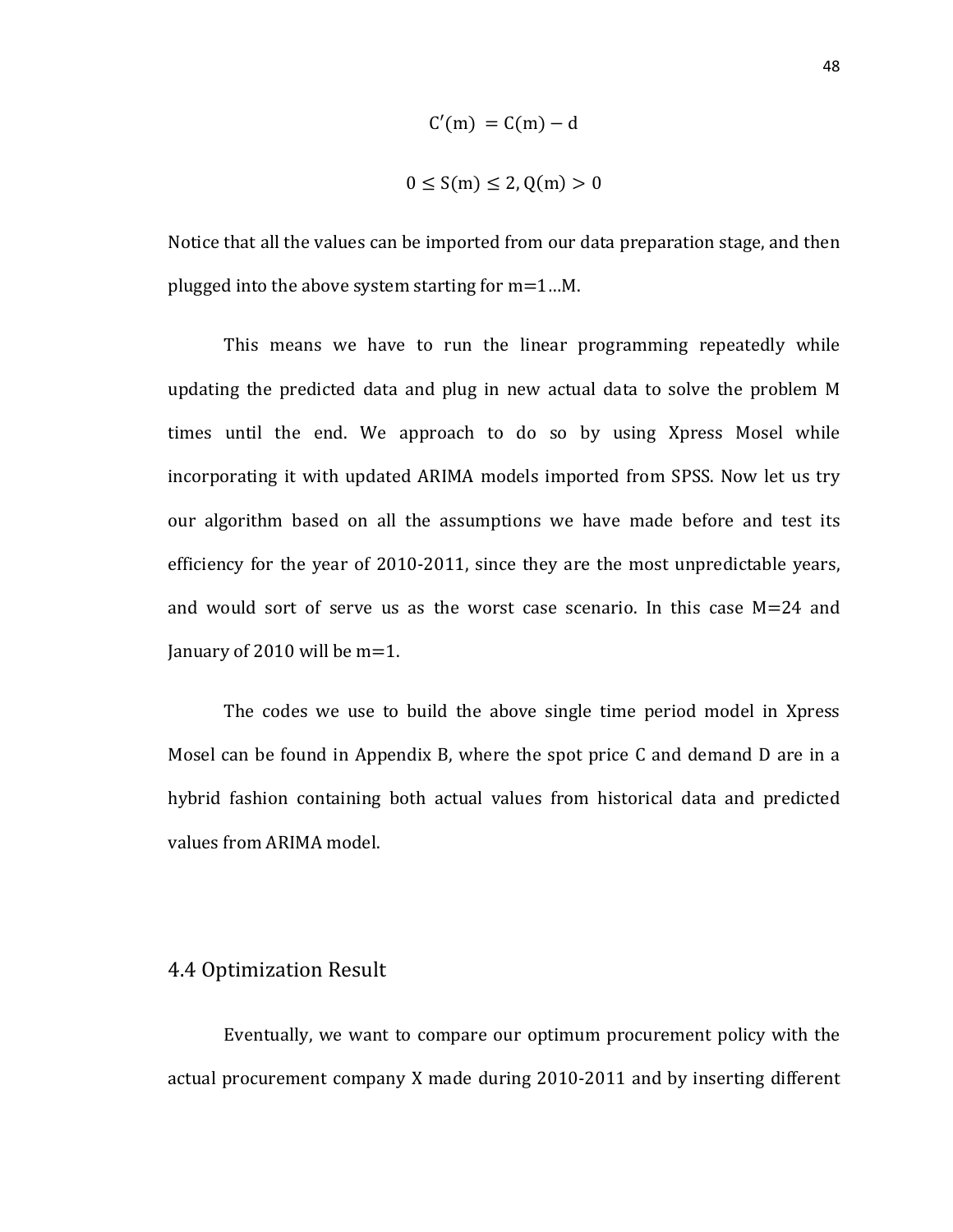interest rate or holding cost we can also simulate the policy under different scenarios. Here we would like to show one of the most basic scenarios with  $h = 10$ ,  $d = 50$  and  $r = 0.0006$ . Also, since it is a simulation for year 2010-2011, M = 1...24 and  $F = 1...2$ . Since we are doing this linear programming optimization with updates, only every month's spot buying strategy will be adopted and the inventory will rely on the actually demand in the future rather than the predicted values from ARIMA model. That is, using the new spot price we observe, demand predictions from the ARIMA model and the policy we have adopted last month via the linear programming model, we run the linear program to compute a new inventory level, thus decide on the order quantity. The linear programming model is applied repeatedly in order to provide the next month's procurement policy as well as calculate the new inventory level. Eventually, we will reach our last time period and then we can consolidate the entire spot buy, contract buy and inventory level control record for all months.

In summary, by running the above Xpress Mosel model over 24 months with each time importing a new updated data from ARMA/ARIMA, we have the result for every month's spot buying and contract buying amount, as well as the inventory levels. Finally, the optimum expected total cost is: \$15,922,901, with a total purchase of 21937 kg of rare metal Y and average of \$726/kg, the detailed optimal policy is at the following.

Spot buying quantity of month 1-24: all zeros kg.

Contract buying quantity of year 2010 and 2011: 11167kg and 10770kg.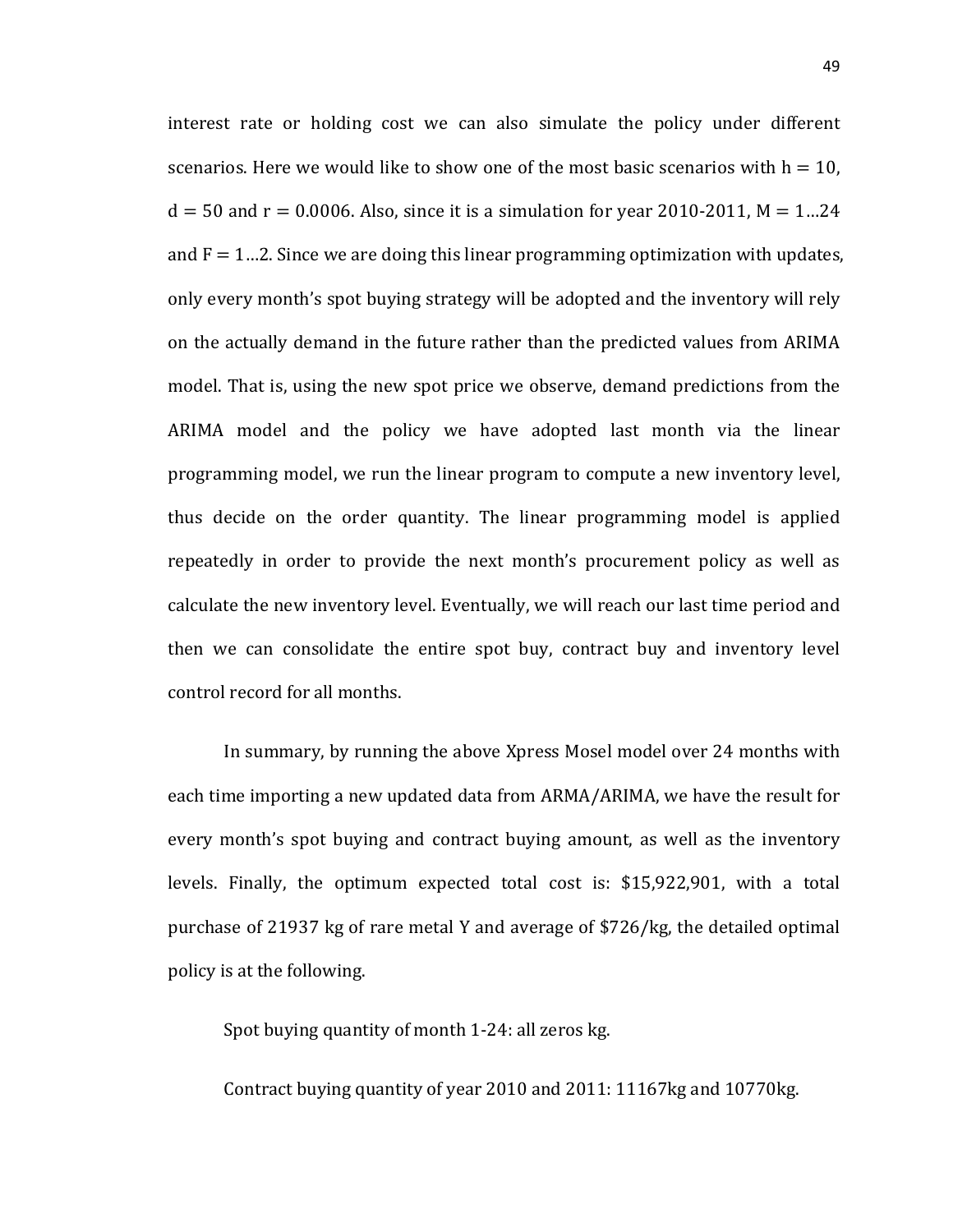Inventory level of the month 1-24: 1276kg, 1819kg, 2227kg, 2536kg, 2673kg, 2740kg, 2587kg, 2432kg, 2674kg, 2455kg, 2468kg, 2621kg, 2616kg, 2728kg, 2861kg, 2835kg, 2882kg, 2924kg, 2892kg, 2899kg, 2919kg, 2780kg, 2562kg, 2437kg.

When we compare the optimum procurement policy to company X's actual purchases, we see that they have made a total purchase of 19983kg of rare metal Y and total cost of \$17,165,381 with average purchase of \$ 859/kg, we have spent 7.8% less on the total cost and 18.3% less per kg on rare metal of Y while doing more purchasing. Thus, it strongly suggests that our approach would provide considerable savings for the total cost.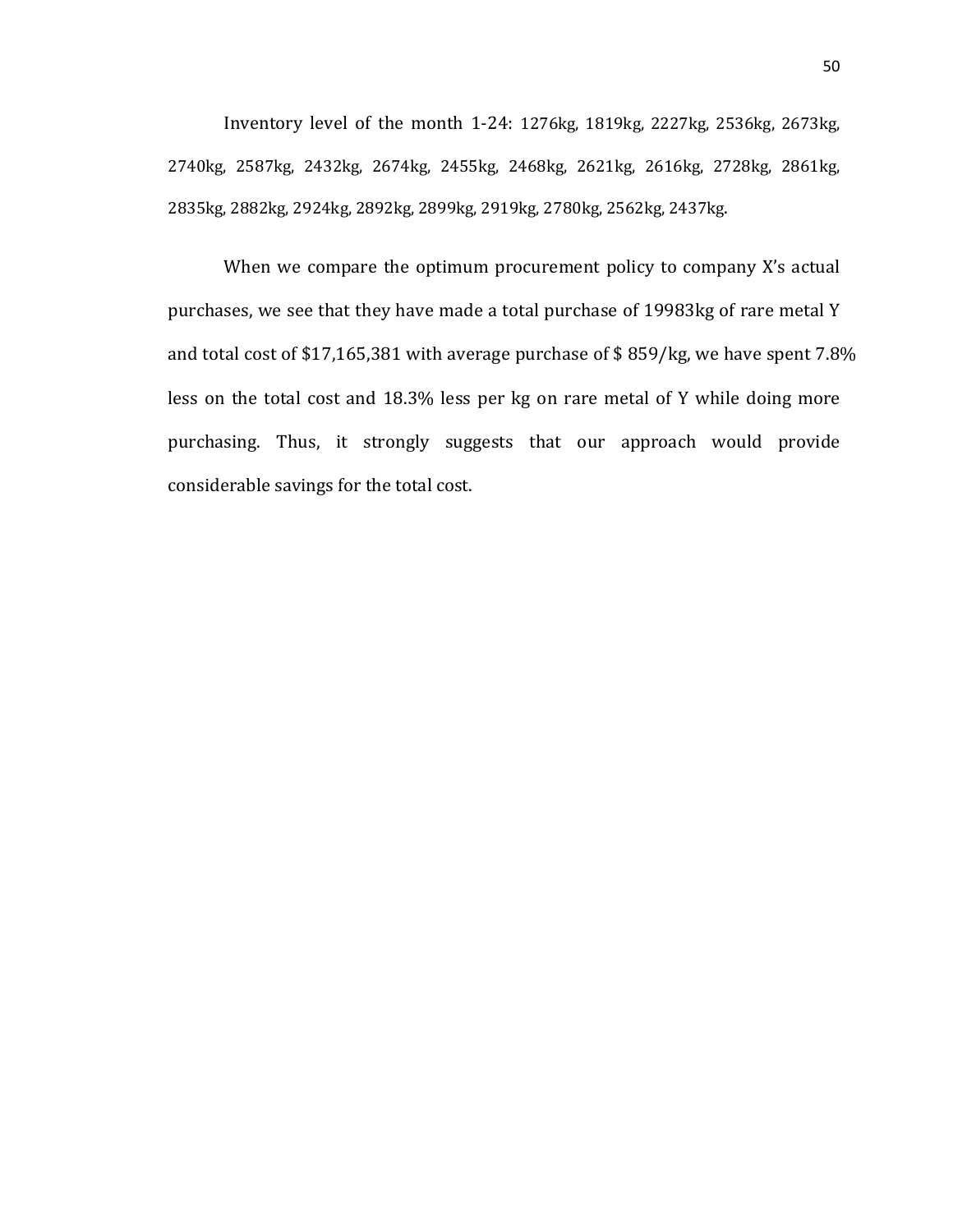## Chapter 5

## **Conclusions**

In this thesis, we study various methods for optimal procurement policy under different circumstances of our own. Firstly, in chapter 3, we use a policy that its form is given as a base-stock policy and try to find the best base-stock value K\*. Also, we investigate the impact of various parameters on the optimal base-stock value. Secondly, in chapter 4, we approach a real life scenario where we have to provide an optimal procurement policy from historical data. We applied time series modeling to provide raw material price and demand forecasts that will be used in a mathematical program. This mathematical program is solved recursively by updating the price and demand forecasts at each time step. In this case study, we show that inventory/procurement costs can be reduced by implementing our algorithm. In future, we plan to investigate properties and structure of the optimum policy for procurement and production planning. We are especially interested in threshold type policies that are easy to implement.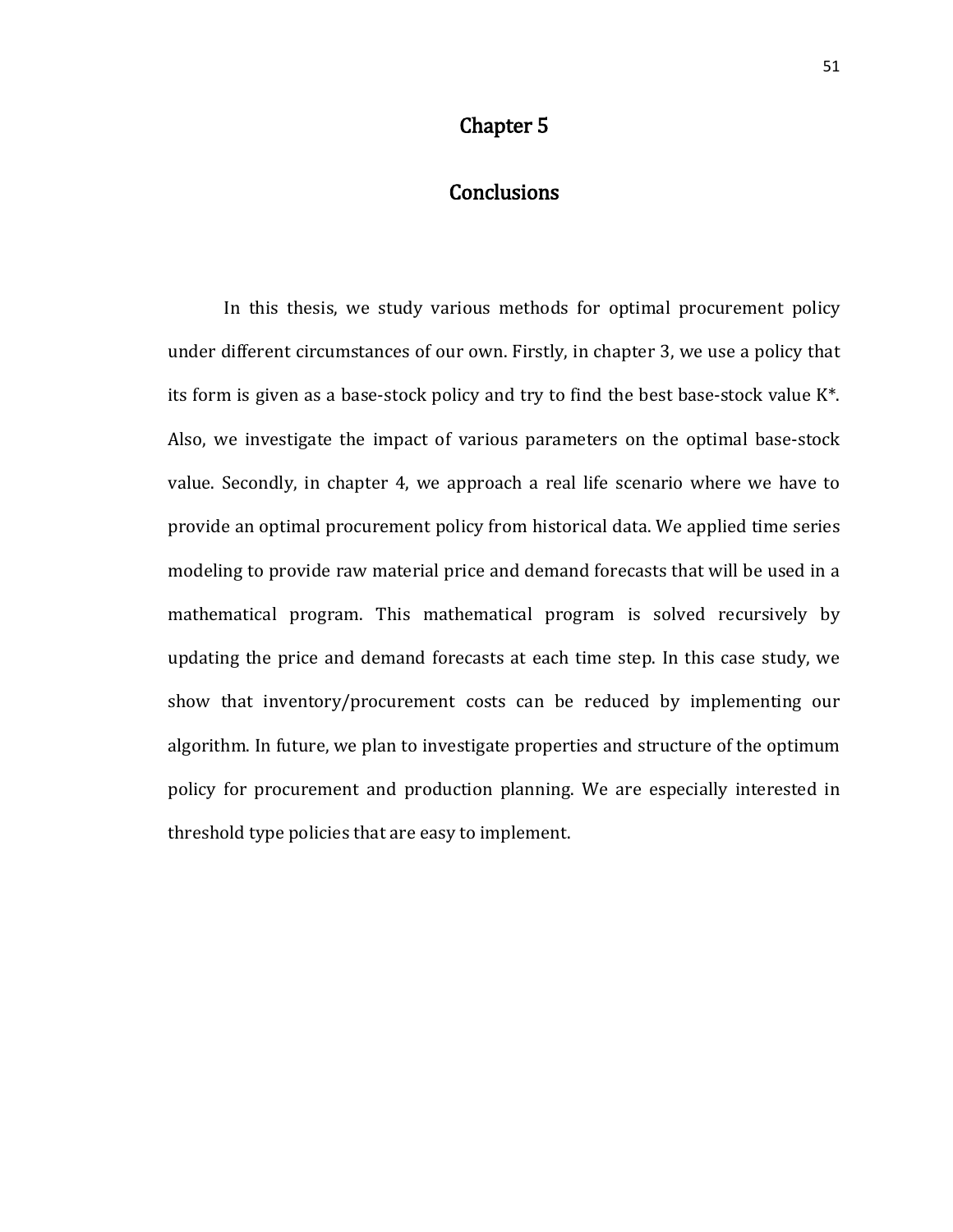# Appendix A

```
The coding for the expected total cost respect to different values of K in 
Matlab when K \geq 5 is below.
```
 $\%K = 5$ 

function total = totalcost $(K)$ 

% Parameters

 $a = 20/108;$  $b = 5/108;$  $p = 0.5$ ;  $k = K-1;$  $h = 0.5;$  $YL = 15;$  $YH = 25;$ 

% Build the matrix

 $A = [ones(1,k); zeros(1,k); zeros(k-2,1) (diag(-ones(1,k-2))+diag((1-k-1)k-1,1-k))]$ a)\*p\*ones(1,k-3),1)+diag((1-a)\*(1-p)\*ones(1,k-4),2)) zeros(k-2,1)];

 $A(2,1) = -a;$  $A(2,2) = 1-a;$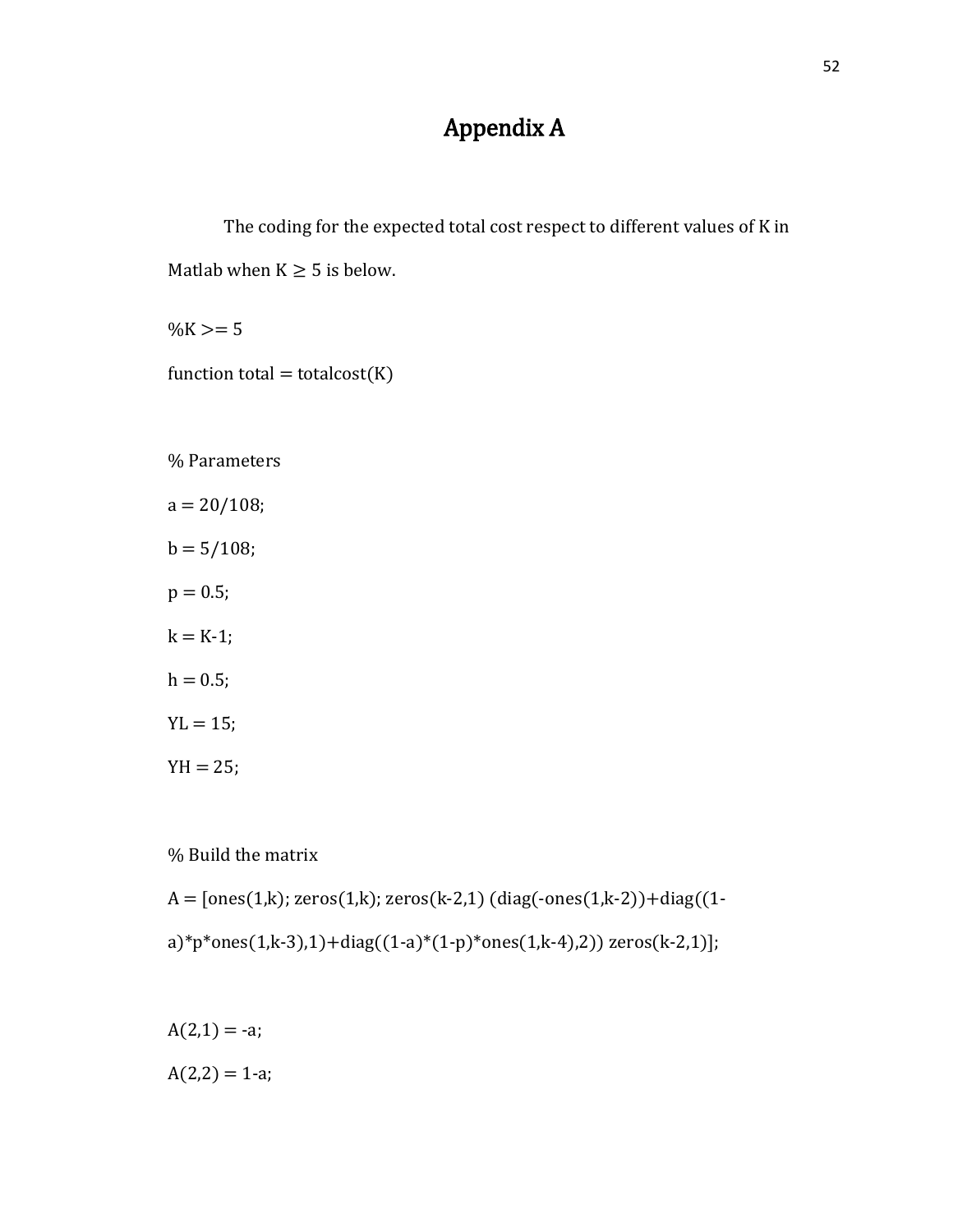$$
A(2,3) = (1-a)*(1-p);
$$

 $A(k-1,k) = b*(1-p);$  $A(k,k) = b^*p;$ 

 $B = zeros(k,1);$ 

 $B(1) = 1;$ 

% Solve all the pi

mypiT =  $A\ B$ ;

 $mypi = (mypiT)$ ;

display(mypi);

% Calculate total cost with respect K

total $1 = 0$ ;

total $2 = 0$ ;

for  $i = 2:k$ 

 $total1 = h*(mypi(k)*K+sum(i*mypi(i-1)));$ 

```
total2 = YL*(mypi(k)*(1-b)*(p+2*(1-p)))+YL*sum(mypi(i-1)*a*((K-i+1)*p+(K-
```
 $(i+2)*(1-p))$ ;

end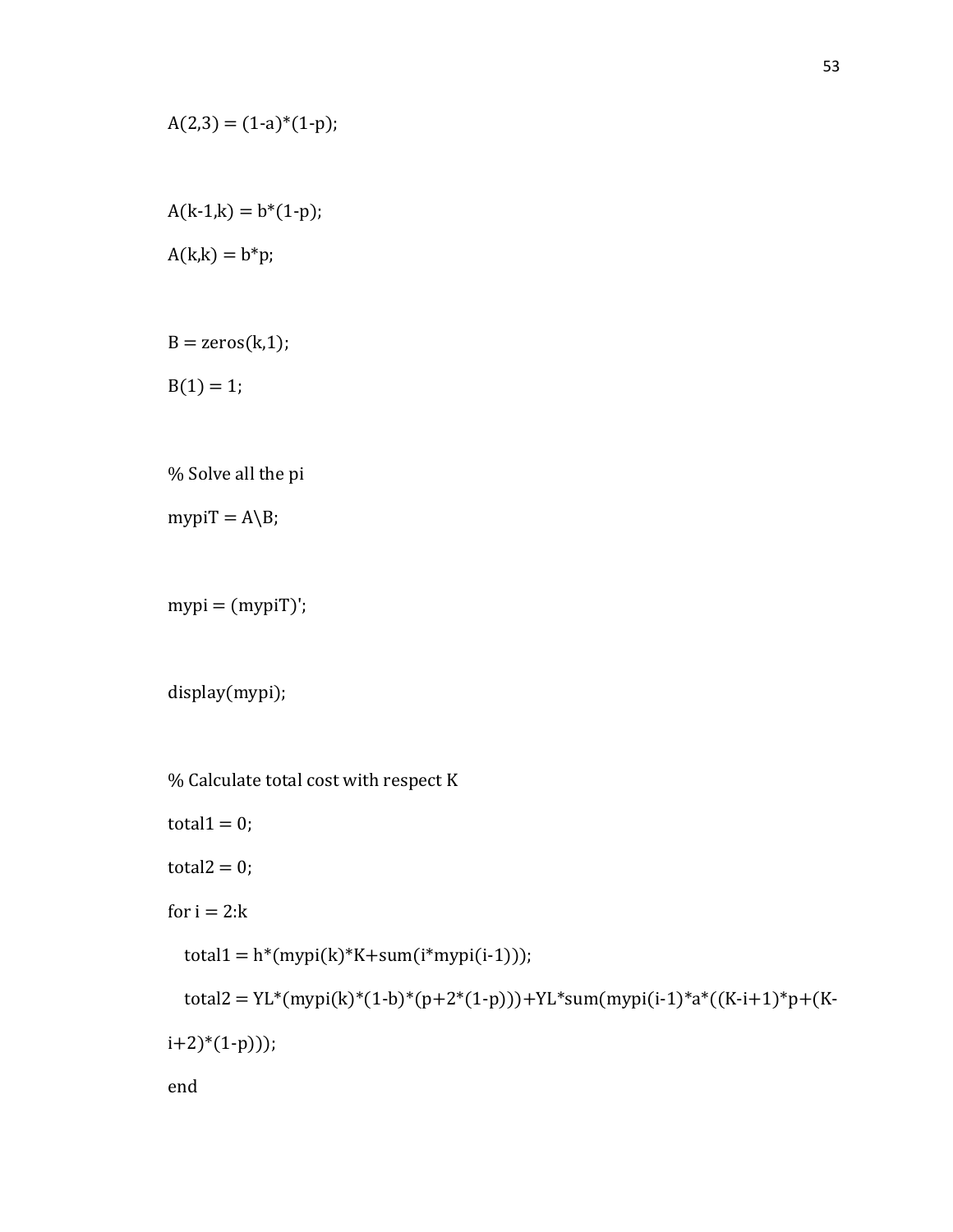total3 = YH\*(mypi(1)\*(1-a)\*(p+2\*(1-p))+mypi(2)\*(1-a)\*(1-p));

 $total = total1 + total2 + total3;$ 

display(K);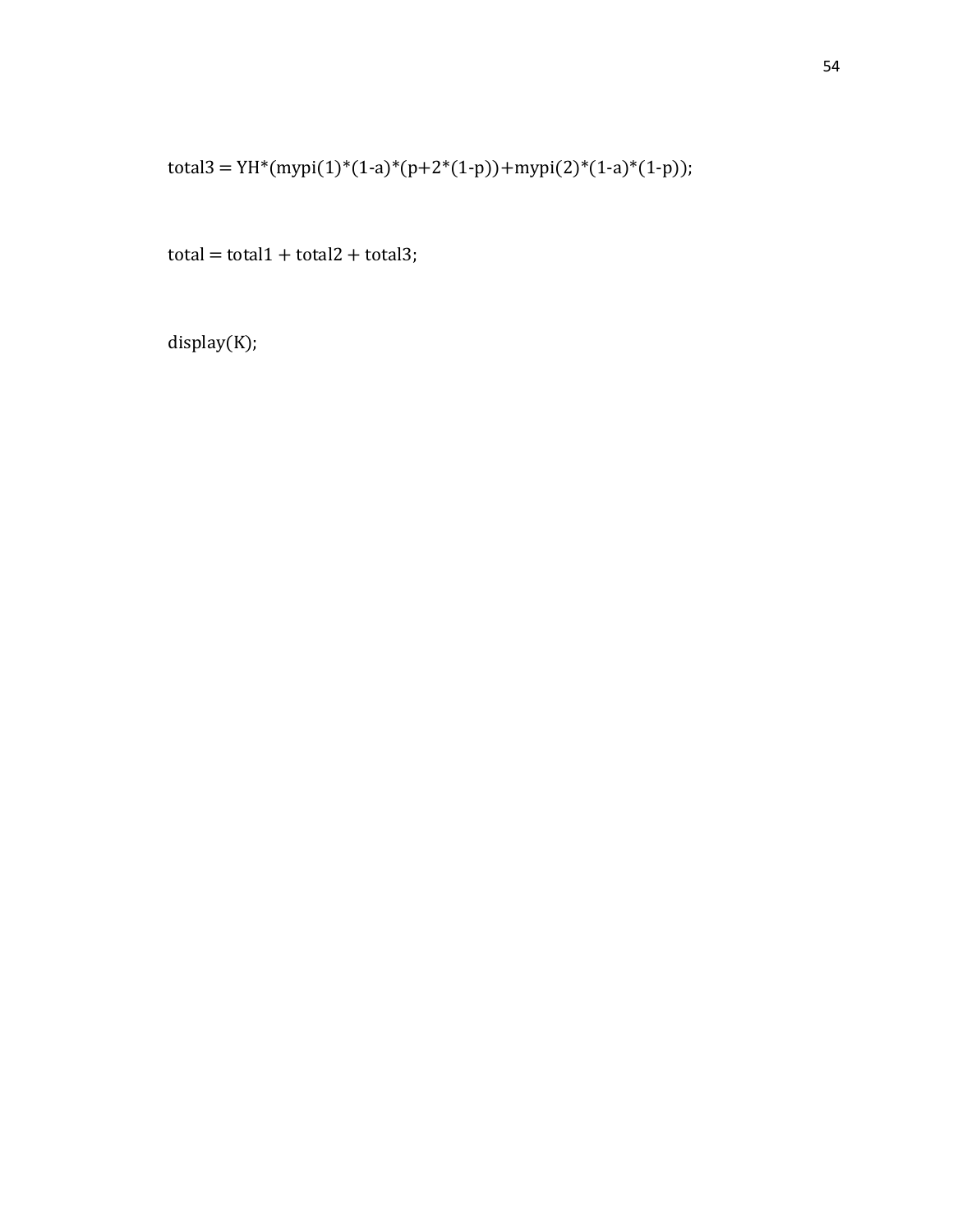# Appendix B

The coding in Xpress Mosel of a single time period mathematical model with data imported from ARIMA is below.

model ModelName

uses "mmxprs";

!parameters

declarations

 $M = 1.24$  !insert all time periods

 $F = 1.2$  !insert the number of years

 $h = 10$  !insert holding cost here

 $r = 0.0006$  !insert interest rate here

 $d = 50$  !insert contract buy discount here

C: array(M) of real

dC: array(F) of real

D: array(M) of real

end-declarations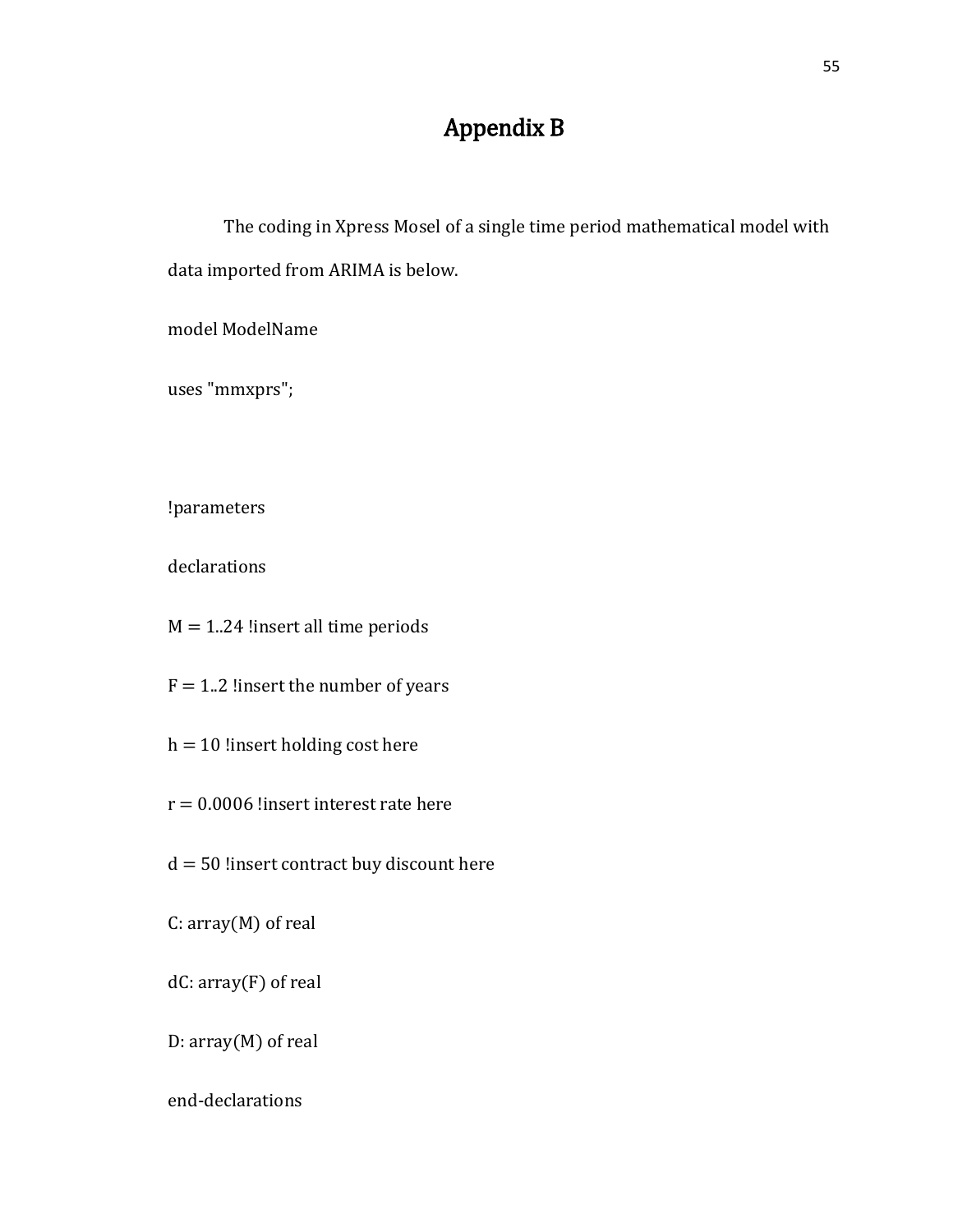## !import data from ARIMA model

initializations from 'OptimalPolicy.dat'

C D

end-initializations

!setup values

declarations

S: array(M) of mpvar

Q: array(F) of mpvar

I: array(M) of mpvar

end-declarations

!constraints

 $dC(1) = C(1) - d$ 

 $dC(2) := C(13) - d$ 

!insert more if there are more time period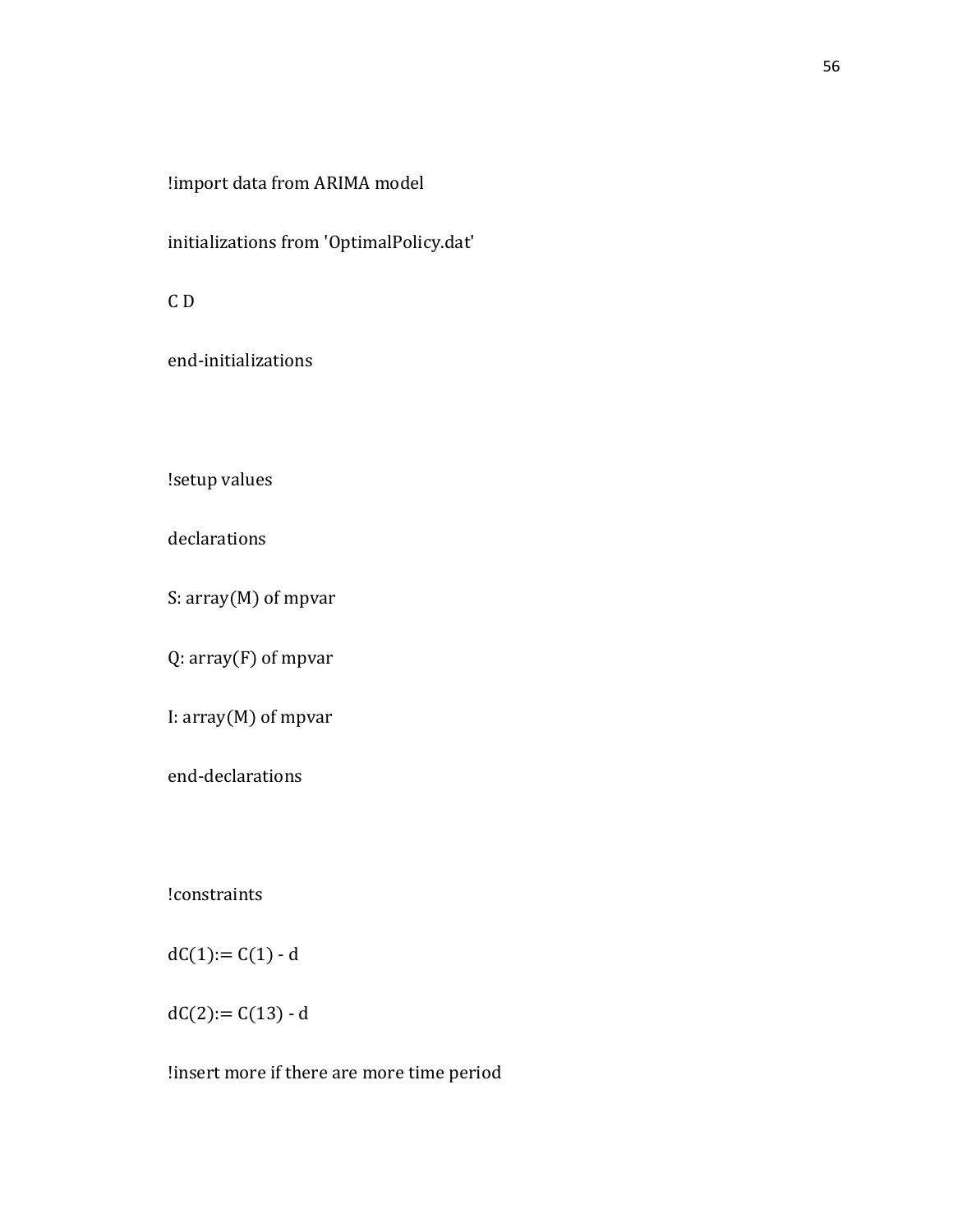$I(1)= 1000 + S(1) + Q(1)/12 - D(1)$ 

forall(m in 2..12)  $I(m)= I(m-1) + S(m) + Q(1)/12 - D(m)$ 

forall(m in 13..24)  $I(m)= I(m-1) + S(m) + Q(2)/12 - D(m)$ 

!insert more if there are more time period

forall(m in 2..24)  $I(m)$  >= 2  $*$  D(m-1)

!insert more if there are more time period

forall(m in M)  $S(m) \le 3000$ 

forall(f in F)  $Q(f) >= 0$ 

!objective

 $cost:= dC(1) * (1/1+r)^{1} * Q(1) + dC(2) * (1/1+r)^{1} * Q(2) +$ 

!insert more if there are more time period

sum(m in M)  $C(m) * (1/1+r)^{n}$  \* S(m) +

sum(m in M) h  $*(1/1+r)^n m * I(m)$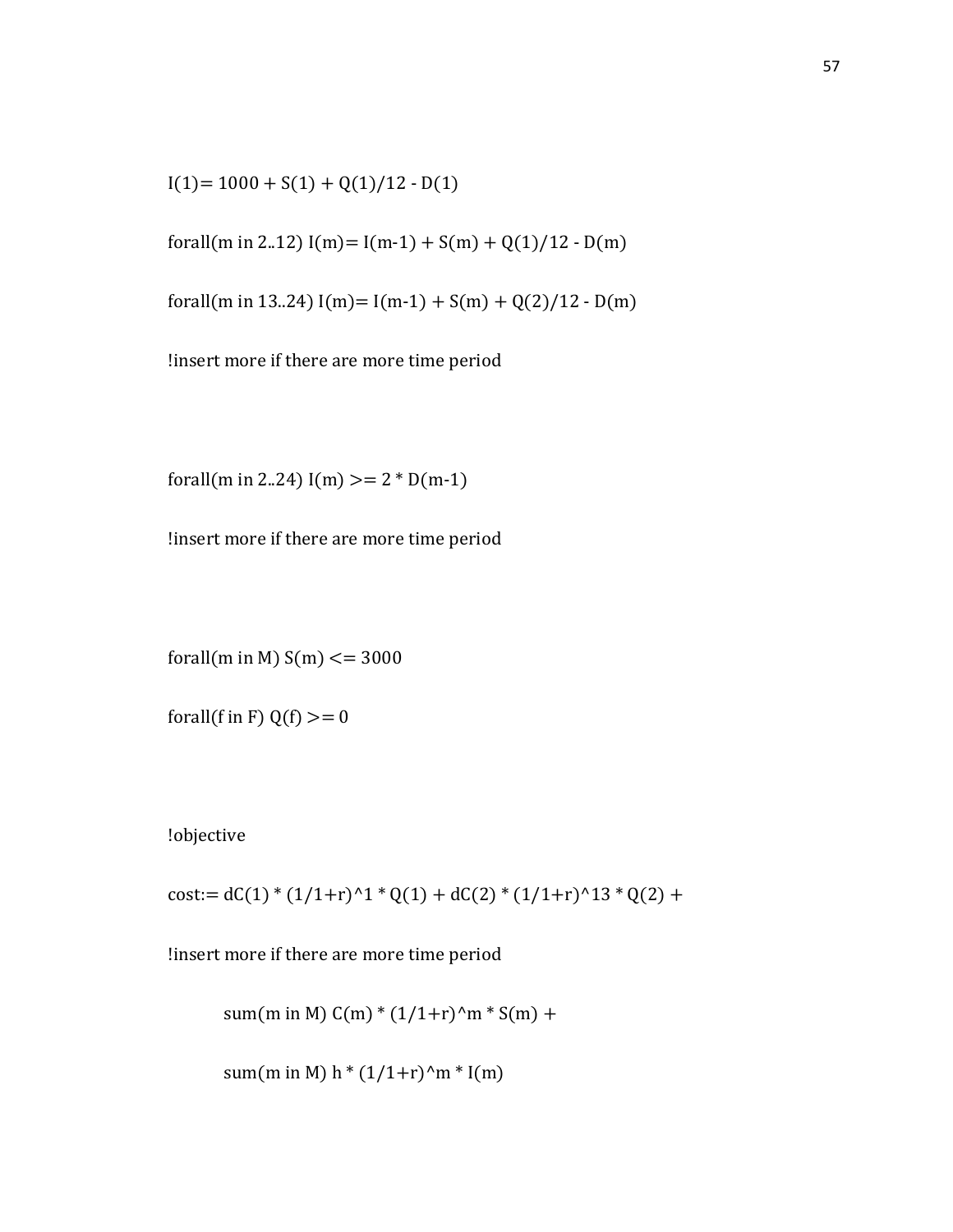!solve

minimize(cost)

writeln("Begin running model")

writeln("The minimum of the total cost is: ", getobjval)

forall(m in M) writeln("Spot buy quantity of month(", m, "): ", getsol( $S(m)$ ))

forall(f in F) writeln("Contract buy quantity of year(", f, "): ", getsol( $Q(f)$ ))

forall(m in M) writeln("Inventory level of the month(", m, "): ", getsol( $I(m)$ ))

writeln("End running model")

end-model